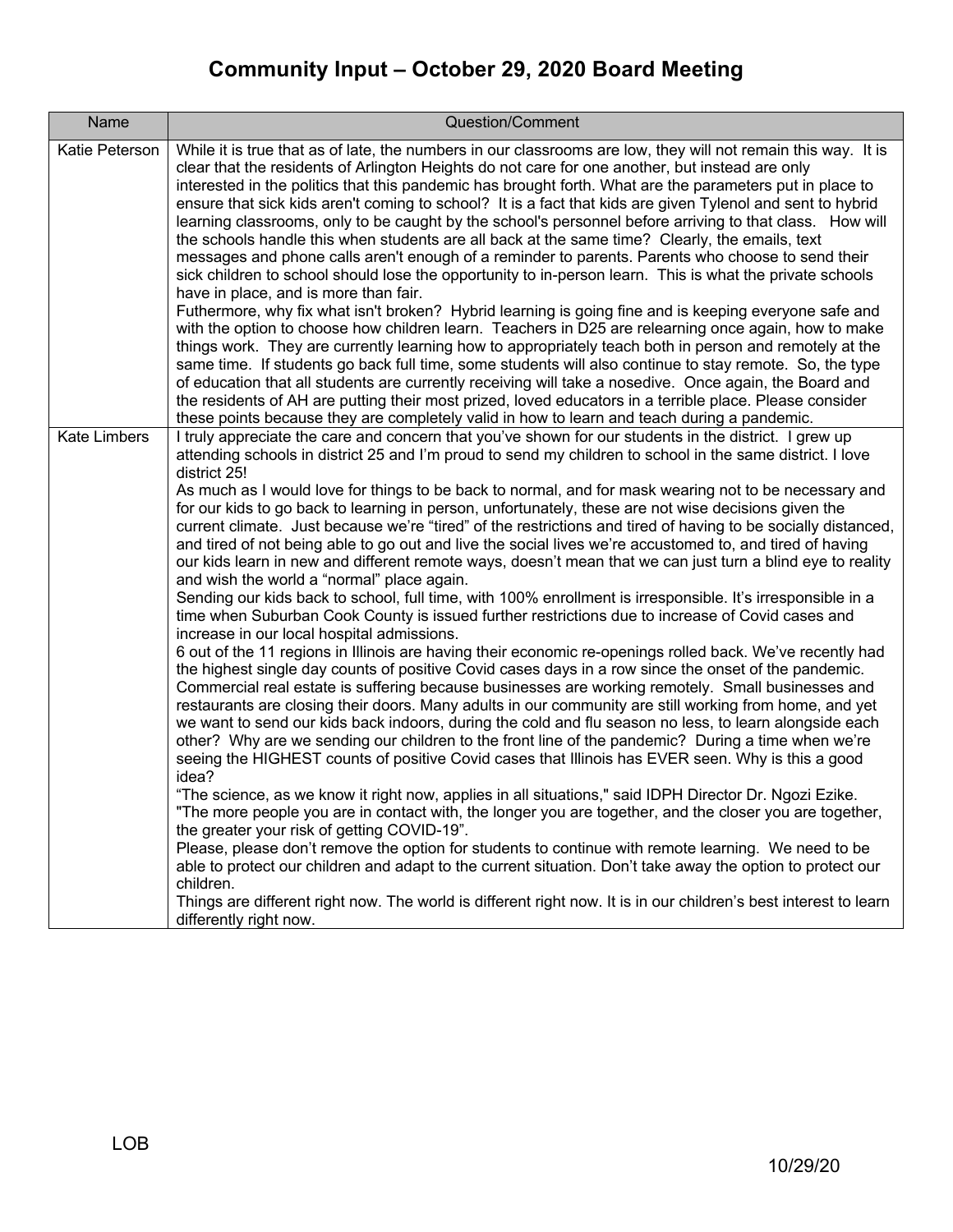| Name                           | Question/Comment                                                                                                                                                                                                                                                                                                                                                                                                                                                                                                                                                                                                                                                                                                                                                                                                                                                                                                                                                                                                                                                                                                                                                                                                                                                                                                                                                                                                                                                                                                                                                                                                                                                                                                                                                                                                                                                                                                                                                                                                                                                                                                                                                                                                                                                                                                                                                                                                                                                                                                                                                                                                                                                                                                                                                                                                                                                                                                                                                                                                                                                                                            |
|--------------------------------|-------------------------------------------------------------------------------------------------------------------------------------------------------------------------------------------------------------------------------------------------------------------------------------------------------------------------------------------------------------------------------------------------------------------------------------------------------------------------------------------------------------------------------------------------------------------------------------------------------------------------------------------------------------------------------------------------------------------------------------------------------------------------------------------------------------------------------------------------------------------------------------------------------------------------------------------------------------------------------------------------------------------------------------------------------------------------------------------------------------------------------------------------------------------------------------------------------------------------------------------------------------------------------------------------------------------------------------------------------------------------------------------------------------------------------------------------------------------------------------------------------------------------------------------------------------------------------------------------------------------------------------------------------------------------------------------------------------------------------------------------------------------------------------------------------------------------------------------------------------------------------------------------------------------------------------------------------------------------------------------------------------------------------------------------------------------------------------------------------------------------------------------------------------------------------------------------------------------------------------------------------------------------------------------------------------------------------------------------------------------------------------------------------------------------------------------------------------------------------------------------------------------------------------------------------------------------------------------------------------------------------------------------------------------------------------------------------------------------------------------------------------------------------------------------------------------------------------------------------------------------------------------------------------------------------------------------------------------------------------------------------------------------------------------------------------------------------------------------------------|
| Steven<br>Andrews              | Item 4B on the agenda is vague so I'm not sure what exactly is being considered under this item at your<br>meeting on October 29 <sup>th</sup> . However, if it's about the Reopening Plan, now is not the time to be<br>considering a transition to Step 4 of the District's reopening plan. Illinois is experiencing a COVID-19<br>resurgence. There has been a significant uptick in COVID-19 cases, deaths, and hospitalizations, and<br>every region is seeing increased positivity rates. With an uptick in cases, and more family gatherings<br>inevitably occurring during the holiday season, the District should not consider transitioning to a full in-<br>person model at this time.<br>Regarding Item 4A, If the Cook County Department of Public Health issues a recommendation for all of<br>suburban Cook County, the District should comply with the recommendation. Guidance about public<br>health, from public health professionals, should be followed.<br>Lastly, I appreciate the amazing job teachers and staff are doing to keep my children engaged and<br>learning. Thank you for all you do.<br>Thank you for consideration of my comments.                                                                                                                                                                                                                                                                                                                                                                                                                                                                                                                                                                                                                                                                                                                                                                                                                                                                                                                                                                                                                                                                                                                                                                                                                                                                                                                                                                                                                                                                                                                                                                                                                                                                                                                                                                                                                                                                                                                                    |
| Ryan and April<br><b>Berry</b> | We wanted to thank you for tapping a committee to create the hybrid option for District 25 Schools. We<br>currently have a first grader attending Windsor, a future Windsor Wildcat who attends a local preschool<br>once a week for an hour in person, and a medically complex infant who is awaiting Open Heart<br>Surgery.<br>The hybrid option has been such a great fit for our family because it gives our 1st grader an opportunity<br>to be in person in a safe manner with a minimal amount of his classmates while keeping his younger<br>brother safe at home. We would not feel comfortable sending our son full time in person, but this option<br>has been a great compromise.<br>We know you are feeling pressure to offer a full, in-person option-but we thank you for putting the safety<br>of the students, staff and all of the District 25 community first.                                                                                                                                                                                                                                                                                                                                                                                                                                                                                                                                                                                                                                                                                                                                                                                                                                                                                                                                                                                                                                                                                                                                                                                                                                                                                                                                                                                                                                                                                                                                                                                                                                                                                                                                                                                                                                                                                                                                                                                                                                                                                                                                                                                                                            |
| Mr. and Mrs.<br>R. Fraser      | As parents of children within the District 25 community for the past 5 years, we believe that this is a<br>wonderful district and from our experience at Olive-Mary Stitt, our children have been so loved and cared<br>for by the school teachers and the broader staff.<br>We appreciate all that the school and the district have had to endure and the transition to hybrid in the<br>past month has been welcomed. However, whilst watching the Board meeting on Monday 26th October<br>we became aware that there was to be a planned vote to confirm a date for full in-person learning and<br>this has led us to write to you to convey our concerns. We want to ensure that you, the Board, is<br>considering the most important thing and that is the education, security, and the safety of ALL the students<br>and staff. We understand the current situation is not ideal for all families, however, we believe that the<br>Hybrid learning option currently meets the needs of the students in a manner that mitigates the risk of<br>COVID spread and we would not be supportive of a move to full in-person at this time.<br>Why do we not support a change to Hybrid learning yet? We are not against children being in school, but<br>we would prefer students, families, and teachers to be given time to settle and adjust into hybrid learning.<br>Considering COVID numbers all around us are increasing and we are yet to determine the impact that will<br>have on our schools in their current format, it seems untimely (literally a few weeks in) to be already setting<br>out plans for a change to full in-person. With the recent announcement that restaurants and bars have<br>been closed or limited to 25 or 25% of capacity, it indicates that sadly we are sliding backwards in the<br>COVID response and now would be the time to put the safety and students as a priority rather than<br>pursuing a move to full in-person. Whilst numbers are rising in the manner that they are in this area,<br>increasing the risk of endangering the health of students, staff and their direct families should not be the<br>priority of the Board. These risks can be mitigated through the retention of the 6ft social distance, so it<br>would be unwise to consider a change at present.<br>In addition, we would ask the Board to consider the impact to students who are currently in school within<br>the Hybrid model. In speaking with a number of other District 25 families, many have intimated they may<br>feel unable to have their kids attend school if full in-person is put in place prematurely. Further disruption<br>to kids on top of everything they have had to endure over the last 9 months would not be something we<br>would actively choose. We know that many children thrive with routine so a change in educational<br>platform will add further instability to young lives who aren't equipped to deal with this level of social and<br>emotional fluctuation. Specifically, we are thinking of families that may feel forced to remove their |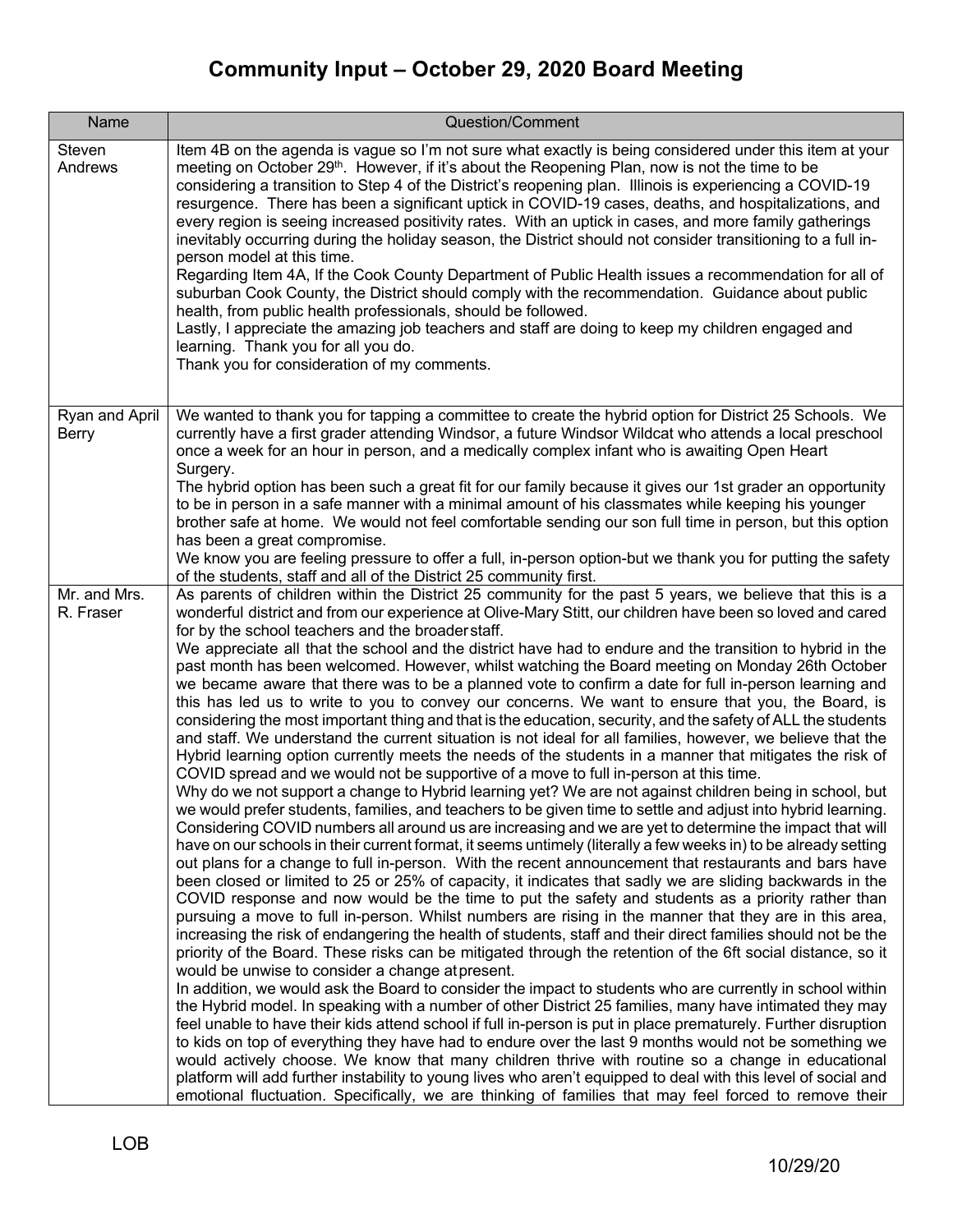| Name | Question/Comment                                                                                                                                                                                                           |
|------|----------------------------------------------------------------------------------------------------------------------------------------------------------------------------------------------------------------------------|
|      | students due to the in-person change.                                                                                                                                                                                      |
|      | Should we switch to full in-person and have to quickly revert to some form of hybrid or full-remote in<br>December, not altogether unlikely, the impact on students as we flip-flop shows a level of complete              |
|      | disregard for their social and emotional well-being. You need to consider the trauma that will be caused                                                                                                                   |
|      | by yet another change and removal of their teacher and peers completely from the in-person format that                                                                                                                     |
|      | they have only just started to get used to. In our mind, committing to some level of consistency to allow                                                                                                                  |
|      | for more time to build these relationships before this change occurs would be highly beneficial.                                                                                                                           |
|      | As parents, all we ask is for the opportunity to provide our honest feedback and ensure any decision is                                                                                                                    |
|      | being made in a balanced manner with the necessary input from a wide range of families, not just those<br>who feel more vociferous when it comes to their individual situation. In the modern age, instantaneous           |
|      | feedback or some degree of 'pulse check' can be easily requested. It reflects badly on the Board that                                                                                                                      |
|      | you have not chosen to request that from the families to which YOU are elected to serve.                                                                                                                                   |
|      | More worryingly, a point raised at the 10/26 board meeting by a D25 teacher suggested there had been                                                                                                                       |
|      | a lack of communication between the Board, school staff, and the union. This is of deep concern to us                                                                                                                      |
|      | as parents, if the very people we entrust our children to do not feel safe and valued. I would be interested<br>to know if the teaching staff have been given the opportunity to express their views on the safety and the |
|      | well-being of their students. If not, then we have failed to respect them. These staff care deeply about                                                                                                                   |
|      | their students and being on the front lines will know better than any of us what is working and what is                                                                                                                    |
|      | not. Additionally, if we move to full in-person learning without the 6ft separation, then we are knowingly                                                                                                                 |
|      | placing them and their direct family members at a higher level risk of contracting the virus. As an                                                                                                                        |
|      | employee, they deserve a say on how we implement the learning options and the environment in which<br>they are delivered. We would implore the Board to ensure increased transparency and communication                    |
|      | with the teachers and their unions. In not doing so we are disregarding every teacher that this situation                                                                                                                  |
|      | impacts.                                                                                                                                                                                                                   |
|      | We look forward to the point when all students can return to school safely and receive a full in-person                                                                                                                    |
|      | education. However, we don't believe that should come at the reduction of current safety protocols that<br>are intended to minimize spread. Full in-person would eliminate the 6ft distance gap that has been              |
|      | recommended by the CDC. Per the CDC website, "COVID-19 spreads mainly among people who are in                                                                                                                              |
|      | close contact (within about 6 feet) for a prolonged period" (1). A decision to forego these                                                                                                                                |
|      | recommendations under pressure to reinstate in-person learning sets a clear precedent from which it                                                                                                                        |
|      | may be difficult to recover. If 6ft distancing is set-aside, then does the use of masks simply become a<br>'recommendation' that can be ignored? These recommendations have been in place since the spring                 |
|      | and are intended to (and surely have) saved lives. Each and every decision we make has intended and                                                                                                                        |
|      | unintended consequences and we need to be clear on the message this sends to our children. The                                                                                                                             |
|      | disregard of guidelines intended to save lives and the school environment not being safe does not sit                                                                                                                      |
|      | well with us and should not sit well with you as a Board, even if it doesn't correlate with individual agendas.                                                                                                            |
|      | We would ask the Board to ensure the views of all families should be sought and gathered in order to<br>support our children before transitioning to a revised learning model. We would ask the Board to consider          |
|      | the following:                                                                                                                                                                                                             |
|      | • Do the Board have a response from ALL families to determine how they will respond to a                                                                                                                                   |
|      | change in the learning options?                                                                                                                                                                                            |
|      | • Based on the families responses, does the Board believe they have a plan on how to<br>implement the differing needs of students and families?                                                                            |
|      | • Has the Board observed a Hybrid classroom?                                                                                                                                                                               |
|      | • Has the Board spoken with District 25 teachers, staff, and unions directly to understand their                                                                                                                           |
|      | ideas and views?                                                                                                                                                                                                           |
|      | • Has the Board spoken to medical professionals who both agree and disagree with 6ft social<br>distancing?                                                                                                                 |
|      | • Has the Board considered if there are legal issues of reducing the safety measures?                                                                                                                                      |
|      | • Has the Board met with other schools who have different options for learning to determine how                                                                                                                            |
|      | D25 could safely implement them also?                                                                                                                                                                                      |
|      | These are just some questions that came to mind and we are sure there are more. When we make                                                                                                                               |
|      | decisions without ALL facts we fail ALL the students, families, staff, and the community.<br>In closing, we want to thank each of you for your time and service on this Board of Education at this very                    |
|      |                                                                                                                                                                                                                            |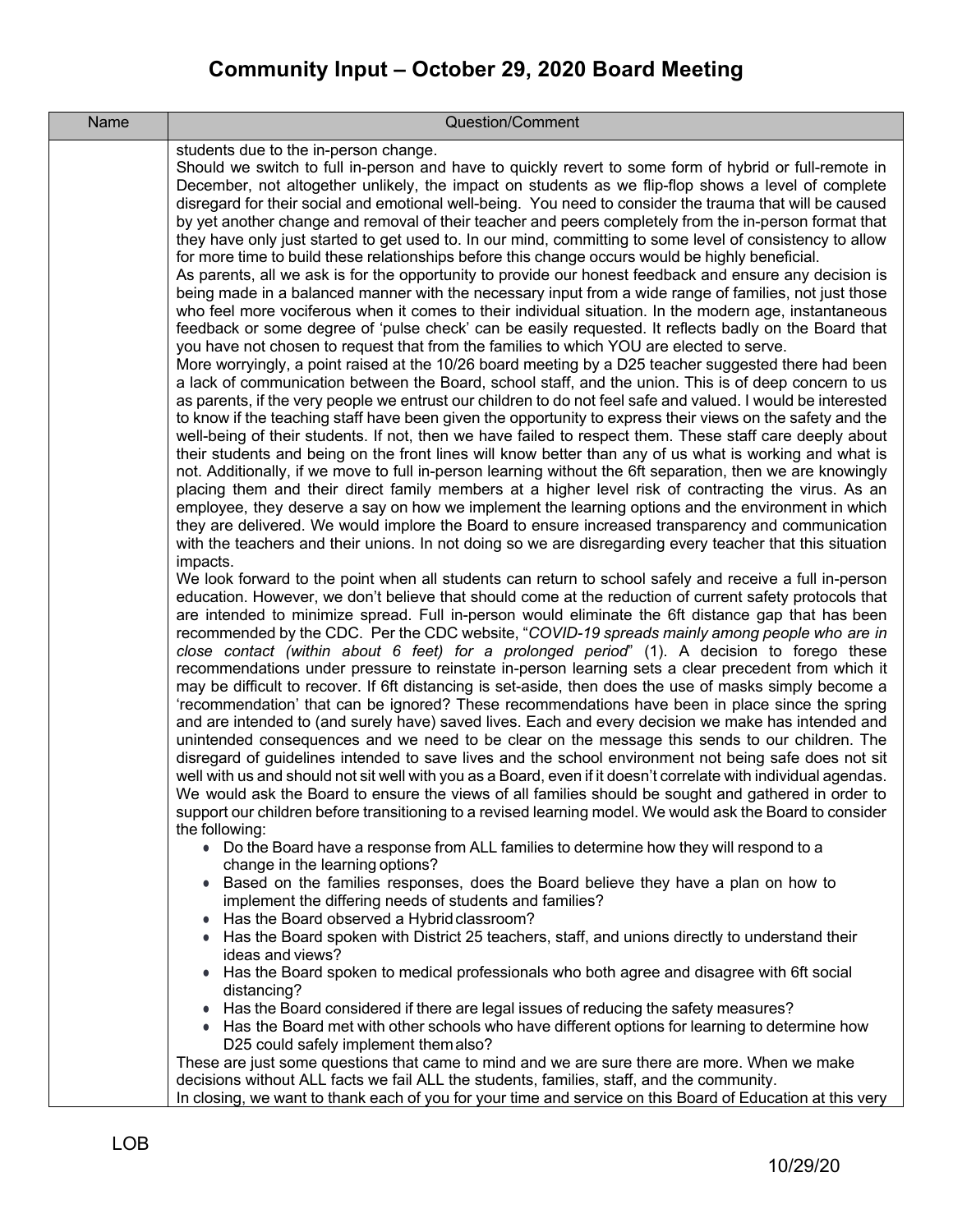| Name               | Question/Comment                                                                                                                                                                                                                                                                                                                                                                                                                                                                                                                                                                                                                                                                                                                                                                                                                                                                                                                                                                                                                                                                                                                                                                                                                                                                                                                                                                                                                                                                                                                                                                                                                                                                                                                                                                                                                                                                                                                                                                                                                                                                                                                                                                                                                                                                                                                                                                                                                       |
|--------------------|----------------------------------------------------------------------------------------------------------------------------------------------------------------------------------------------------------------------------------------------------------------------------------------------------------------------------------------------------------------------------------------------------------------------------------------------------------------------------------------------------------------------------------------------------------------------------------------------------------------------------------------------------------------------------------------------------------------------------------------------------------------------------------------------------------------------------------------------------------------------------------------------------------------------------------------------------------------------------------------------------------------------------------------------------------------------------------------------------------------------------------------------------------------------------------------------------------------------------------------------------------------------------------------------------------------------------------------------------------------------------------------------------------------------------------------------------------------------------------------------------------------------------------------------------------------------------------------------------------------------------------------------------------------------------------------------------------------------------------------------------------------------------------------------------------------------------------------------------------------------------------------------------------------------------------------------------------------------------------------------------------------------------------------------------------------------------------------------------------------------------------------------------------------------------------------------------------------------------------------------------------------------------------------------------------------------------------------------------------------------------------------------------------------------------------------|
|                    | difficult time and appreciate the challenges faced in your role. It is apparent that sometimes no good<br>decisions can be made, but sticking to clear principles can be a guide towards the right decision. In this<br>instance, the only thing that each decision should be measured against is its impact on the students. If we<br>cannot look in the mirror and say we did our very best for each and every student having considered ALL<br>facts and ALL families to the best of our ability, then we will have failed. We ask each of you to consider<br>this when you make decisions at the coming meeting. On behalf of the families you represent as elected<br>officials, please ensure you have ALL the facts and know what ALL the community wants.<br>https://www.cdc.gov/coronavirus/2019-ncov/prevent-getting-sick/social-<br>distancing.htm                                                                                                                                                                                                                                                                                                                                                                                                                                                                                                                                                                                                                                                                                                                                                                                                                                                                                                                                                                                                                                                                                                                                                                                                                                                                                                                                                                                                                                                                                                                                                                          |
| Erin Lakomski      | I write this as an Ivy Hill Elementary parent and community member. I understand the pressure to move<br>to a 5 full day in school option is huge. I am extremely concerned this type of in school attendance will<br>not only result in more infections but many families taking their children out to remote only as a result.<br>My daughter is thriving in hybrid and I appreciate the value in person schooling provides, but I would<br>take her out if 5 days was the only in person option available. In fact, I know many families who feel the<br>same. Remaining in a hybrid model allows distancing guidelines to be met, a critical piece for preventing<br>the spread of Covid-19. Too many students in a classroom would be inevitable. Students in hybrid now<br>are having invaluable face time with their teachers and peers. A change to full would result in many of<br>those same students losing out due to parents knowing it is just not safe. It might not even be "safe" this<br>whole school year and that's just the reality of it. I keep listening to and reading the statements put out<br>by the school and district - - everything says "when it is safe to do so." Now is not the time and it is NOT<br>safe to do so.                                                                                                                                                                                                                                                                                                                                                                                                                                                                                                                                                                                                                                                                                                                                                                                                                                                                                                                                                                                                                                                                                                                                                                               |
| Christine<br>Organ | I am writing to urge the school board to keep the hybrid option at this time. Cases are continuing to rise<br>in the area, and the metrics are above the range that triggered the move to hybrid in the first place.<br>Hybrid has only been in effect for three weeks, which isn't long enough to assess the impact of the<br>transition from full remote to hybrid on the students/staff. I urge the board to stay in a hybrid setting at<br>this time until we've moved the numbers back down again or we know more about the impact of the<br>move to hybrid. Maintaining 6 feet distance is imperative with the numbers this high, and if the number<br>of students doubles in the school, this will be impossible. I understand the childcare concerns presented,<br>but I hope that the community can come together to address these concerns in a safe and respectful<br>way.                                                                                                                                                                                                                                                                                                                                                                                                                                                                                                                                                                                                                                                                                                                                                                                                                                                                                                                                                                                                                                                                                                                                                                                                                                                                                                                                                                                                                                                                                                                                                  |
| Kelly Balmer       | I am writing this email to you to express my concern regarding the decision making process in District<br>25. As a mother of three, my number one job in life is to keep my children safe, healthy and loved. As a<br>school board, your number one job is to ensure that the students are accessing a premier education in a<br>fair, equal, safe and healthy manner.<br>I was, and continue to be, 100% in support of the decision on how, and when, to reopen our schools<br>being a partnership between teachers, administrators, Dr. Bein, school board members and the<br>community. However, I do not support the board of education giving a small group of boisterous<br>parents' opinions more weight than that of teachers who are currently living the reality that will be voted<br>on; and I do not support the board of education giving more weight to the wants of some community<br>members over the safety and well-being of our children and dedicated staff.<br>At the board meeting on Monday October 26th, I heard board members emphasize that the CDC<br>guidelines were only recommendations, and not requirements. This line of thinking is scary. Following<br>these guidelines is what has made the hybrid learning experience so successful for our children. These<br>"recommendations" are continually followed by the Board of Education in District 25 when having board<br>meetings. Board members are all spaced six feet apart and there continues to be very limited capacity<br>at each meeting. Yet the board is also suggesting that it is not important to maintain the same level of<br>safety for our children and teachers when considering moving to the next phase of re-opening. Will the<br>board members be present daily in classrooms where students and staff cannot maintain the<br>recommended six feet of social distance?<br>I urge the board to consider safety as the first priority. I also urge the board to have open dialogue with<br>the teachers in the district about what they believe is the best learning experience for our students;<br>knowing that covid infection rates are constantly changing and transitioning between phases hugely<br>impacts teachers and the instruction they deliver to our children. It should go without saying that all<br>parents want their children in school. Remote learning is not a complete substitute for children being |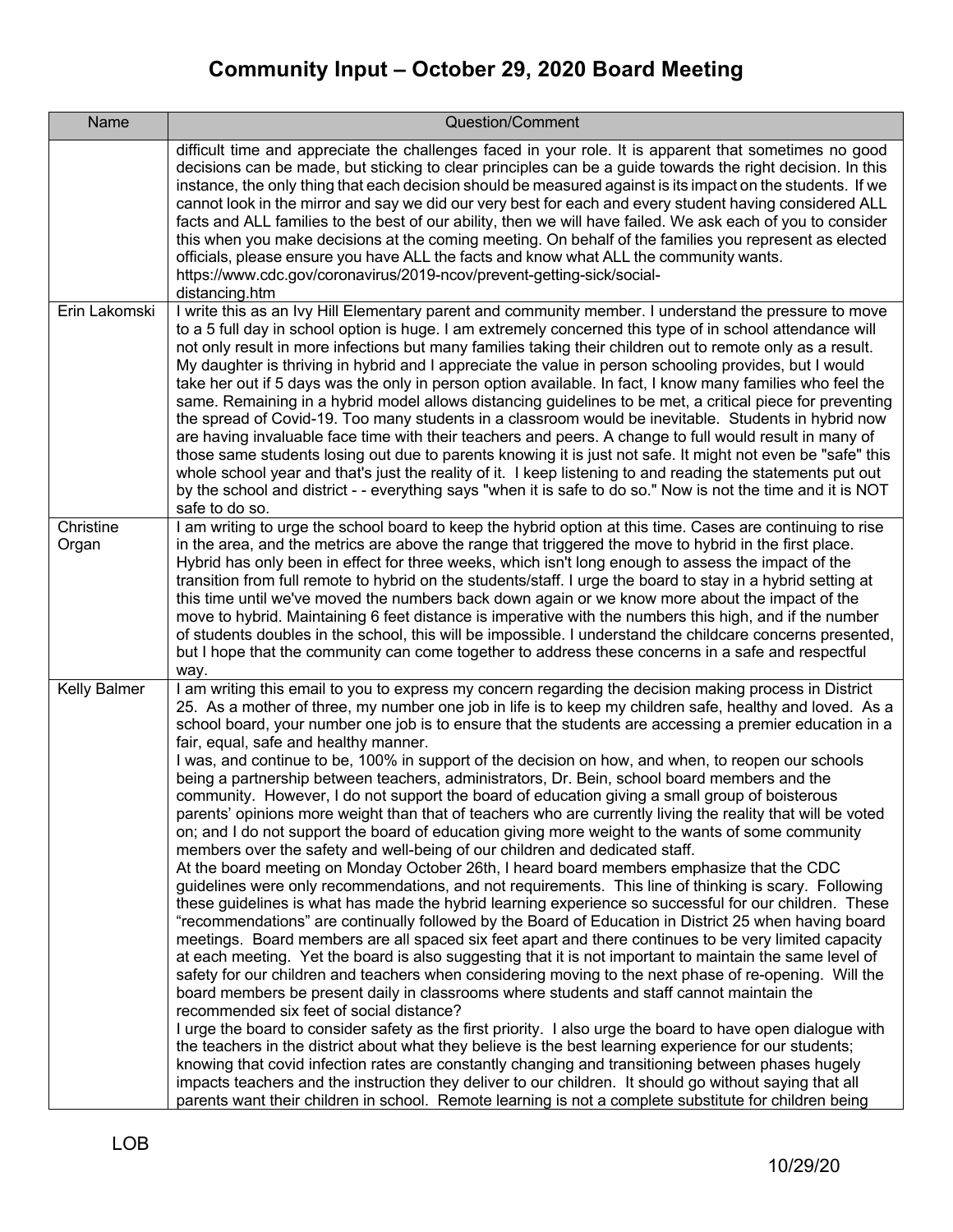| Name                      | Question/Comment                                                                                                                                                                                                                                                                                                                                                                                                                                                                                                                                                                                                                                                                                                                                                                                                                                                                                                                                                                                                                                                                                                                                                                               |
|---------------------------|------------------------------------------------------------------------------------------------------------------------------------------------------------------------------------------------------------------------------------------------------------------------------------------------------------------------------------------------------------------------------------------------------------------------------------------------------------------------------------------------------------------------------------------------------------------------------------------------------------------------------------------------------------------------------------------------------------------------------------------------------------------------------------------------------------------------------------------------------------------------------------------------------------------------------------------------------------------------------------------------------------------------------------------------------------------------------------------------------------------------------------------------------------------------------------------------|
|                           | physically present in school five days per week; however, the hybrid plan is a clear alternative that<br>allows students the opportunity to be physically present in school at times while still maintaining safety<br>precautions.<br>At the board meeting on Monday, a parent stood up and said we should think of our students as patients<br>and teachers as essential workers. This is completely flawed logic. Our children are not currently<br>sick. They are not currently patients in a hospital battling to stay alive. They are not currently relying on<br>doctors and nurses to help them survive. Our children are students, who are currently healthy; and<br>while remote learning is not the gold star method of educating our children, it is a way to ensure that<br>they are safe and remain healthy while also being educated by their teachers. Many health care<br>practices have transitioned to offering remote services during this pandemic, and those remote services                                                                                                                                                                                             |
|                           | are still preferable by most practices compared to in person visits. If doctors' offices and other medical<br>practices have found safe alternatives to in person visits and are choosing to continue with them, why<br>would district 25 choose to transition hundreds of children and teachers back to ill equipped buildings<br>when an alternative is available?<br>The truth is, the only thing that should matter to anyone right now is the safety and well being of<br>students and staff. Before you, as board members, decide to take the safety and well being of our                                                                                                                                                                                                                                                                                                                                                                                                                                                                                                                                                                                                               |
|                           | children into your hands, I would like you to address the following questions: Why is it safer now for<br>students and staff to return to school, ignoring the CDC guidelines, than it was in August? How is the<br>board going to ensure that students and staff are protected if transitioning to a full opening? Why is it<br>important that the board of education follows safety guidelines like social distancing but it is not for<br>students and staff in classrooms? What makes the board of education more qualified to make the<br>decision to reopen schools in district 25 than the Cook County Board of Health or the IDPH?                                                                                                                                                                                                                                                                                                                                                                                                                                                                                                                                                     |
|                           | I sincerely hope as you think about your vote on a topic as important as the health and safety of our<br>children and dedicated teachers, you are able to answer each of the above questions. If there are still<br>questions that cannot be answered, then keeping our schools at the hybrid phase is the only logical<br>decision; until a better plan, that involves all stakeholders, can be formulated. Thank you for your<br>consideration.                                                                                                                                                                                                                                                                                                                                                                                                                                                                                                                                                                                                                                                                                                                                              |
| Lisa Parciak              | I am writing to you to voice my support of the hybrid model that is currently in place. When I attended a<br>board meeting via zoom at the beginning of the school year, Dr. Bein stated that returning to in-person<br>learning on a full time basis would be impossible because students would not be able to be kept 6 feet<br>apart from one another. Now, I hear that the Board is considering returning to in-person learning full-<br>time and I'm wondering how the schools are going to be able to keep students 6 feet apart with twice as<br>many students. I can only assume that it won't be possible.                                                                                                                                                                                                                                                                                                                                                                                                                                                                                                                                                                            |
|                           | With Covid-19 on the rise in Illinois, I am not sure why the Board is even considering transitioning to full-<br>time in-person learning at this point in time. It should be obvious to everyone that when Covid-19 cases<br>are on the rise, we need more social distancing, not less. Bringing back more students at a time when<br>Covid-19 cases are on the rise and only expected to increase in the coming months is counter-<br>intuitive. I cannot believe that I even have to explain my position because it screams of common-sense,<br>but here we are. I know that the board is getting an enormous amount of pressure from angry parents<br>and that sometimes it is hard to do what is right. But, I urge you to make your decisions based on<br>science and the best interests of our children and teachers. Our teachers are working so hard and are<br>under enormous pressure and I hope the Board realizes that. My daughter's teachers have been<br>amazing during this whole ordeal. They have been so supportive, positive, and creative. I also hope<br>that the Board realizes that going in-person full time not only puts our children's health at risk, it puts our |
|                           | teachers' health at risk. Many of our teachers fall into the high-risk category as well. Transitioning to<br>full-time in person learning and forcing our teachers to risk their lives just so that they can keep their<br>jobs is truly beyond the pale. Of course, in-person education is better than remote learning and hybrid,<br>but what is best is just not possible if we are to stand any chance of fighting this pandemic. I hope the<br>Board can rise above parental pressure and do what is needed to protect our students, their families,<br>and our teachers.                                                                                                                                                                                                                                                                                                                                                                                                                                                                                                                                                                                                                 |
| Jim and<br>Cristina Small | It is our understanding that at the upcoming Board meeting (10/29/20), an optional motion may be<br>proposed to make a decision on a date to resume full in-person learning for district 25 schools. There is<br>currently significant growth in COVID infection, positivity, hospitalization and mortality rates along with<br>record daily infection numbers since the start of the pandemic. Accordingly, such a motion would be                                                                                                                                                                                                                                                                                                                                                                                                                                                                                                                                                                                                                                                                                                                                                            |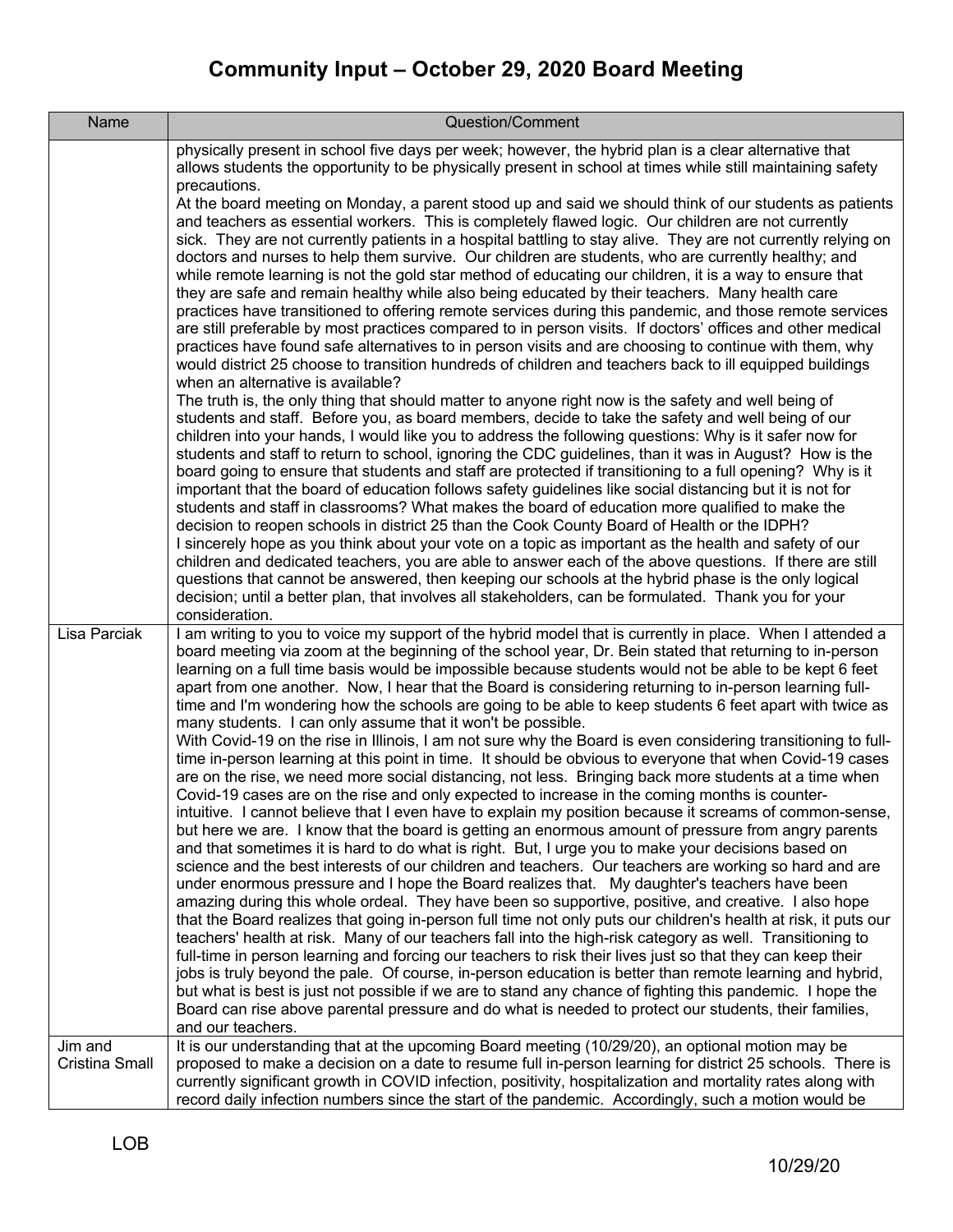| Name           | Question/Comment                                                                                                                                                                                                                                                                                                                                                                                                                                                                                                                                                                                                                                                                                                                                                                                                                                                                                                                                                                                                                                                                                                                                                                                                                                                                                                                                                                                                                                                                                                                                                                                                                                                                                                                                                                                                                                                                                                                                                                                                                                                                                                                                                                                                                                                                                                                                                                                                                                                                                                                                                                                                                                                                                                                                                                                                                                                                                                                                                                                                                                                                                                                                                                           |
|----------------|--------------------------------------------------------------------------------------------------------------------------------------------------------------------------------------------------------------------------------------------------------------------------------------------------------------------------------------------------------------------------------------------------------------------------------------------------------------------------------------------------------------------------------------------------------------------------------------------------------------------------------------------------------------------------------------------------------------------------------------------------------------------------------------------------------------------------------------------------------------------------------------------------------------------------------------------------------------------------------------------------------------------------------------------------------------------------------------------------------------------------------------------------------------------------------------------------------------------------------------------------------------------------------------------------------------------------------------------------------------------------------------------------------------------------------------------------------------------------------------------------------------------------------------------------------------------------------------------------------------------------------------------------------------------------------------------------------------------------------------------------------------------------------------------------------------------------------------------------------------------------------------------------------------------------------------------------------------------------------------------------------------------------------------------------------------------------------------------------------------------------------------------------------------------------------------------------------------------------------------------------------------------------------------------------------------------------------------------------------------------------------------------------------------------------------------------------------------------------------------------------------------------------------------------------------------------------------------------------------------------------------------------------------------------------------------------------------------------------------------------------------------------------------------------------------------------------------------------------------------------------------------------------------------------------------------------------------------------------------------------------------------------------------------------------------------------------------------------------------------------------------------------------------------------------------------------|
|                | highly irresponsible and extremely reckless if the Board were to move forward given this recent<br>resurgence. However, we support the Board in the development of a robust plan to eventually return<br>our children to full in person learning. Such a robust plan does not currently exist (or is not transparent)<br>but should include and not be limited to the following:<br>Development of refreshed key metrics, hurdles, and thresholds with respect to COVID<br>$\bullet$<br>transmission and infection data including parameters for trending for full in person learning;<br>Clear and substantive precautions that will be taken to prevent or limit the transmission of<br>$\bullet$<br>COVID 19 under a full in person learning model; and<br>Sufficient time for the opportunity to obtain substantive input from teachers and administrators.<br>Until such time that a new plan is developed, the Board should not be considering an arbitrary date at<br>this time to return to full in person curriculum. While we understand the divisiveness of this situation<br>amongst certain community members, the Board should keep the best interest of all children and<br>families it serves. This includes not just the quality of our children's education, but also the health and<br>safety of our children, teachers and school staff. In the meantime, we support the current hybrid and<br>remote model which should stay intact until the Board has the wherewithal to make a responsible,<br>informed decision.<br>Lastly, we thank the District 25 teachers and staff for their hard work and dedication, and keeping the                                                                                                                                                                                                                                                                                                                                                                                                                                                                                                                                                                                                                                                                                                                                                                                                                                                                                                                                                                                                                                                                                                                                                                                                                                                                                                                                                                                                                                                                                                                                       |
| Janine Flauter | best interest of our children as their first priority.<br>My name is Janine Flauter and I am a 5th grade teacher at Windsor Elementary School.<br>Thank you for dedicating your time and commitment to the staff and students of AHSD25. I appreciate<br>your service.<br>I am writing today to share my thoughts with you about reopening AHSD25 schools. My heart and soul<br>is teaching. I know I say this every year, but my group of students this year are the very best! They are<br>caring, compassionate, funny, excited, and enthusiastic. They love school and want to be in-person, 5<br>days a week. I want them to be in school in-person, 5 days a week. My job would be so much more<br>manageable if we could go back to before COVID times. However, we are in the middle of a global<br>pandemic. If you look at any data health organizations out there it is undeniable. The numbers are<br>increasing. Many school districts around Arlington Heights are going remote.<br>I am going to say it again. I love my students. I love coming to work and spending my day with them.<br>However, I am scared. I am scared a desk will go unsanitized and someone will get COVID19. I am<br>scared that a student will have their mask off while eating a snack and we will get COVID19. I am<br>scared I will get COVID19 and give it to my immunocompromised father in law or elderly parents. I am<br>scared now. I will be terrified if we go full in with no social distancing. I feel like I am being asked to<br>choose between the career I love or the safety of my students, children, husband, and elderly family.<br>Without precautions recommended by the county health organizations, school is not safe. Staff and<br>students will get sick. Staff and students are getting sick with the current precautions. We know that<br>some don't make it and others have long term effects. It is undeniable that without social distancing we<br>are at more risk. Will there be testing for AHSD25 students and staff?<br>There has been discussion of analyzing Arlington Heights School District numbers instead of following<br>the data created by the county. How do we ensure that this data is reliable? Will there be time between<br>an outbreak and closing a classroom or school? That time is valuable. That time can mean<br>unnecessary exposure, unnecessary hospital admissions and unnecessary deaths.<br>Thank you for taking the time to hear my thoughts. I want to share a teacher's perspective. I love being<br>a teacher. It is my life's work and my passion. I love caring for students academically and socially<br>emotionally. I want kids to be safe more than anything. It is why I am a teacher. I want life to return to<br>normal. However, we just don't know enough about this virus. Below are two articles about young,<br>healthy Major League Baseball players that have complications from COVID19. The Mayo Clinic is<br>warning against Multisystem inflammatory syndrome, a disease in children that may be linked to<br>COVID19. Opening schools and ignoring the recommendations of the health organizations is |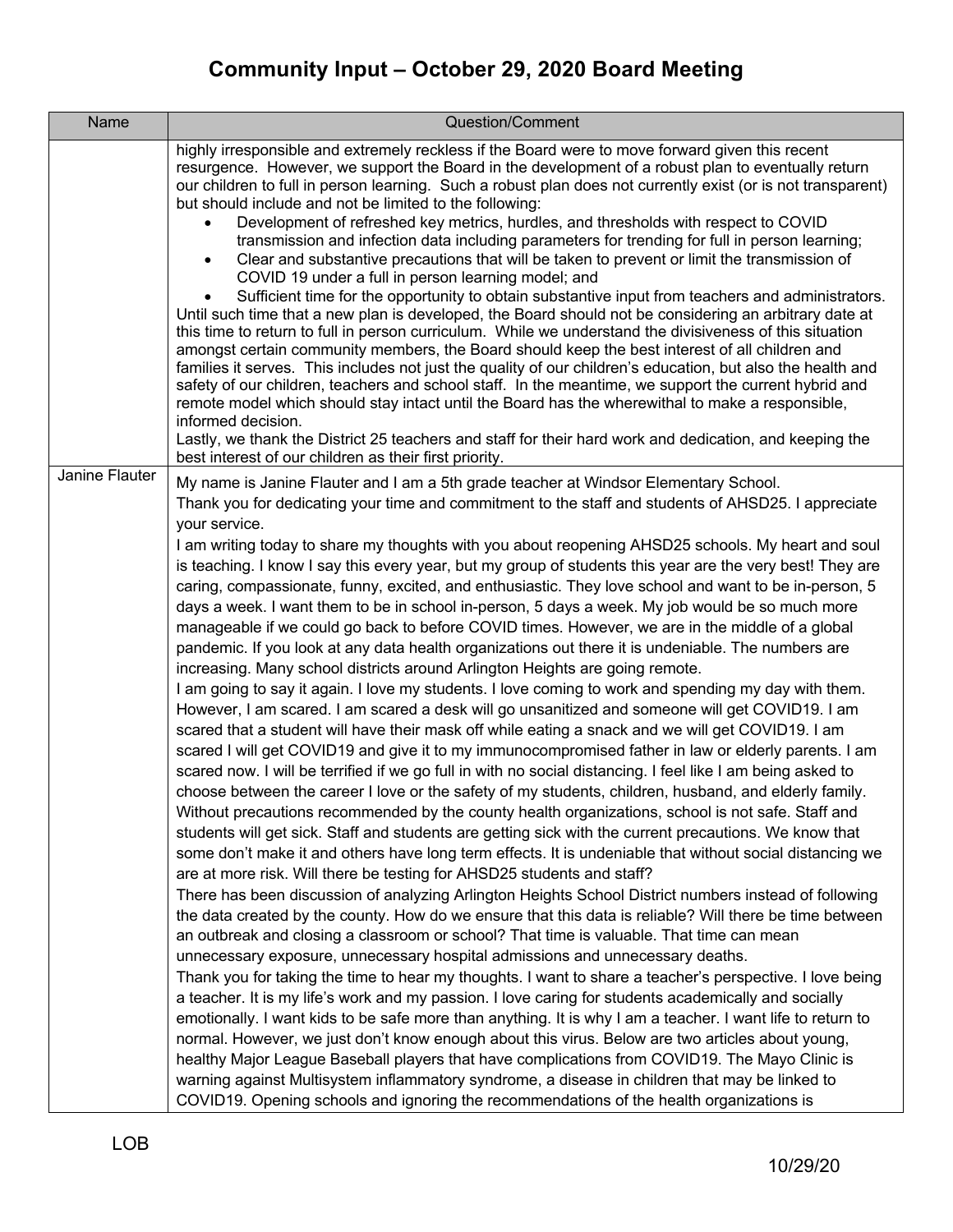| Name               | Question/Comment                                                                                                                                                                                                                                                                                                        |
|--------------------|-------------------------------------------------------------------------------------------------------------------------------------------------------------------------------------------------------------------------------------------------------------------------------------------------------------------------|
|                    | negligent. It puts everyone at risk and I am worried for your children and all of the children of AHSD25.                                                                                                                                                                                                               |
|                    | Below are articles I refer to about the baseball players and the Mayo Clinic.<br>https://www.mayoclinic.org/diseases-conditions/mis-c-in-kids-covid-19/symptoms-causes/syc-20 502550                                                                                                                                    |
|                    | https://hartfordhealthcaremedicalgroup.org/about-us/news-center/news-detail?articleId=25255&<br>publicid=395                                                                                                                                                                                                            |
|                    | https://theathletic.com/2043628/2020/09/04/a-daily-battle-months-later-yoan-moncada-is-still-aff ected-                                                                                                                                                                                                                 |
|                    | by-covid-19/                                                                                                                                                                                                                                                                                                            |
| Deandra<br>Galarde | First, we'd like to start off by saying what a wonderful job District 25 is doing, you, the board, the<br>teachers, the staff and everyone involved with hybrid and the remote only learning option. We know<br>this is a difficult adjustment for everyone involved including more time spent preparing lesson plans,  |
| and                | being on zoom and tending to the children in the classrooms. It's a seamless transition and very<br>successful because of each and every one of you. This is one of the many reasons why we're proud                                                                                                                    |
| Sarah Meyer        | to be a part of this district.                                                                                                                                                                                                                                                                                          |
|                    | With COVID numbers rising all around us, particularly the metrics for 60004 and 60005, and the fact<br>that we are above our metrics currently for the hybrid model, we feel it is safest to keep our kids in a<br>hybrid model or remote only option at the very least through December. Pushing our child(ren) into a |
|                    | full in-person model puts our child(ren), staff and families at risk. As we have heard, parents want to                                                                                                                                                                                                                 |
|                    | make a choice for their child(rens) education but by allowing kids in a full in person model you are<br>removing the choice for any option of hybrid learning and remote only for other families. Now there                                                                                                             |
|                    | are many families that feel that their child(ren) are not where they should be academically, socially or<br>emotionally. But there are so many child(ren) that are thriving in hybrid/remote environment.                                                                                                               |
|                    | The current hybrid model adheres to the safety protocols put in place by the CDC with                                                                                                                                                                                                                                   |
|                    | recommendations to keep masks on at all times (except lunch/snack) and 6 feet apart. The hybrid                                                                                                                                                                                                                         |
|                    | model also gives parents the option for some in-person instruction; something we all want for our<br>child(ren), while also keeping everyone safely apart.                                                                                                                                                              |
|                    | We ask the School District 25 Board of Education to re-evaluate and consider keeping the current<br>Hybrid model and remote only option as it currently stands through the end of December 2020.                                                                                                                        |
|                    | Almost 800,000 children in the U.S. have been infected with the novel coronavirus according to a                                                                                                                                                                                                                        |
|                    | leading group of doctors. According to the data, which the group collected and analyzed in conjunction<br>with the Children's Hospital Association, children represent 11% of all cases in states reporting COVID-<br>19 cases by age. However, there was also a 14% increase in pediatric COVID-19 cases over the last |
|                    | two weeks.                                                                                                                                                                                                                                                                                                              |
|                    | As of today October, 28, 2020 here are the case counts for children in the following zip codes (0-17),<br>plus one tragic death of a teen from the virus which is 1 too many.                                                                                                                                           |
|                    | Tested<br><b>Confirmed Cases</b><br>Zip                                                                                                                                                                                                                                                                                 |
|                    | 60004<br>26,668<br>961<br>60005<br>15,353<br>637                                                                                                                                                                                                                                                                        |
|                    | http://www.dph.illinois.gov/covid19/covid19-statistics                                                                                                                                                                                                                                                                  |
|                    | Thank you for all you are doing to ensure the safety for all the children, teachers and staff while making<br>a successful Hybrid and Remote learning environment.                                                                                                                                                      |
| Chris Jones        | At tonight's transition update meeting, I know you will be debating a return to full in-person learning,<br>including the possibility of setting a date for return. I would ask that if you decide to allow a full return to                                                                                            |
|                    | school, to please allow families a couple of options for opt-in dates, especially if that return date is<br>before the end of 2020.                                                                                                                                                                                     |
|                    | With hybrid learning, families were asked to make a decision for the next several weeks of school, and                                                                                                                                                                                                                  |
|                    | I'd request a similar timetable be offered for full in-person learning. My concern is that some families,                                                                                                                                                                                                               |
|                    | including my own, may wish to remain at home through the end of the year, especially with the holidays<br>coming and the possibility of seeing older family members. However, after the holidays, and with                                                                                                              |
|                    | additional time to evaluate our current rise in COVID-19 cases and the effectiveness of returning full                                                                                                                                                                                                                  |
|                    | time, it may be that we would feel more comfortable returning to school.                                                                                                                                                                                                                                                |
|                    | If you decide to return full time on Nov 30th, I would appreciate an opportunity for another opt-in<br>decision point sometime in January (e.g. Jan 4, Jan 19, 2021). I think it would be very beneficial if you                                                                                                        |
|                    | could provide such flexibility in the decision-making process for district families.                                                                                                                                                                                                                                    |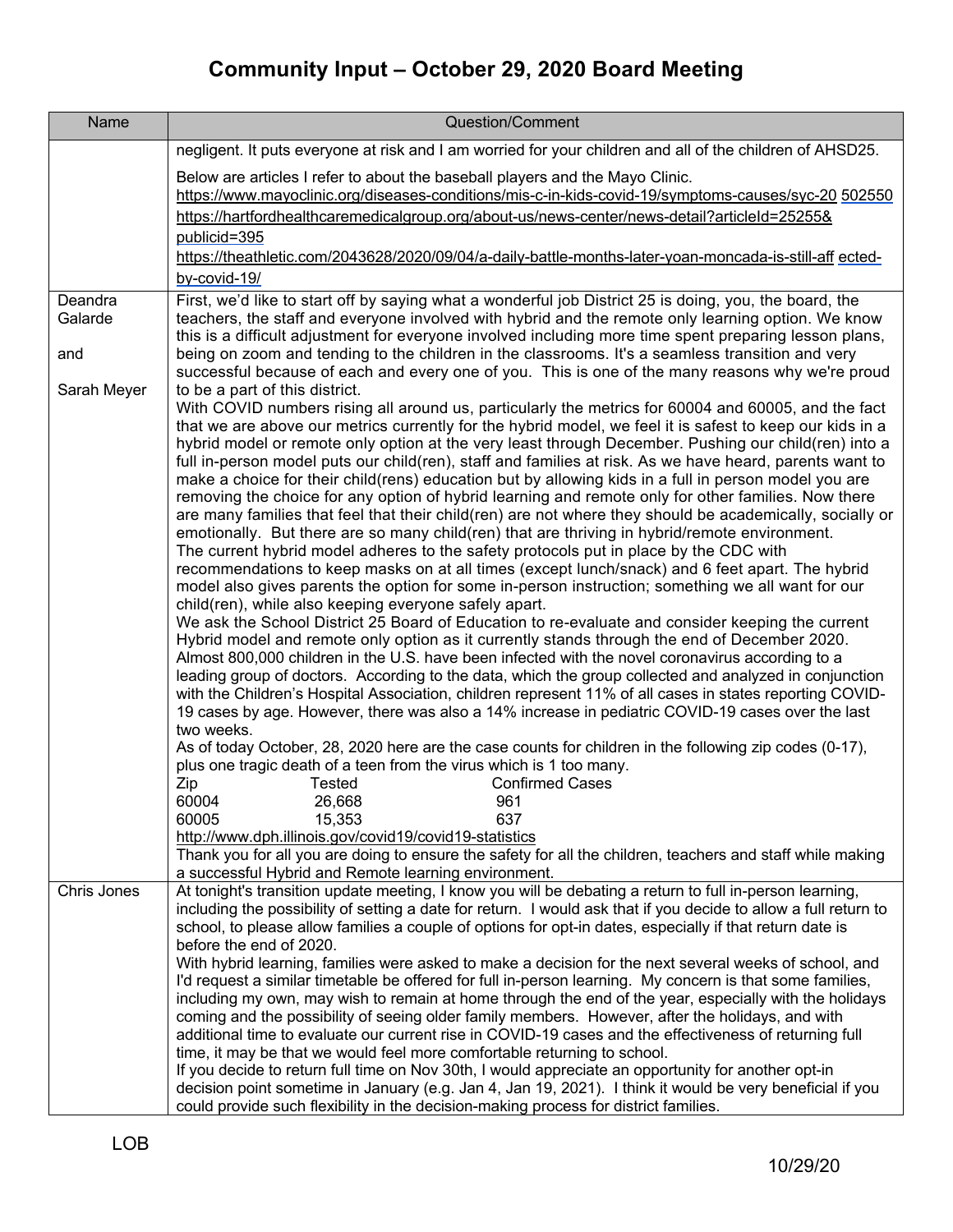| Name                        | Question/Comment                                                                                                                                                                                                                                                                                                                                                                                                                                                                                                                                                                                                                                                                                                                                                                                                                                                                                                                                                                                                                                                                                                                                                                                                                                                                                                                                                                                                                                                                                                                                                                                                                                                                                                                                                                                                                                                                                                                                                                                                                                                                                                                                                                                                                                                                                                                                                                                                                                                                                                                                                                                                                                                                                                                    |
|-----------------------------|-------------------------------------------------------------------------------------------------------------------------------------------------------------------------------------------------------------------------------------------------------------------------------------------------------------------------------------------------------------------------------------------------------------------------------------------------------------------------------------------------------------------------------------------------------------------------------------------------------------------------------------------------------------------------------------------------------------------------------------------------------------------------------------------------------------------------------------------------------------------------------------------------------------------------------------------------------------------------------------------------------------------------------------------------------------------------------------------------------------------------------------------------------------------------------------------------------------------------------------------------------------------------------------------------------------------------------------------------------------------------------------------------------------------------------------------------------------------------------------------------------------------------------------------------------------------------------------------------------------------------------------------------------------------------------------------------------------------------------------------------------------------------------------------------------------------------------------------------------------------------------------------------------------------------------------------------------------------------------------------------------------------------------------------------------------------------------------------------------------------------------------------------------------------------------------------------------------------------------------------------------------------------------------------------------------------------------------------------------------------------------------------------------------------------------------------------------------------------------------------------------------------------------------------------------------------------------------------------------------------------------------------------------------------------------------------------------------------------------------|
|                             | Good luck with your discussion tonight.                                                                                                                                                                                                                                                                                                                                                                                                                                                                                                                                                                                                                                                                                                                                                                                                                                                                                                                                                                                                                                                                                                                                                                                                                                                                                                                                                                                                                                                                                                                                                                                                                                                                                                                                                                                                                                                                                                                                                                                                                                                                                                                                                                                                                                                                                                                                                                                                                                                                                                                                                                                                                                                                                             |
| Kevin Michael               | My wife and I have chosen to keep our children fully remote, and the recent positive COVID cases at<br>both Thomas Middle School and Ivy Hill elementary school indicate that we made the right choice. The<br>number of cases in Arlington Heights is steadily rising, so any plan to bring students back to school 5<br>days a week before 2021 would be dangerous and irresponsible. I hope Dr. Bein and the Board of<br>Education will rely on data, science, and medical expertise when making decisions that can impact the<br>health and safety of students, teachers, and the community at large. Doing what is right is more<br>important than doing what is popular.                                                                                                                                                                                                                                                                                                                                                                                                                                                                                                                                                                                                                                                                                                                                                                                                                                                                                                                                                                                                                                                                                                                                                                                                                                                                                                                                                                                                                                                                                                                                                                                                                                                                                                                                                                                                                                                                                                                                                                                                                                                      |
| Melissa Van<br><b>Buren</b> | I have 3 boys that attend Ivy Hill, one is kindergarten. All my children were super excited. My 5 year old<br>was beyond excited to go in person with hybrid, but what he was most excited about was raising his<br>hand and being noticed and called on. He said to me, "mom, I raise my hand on zoom all the time, she<br>looks at me but doesn't call on me!" He can't see that everyone has their hand raised, he just sees his<br>teacher look at her screen and believes she is looking at him and ignoring him.<br>We have amazing teachers that are doing their best. We need to take some of the burden off of them<br>and have dedicated remote teachers for those who choose remote. And we need to have our children<br>who choose in person, in 5 days a week with their amazing teachers. Let's help them do what they do<br>best and stop asking the impossible.                                                                                                                                                                                                                                                                                                                                                                                                                                                                                                                                                                                                                                                                                                                                                                                                                                                                                                                                                                                                                                                                                                                                                                                                                                                                                                                                                                                                                                                                                                                                                                                                                                                                                                                                                                                                                                                     |
| <b>Michael Kuehl</b>        | I'm writing in support of science. All the current data show Illinois and suburban Cook County on an<br>upward trend. Now is definitely NOT the time to even consider returning to full-time, in-person<br>instruction.<br>• Cherry picking metrics to fit your view is dangerous.<br>• Succumbing to a select group of loud bullies is cowardly.<br>• Keeping our children safe is paramount.<br>• Endangering the lives of faculty, staff, and their families is reckless.<br>I'm a 15 year resident of 60005 and I have two kids who went through Westgate and are now at RMHS<br>and SMS.<br>Please choose the smart, safe, and sensible route.                                                                                                                                                                                                                                                                                                                                                                                                                                                                                                                                                                                                                                                                                                                                                                                                                                                                                                                                                                                                                                                                                                                                                                                                                                                                                                                                                                                                                                                                                                                                                                                                                                                                                                                                                                                                                                                                                                                                                                                                                                                                                 |
| Erica Palmieri              | As a teacher in District 25 for many years, I can confidently say that we have an incredibly caring<br>community of families and educators. This year has stretched every single of us to our limits as we all<br>bend over backward to care for our families and community at large while trying to make the right<br>decision at every turn. To my administrators, I thank you for all of your effort in trying to mediate<br>decisions that impact families with very different needs. To my board members, I thank you for the<br>additional time and dedication this year has demanded of you. You have been asked to look at<br>constantly changing metrics, consider community opinions from opposite sides of the spectrum, and<br>make decisions in a constantly changing world.<br>You are armed with so much data in your decision-making process, but you are missing the most crucial<br>piece. The classroom. At your level, you have read surveys, letters, and heard from community<br>members. Our union leader has done a wonderful job expressing the overall sentiments of our members<br>throughout all of the shifts this year. But no amount of data can replace a few hours in a real classroom.<br>To the best of my knowledge, you are making decisions about what happens in D25 classrooms without<br>ever having lived a day in one during this school year. My intention with this email is not to change<br>anyone's opinion on reopening schools but to arm our decision-makers with the most accurate and<br>unfiltered data they can collect. How can you vote on remote, hybrid, concurrent, or full-time teaching if<br>you have never seen the model in action on a full scale? You may have seen one child's experience in<br>your own home or heard from parents or teachers about others. However, nothing can replace seeing<br>what is happening in a whole classroom (or a whole school) with your own eyes.<br>It is possible I am the only teacher willing to open my classroom to the board and show them the good,<br>bad, and ugly of what is happening in this model and all future models. But I think you may be surprised<br>at how many teachers are willing to show you what is happening on the ground-level to properly inform<br>your decision-making process. I am not here to sway anyone's decisions, I am here to invite you to<br>gather your own data. Come see what is happening with your own two eyes. Come into my classroom<br>with open minds and open hearts to experience what these decisions look like on a classroom level.<br>Come do a socially-distanced observation in my room, or if you are feeling brave, come teach a lesson<br>of your choosing. |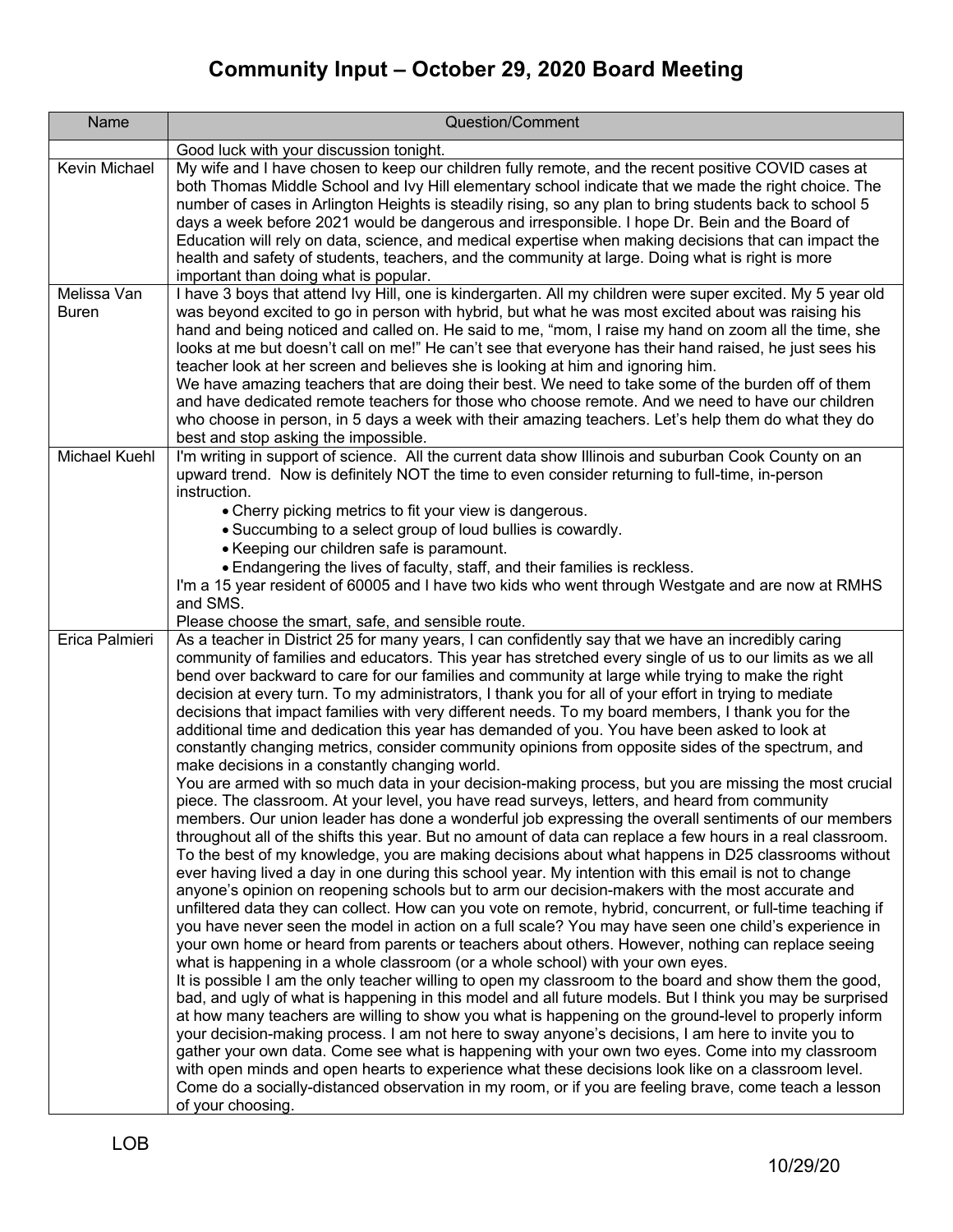| Name               | Question/Comment                                                                                                                                                                                                                                                                                                                                                                                                                                                                                                                                                                                                                                                                                                                                                                                                                                                                                                                                                                                                                                                                                                                                                                                                                                                                                                                       |
|--------------------|----------------------------------------------------------------------------------------------------------------------------------------------------------------------------------------------------------------------------------------------------------------------------------------------------------------------------------------------------------------------------------------------------------------------------------------------------------------------------------------------------------------------------------------------------------------------------------------------------------------------------------------------------------------------------------------------------------------------------------------------------------------------------------------------------------------------------------------------------------------------------------------------------------------------------------------------------------------------------------------------------------------------------------------------------------------------------------------------------------------------------------------------------------------------------------------------------------------------------------------------------------------------------------------------------------------------------------------|
|                    | Brian Cerniglia, Scott Filipek, Erin Johannesen, Chad Conley, Rich Olejniczak, and Anisha Ismail Patel,<br>you are cordially invited to join my fifth-grade classroom of Greenbrier Gators for as much time as you<br>need to gather data for your decision-making process. Dr. Lori Bein, I hope you join them. I eagerly<br>await your reply at epalmieri@sd25.org.                                                                                                                                                                                                                                                                                                                                                                                                                                                                                                                                                                                                                                                                                                                                                                                                                                                                                                                                                                  |
| Yan Mei Zhou       | Staying healthy is what we want in this difficult time. With the current situation, I don't think we are ready<br>to consider full-time in-person learning. Keeping the Hybrid model is the way to go as 6 FT social<br>distance to keep everyone safe, including teachers, kids, and the family. Keeping the Hybrid model also<br>provides the flexibility for resuming full remote learning if any unexpected situation happened.<br>While a lot of companies are still in the full-time remote model and only exit the full-time remote till<br>summer 2021 as the earliest, I cannot imagine how we could send our kids to full time in person.<br>Please take our teachers, kids, and family's health into priority.<br>Thank you for your consideration.                                                                                                                                                                                                                                                                                                                                                                                                                                                                                                                                                                         |
| Robyn<br>Swanson   | I am requesting a comprehensive plan for exactly what remote learning will look like for those who<br>choose to remain remote due to health and safety concerns if the district hastily returns to full in person<br>learning. Anything less, does not give parents adequate information to make this important decision.<br>It is important that the metal health of remote students, as well as maintaining an as close to normal<br>routine for these students be taken into account. Relegating them to remote only classrooms, removing<br>them from their current teachers and classmates does not accomplish this. It equates to a punishment<br>in their eyes. There should be no sense of punishment for a student remaining at home due to health<br>concerns, a family's health concerns or simply because their parents are not in agreement with a board<br>that is willfully choosing to go against its own established metrics and the guidance of the department of<br>health.                                                                                                                                                                                                                                                                                                                                         |
| Melisa<br>Andrews  | I am writing you as a concerned parent. Not only for our children but also for the staff. I have seen day<br>in and day out my 1st graders teacher struggle with tech and teaching both the children in class and in<br>person at the same time. She makes it so her students don't see it but I as a parent do. With the<br>numbers rising I feel it is unsafe for the kids to go full day in person. In fact I just read an article from the<br>Academy of American Pediatrics that says as of September 513,000 kids have gotten<br>COVID. Regardless if parents think kids are less likely to get COVID they are absolutely carriers. They<br>bring it home to their parents, grandparents, and/or people in their bubble. Not to mention it is unsafe<br>working conditions for the teachers. Teachers have become nurses, babysitters, tech facilitators and<br>They are currently playing the rule of many careers of which when they wanted to become a<br>teachers.<br>teacher didn't sign up to do. Teachers became teachers to care for the academic well being of their<br>students. I hope that you consider keeping hybrid at the very least or go back to remote as the local and<br>state Covid numbers increase. Thank you for your time in reading this.                                                             |
| Michael<br>Andrews | With the number of cases, hospitalizations, and deaths rising higher than they have in months, it is<br>irresponsible and dangerous to shift to full in-person learning at this time. Stuffing our classrooms and<br>hallways with students will only exacerbate the spread of the virus in our community. I understand the<br>argument that, statistically speaking, most children would recover if infected; however, their parents and<br>grandparents may not. Over 200,000 Americans are dead, and that number grows by the day. It is NOT<br>just like the flu. Period. Why would we risk recklessly shifting to in-person learning, a scenario that would<br>eliminate all social distancing, if it will likely contribute to hospitalization or death in our community?<br>While remote and hybrid learning are not ideal, we have some of the best teachers in the world in our<br>schools, and they are working hard to provide meaningful learning experiences for the students. The<br>experience so far has been infinitely better than last Spring. The students are working hard, and they<br>are engaged academically and socially. For the sake of the health and safety of our overall community, I<br>ask the board to delay a shift to full in-person learning until this virus is truly under control. Thank you. |
| Lori Martin        | First, thank you for your time serving as a Board member. I recognize that it has been a difficult year for<br>Board members and district administrators and appreciate the time and effort put forth by you. I am a<br>parent of 2 students in the district - one at Thomas and one at Olive-Mary Stitt. I am writing regarding<br>the possibility of the Board voting on a specific date for students to have the choice to return to school 5<br>days/week or to remain remote.<br>It is my understanding that over the past few months, Dr. Bein, her central office staff, and the transition<br>advisory committee (which included a medical professional) have worked tirelessly in the best interests<br>of students and staff to set forth a plan to safely reach a point where a possible 5 day/week return                                                                                                                                                                                                                                                                                                                                                                                                                                                                                                                  |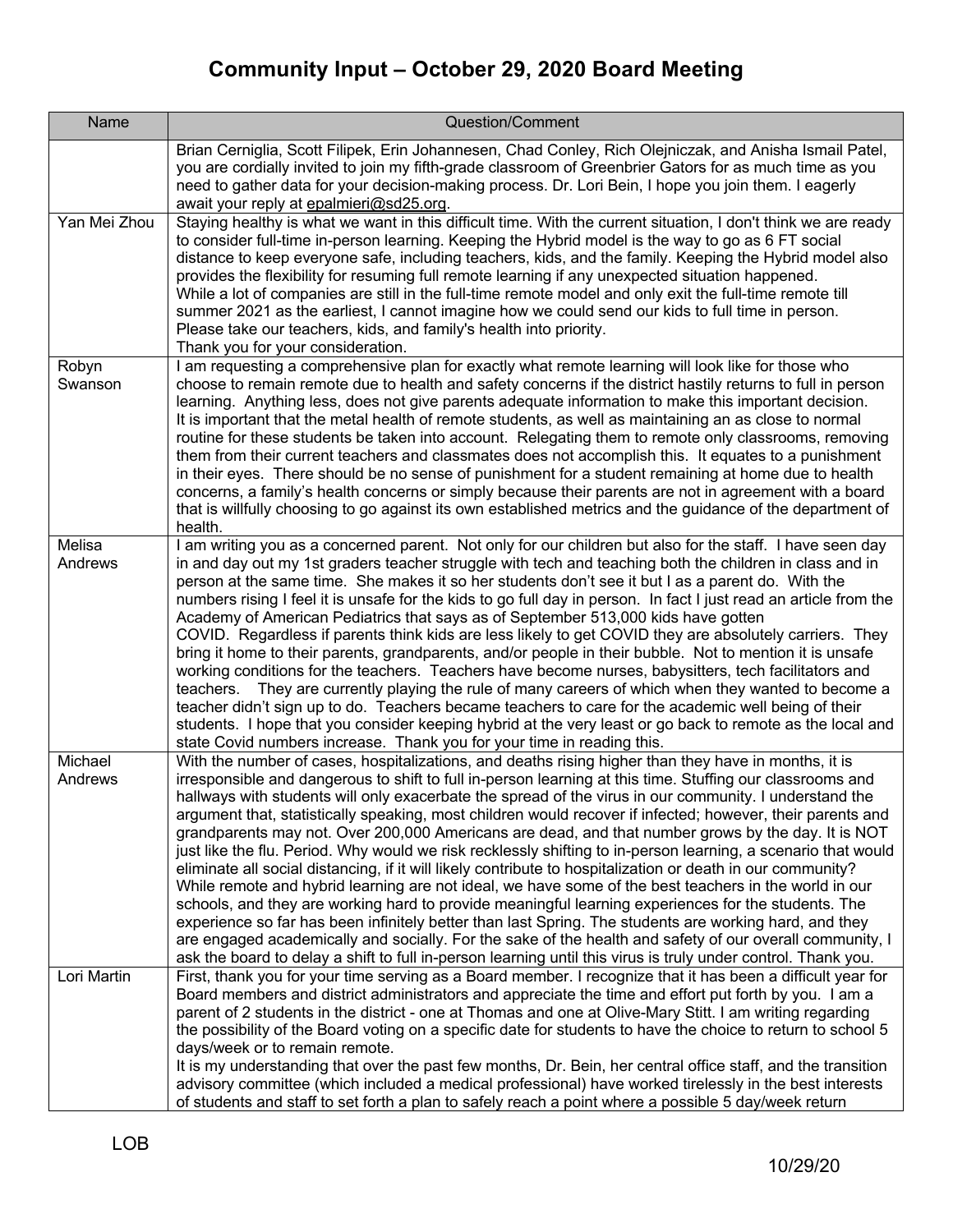| Name<br>Question/Comment                                                                                                                                                                                           |  |
|--------------------------------------------------------------------------------------------------------------------------------------------------------------------------------------------------------------------|--|
| can happen; however, the transition advisory committee was unable to reach a consensus as to what                                                                                                                  |  |
| metrics should be used to return full time. I would like to thank Dr. Bein, her staff, and the transition                                                                                                          |  |
| advisory committee for all of their hard work and leadership to safely transition our students into school                                                                                                         |  |
| on a hybrid model. It is greatly appreciated.                                                                                                                                                                      |  |
| While I would love to have my children safely back in school 5 days/week, the virus is surging in our                                                                                                              |  |
| area (and across the country) and Thanksgiving break and winter break are fast approaching. Some                                                                                                                   |  |
| staff and students may be traveling in state and out of state during this time for vacation and/or family                                                                                                          |  |
| gatherings. Currently, Cook County recommends that individuals who travel to 31 listed states and                                                                                                                  |  |
| Puerto Rico self quarantine for 14 days upon return from travel. And, public health officials have                                                                                                                 |  |
| repeatedly said family gatherings are one of the main sources of the spread of the virus at this time.<br>With all of this in mind, I respectfully ask that the Board please clarify the following when making its |  |
| determination:                                                                                                                                                                                                     |  |
| - whether the transition advisory committee and Dr. Bein will continue to meet and provide guidance to                                                                                                             |  |
| the Board; and,                                                                                                                                                                                                    |  |
| - the specific criteria, including any input from Dr. Bein and the transition advisory committee, that the                                                                                                         |  |
| Board considered in determining the full time return to school date.                                                                                                                                               |  |
| I believe this information is one of many crucial components that parents need to know so they can                                                                                                                 |  |
| make a well-informed decision regarding remote or in-person learning for their children.                                                                                                                           |  |
| Thank you for your time.                                                                                                                                                                                           |  |
| I write to you as a parent of three D25 students. One of my children has a 504 plan for special needs.<br>Amanda<br>Bhansali                                                                                       |  |
| I'm also President-elect of the Patton PTA and help to run the 4th grade Girl Scout Troop at Patton. I<br>have been a D214 High School Teacher for 16 years.                                                       |  |
| I'm sending you a message that is IN FAVOR OF continued hybrid learning OR a switch to remote                                                                                                                      |  |
| learning. I am AGAINST full, in person learning for D25 at this time.                                                                                                                                              |  |
| • Teachers have JUST changed all their plans to hybrid from full remote. Another change now is                                                                                                                     |  |
| too soon. Teachers have been giving 200% of their time and energy to school. Constant                                                                                                                              |  |
| change gives no time to establish routines and consistent learning. Our teachers are running                                                                                                                       |  |
| on empty and it isn't even Thanksgiving yet. I get emails from my children's teachers past                                                                                                                         |  |
| midnight. They're working hard. We should support their efforts as much as possible.                                                                                                                               |  |
| • Students are JUST learning routines. Two of my three children have only been at school 4 times<br>since hybrid began. Give it time before changing the plan again. I would be in support of                      |  |
| hybrid learning through the end of 2020 at the very least. Frequent change of schedule is not                                                                                                                      |  |
| good for students and their learning, especially those students who have special needs like                                                                                                                        |  |
| my son.                                                                                                                                                                                                            |  |
| • Going full in person would ignore the guideline of 6' or more safe distance recommended by the                                                                                                                   |  |
| CDC, IDPH, and CCDH. My children have said they won't feel comfortable going to school                                                                                                                             |  |
| without 6' or more of distance. My husband and I won't feel comfortable sending them to                                                                                                                            |  |
| school without 6' or more of distance.                                                                                                                                                                             |  |
| • Going full in person and ignoring the guideline of 6' or more safe distance would be especially                                                                                                                  |  |
| dangerous during snack time and lunch periods when students will be taking off their masks                                                                                                                         |  |
| to eat. The weather is getting colder and students won't be able to eat outside. There is<br>physically not enough space in our schools to spread everyone out to eat if all students are                          |  |
| invited back daily. Indoor dining is currently closed in Cook County due to the State's                                                                                                                            |  |
| mitigation efforts. If it is not safe to eat indoors at a restaurant, it follows that it is also not safe                                                                                                          |  |
| for our children to eat inside a school building less than 6' from their peers.                                                                                                                                    |  |
| • Based on the D25 Superintendent's latest Friday update, the district is watching the 7-day case                                                                                                                  |  |
| rate per 100,000 people in the 60004 and 60005 zip codes, per the Harvard Global Health                                                                                                                            |  |
| Initiative guidelines. The Harvard Global Health Initiative recommends K-5 and 6-8 hybrid                                                                                                                          |  |
| learning when the weekly case rate is between 70 and <175 per 100,000. Remote learning is                                                                                                                          |  |
| recommended for 7-day case rates above 175 per 100,000. For the last 5 days, the 7-day                                                                                                                             |  |
| case rate per 100,000 in 60004 and 60005 have been 207, 184.5, 199.5, 202, and 219.4                                                                                                                               |  |
| cases per week per 100,000 - consistently above the Harvard threshold for hybrid learning.                                                                                                                         |  |
| • The fact that the Transition Advisory Committee couldn't come to a majority decision on this<br>issue should be eye opening to the School Board. At the very least, more time to look at data,                   |  |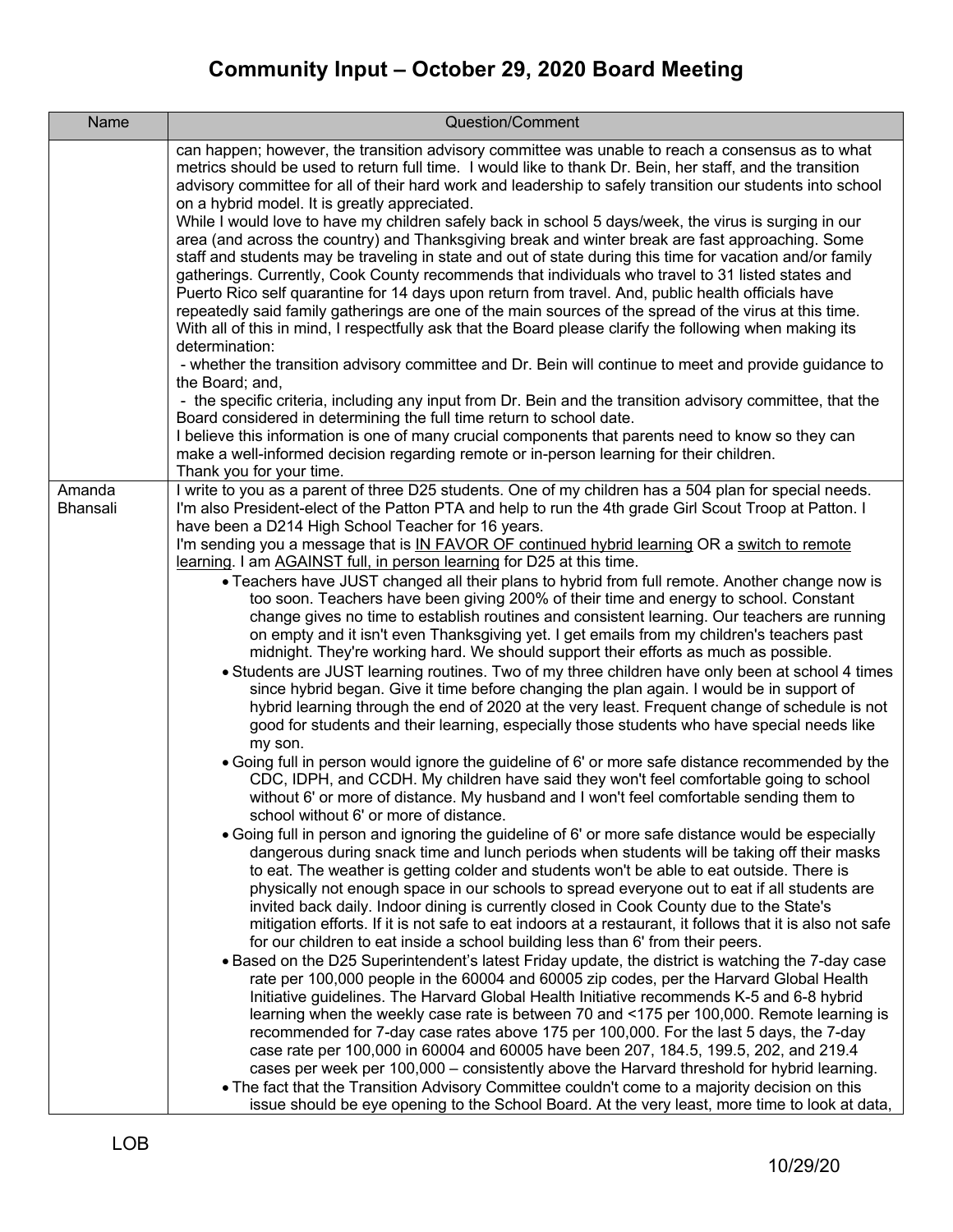| Name              | Question/Comment                                                                                                                                                                                                                                                                                                                                                                                                                                                                                                                                                                                                                                                                                                                                                                                                                                                                                                                                                                                                                                                                                                                                                                                                                                                                                                                                                                                                                                                     |
|-------------------|----------------------------------------------------------------------------------------------------------------------------------------------------------------------------------------------------------------------------------------------------------------------------------------------------------------------------------------------------------------------------------------------------------------------------------------------------------------------------------------------------------------------------------------------------------------------------------------------------------------------------------------------------------------------------------------------------------------------------------------------------------------------------------------------------------------------------------------------------------------------------------------------------------------------------------------------------------------------------------------------------------------------------------------------------------------------------------------------------------------------------------------------------------------------------------------------------------------------------------------------------------------------------------------------------------------------------------------------------------------------------------------------------------------------------------------------------------------------|
|                   | more specific plans for schools, and a testing plan need to be in place before there is a return<br>to full in person learning. There is NOT overwhelming community support for a full return to in<br>person learning.                                                                                                                                                                                                                                                                                                                                                                                                                                                                                                                                                                                                                                                                                                                                                                                                                                                                                                                                                                                                                                                                                                                                                                                                                                              |
|                   | • As an active member of the community, it would be disheartening to see the School Board<br>pander to a small minority group of vocal parents who are disregarding science and the<br>health of the community just so their children can go back to school full time. The selfishness<br>of these parents and the disregard for the safety of others is infuriating. Most parents are ok<br>with hybrid learning. It is NOT perfect by any means, but some in person learning is better<br>than no in person learning.                                                                                                                                                                                                                                                                                                                                                                                                                                                                                                                                                                                                                                                                                                                                                                                                                                                                                                                                              |
|                   | I am a teacher who has lost a student to COVID-19. Deaths among the young may be at low<br>rates - but ONE DEATH IS TOO MANY. How would it impact a student's mental health to<br>lose a friend to COVID? Their teacher? To bring COVID home to a parent or grandparent<br>who dies? Yes, we are all impacted by the isolation that has resulted from the pandemic. We<br>will all have to support each other through these difficult times. I would argue that the trauma<br>of death is more traumatic than having school on your chromebook for a year.                                                                                                                                                                                                                                                                                                                                                                                                                                                                                                                                                                                                                                                                                                                                                                                                                                                                                                           |
|                   | It seems we are at the cusp of the Cook County Department of Health recommending that<br>schools in Suburban Cook County resume remote learning due to increasing levels of<br>community spread. This is similar to what has been recommended in many of our<br>neighboring counties. I encourage the School Board to allow Dr. Bein to make a decision that<br>would follow the recommendations of HEALTH professionals and EDUCATION<br>professionals.                                                                                                                                                                                                                                                                                                                                                                                                                                                                                                                                                                                                                                                                                                                                                                                                                                                                                                                                                                                                             |
|                   | • Another thing to consider is the availability of testing in our community. Until there is a testing<br>strategy of reliable PCR tests available to the D25 families, it is irresponsible to consider a full<br>return to in person learning.                                                                                                                                                                                                                                                                                                                                                                                                                                                                                                                                                                                                                                                                                                                                                                                                                                                                                                                                                                                                                                                                                                                                                                                                                       |
|                   | • One must also consider the operational barriers to increasing student attendance in D25. More<br>students in the buildings at less than 6' distance would mean that when someone does test<br>positive, there would be huge numbers of students, their families, and school staff forced to<br>quarantine for 14 days. This could potentially impact local businesses if parents are now<br>forced to quarantine alongside their children. There are simply not enough substitute teachers<br>if teachers would be required to quarantine as well.                                                                                                                                                                                                                                                                                                                                                                                                                                                                                                                                                                                                                                                                                                                                                                                                                                                                                                                 |
|                   | As a parent and a teacher, I fully understand the benefit for in-person learning for our students.<br>However, the risks of full, in-person learning far outweigh the benefits at this time.<br>Thank you for reading my remarks and for protecting our community.                                                                                                                                                                                                                                                                                                                                                                                                                                                                                                                                                                                                                                                                                                                                                                                                                                                                                                                                                                                                                                                                                                                                                                                                   |
| Timothy<br>Schank | I am a District 25 parent (South and Westgate) and am writing to voice my opinion regarding the<br>possibility that the District would transition to full in-person learning in the near future. I oppose such a<br>move and strongly encourage the Board to reject that proposal and maintain the status quo of<br>Hybrid/Remote.                                                                                                                                                                                                                                                                                                                                                                                                                                                                                                                                                                                                                                                                                                                                                                                                                                                                                                                                                                                                                                                                                                                                   |
|                   | Dating back to this summer, District 25 parents were informed that the Board would take a data-driven<br>approach to this issue. That is the only reasonable approach to take in a pandemic. The data opened<br>the door for a transition to Hybrid learning, and that made sense at the time. However, current<br>community data makes a further transition to full in-person learning incredibly irresponsible. Case and<br>hospitalization numbers are spiking in our region, our state, and across the country. The situation in<br>Wisconsin (only an hour north and where many District 25 families have vacation homes) is staggering.<br>Guidance around in-person gatherings, indoor dining, and bars is tightening. A substantial number of<br>businesses (including mine) is continuing to require their employees to work remotely for the<br>foreseeable future. In light of all that information, it is frankly impossible to understand why the Board<br>would consider a transition to in-person school. If anything, safety would caution a return to a fully<br>remote model at this time. Nevertheless, at a bare minimum, a transition to a fully in-person model<br>under the current circumstances would be unreasonable, unsafe, and would contradict the District's<br>commitment to take a data-driven approach to these decisions.<br>Further, the students (and their parents) are just now completing the transition to Hybrid learning. |
|                   | Children are adapting to new situations, and families are changing their routines, work schedules,<br>childcare situations, and so forth. An additional transition at this time would prolong this period of<br>transition and further disrupt families. It would distract from the academic mission, and place additional                                                                                                                                                                                                                                                                                                                                                                                                                                                                                                                                                                                                                                                                                                                                                                                                                                                                                                                                                                                                                                                                                                                                           |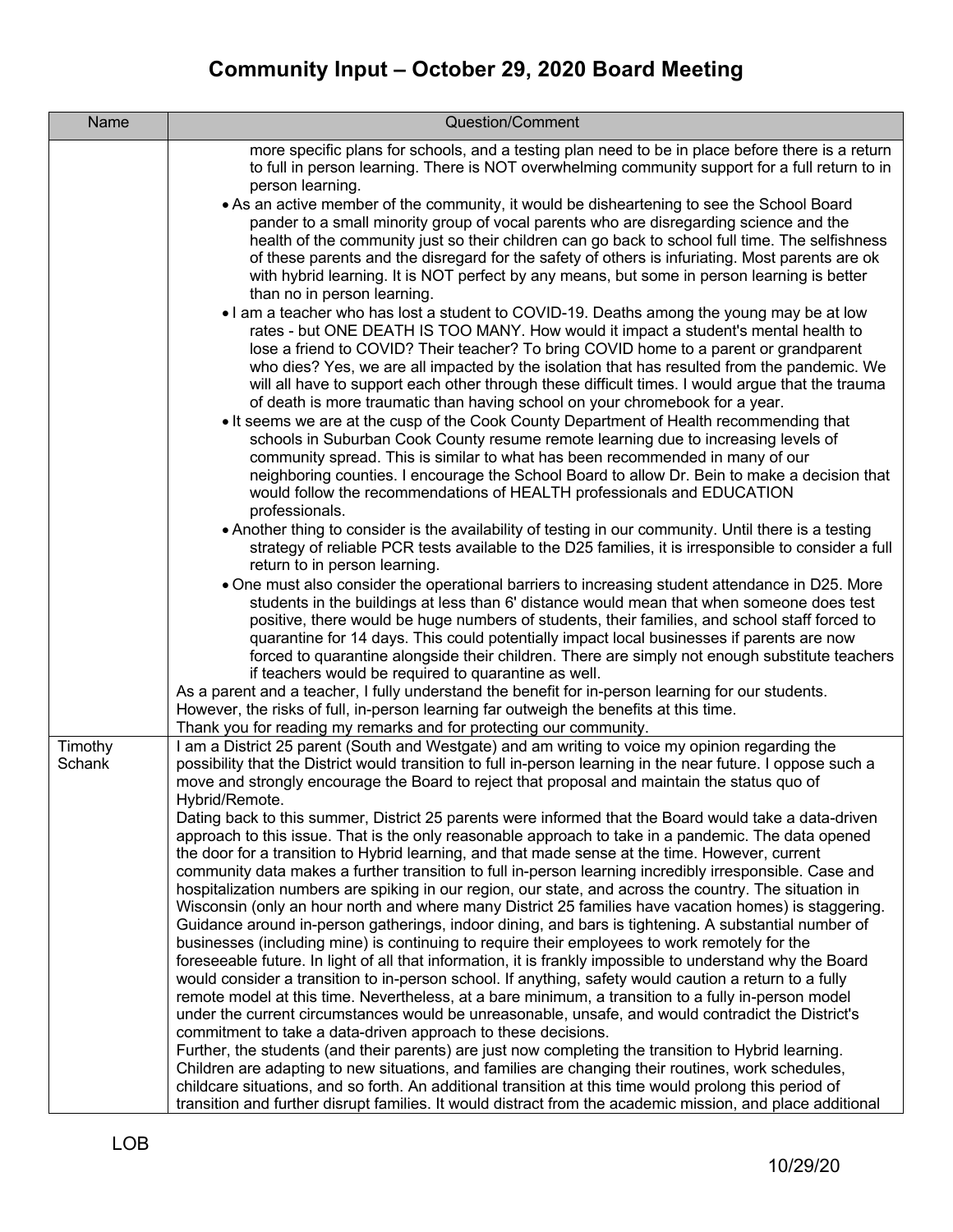| Name                          | Question/Comment                                                                                                                                                                                                                                                                                                                                                                                                                                                                                                                                                                                                                                                                                                                                                                                                                                                                                                                                                                                                                                                                                                                                                                                                                                                                                                                                                                                                                                                                                                                                                                                                                                          |
|-------------------------------|-----------------------------------------------------------------------------------------------------------------------------------------------------------------------------------------------------------------------------------------------------------------------------------------------------------------------------------------------------------------------------------------------------------------------------------------------------------------------------------------------------------------------------------------------------------------------------------------------------------------------------------------------------------------------------------------------------------------------------------------------------------------------------------------------------------------------------------------------------------------------------------------------------------------------------------------------------------------------------------------------------------------------------------------------------------------------------------------------------------------------------------------------------------------------------------------------------------------------------------------------------------------------------------------------------------------------------------------------------------------------------------------------------------------------------------------------------------------------------------------------------------------------------------------------------------------------------------------------------------------------------------------------------------|
|                               | emotional distress upon children and families. As we approach Thanksgiving and the December<br>holidays, further distractions will only diminish the students' academic experience. I urge the Board to<br>"keep their eye on the ball" and consider how all of this will impact the District's educational mission<br>Even to the extent that the Board decides to move to a fully in-person model, it is critical that Remote<br>learning must remain available for families who choose that avenue to protect their students and at-risk<br>family members. Remote learning so far has been successful, and that standard must be maintained,<br>even in the even there are more children in-person in the classroom. Teachers need to be given the<br>resources to do that.<br>Thank you for your consideration and for your service on the Board.                                                                                                                                                                                                                                                                                                                                                                                                                                                                                                                                                                                                                                                                                                                                                                                                    |
| Alexis and<br>Doug<br>Hammond | As numbers skyrocket across the country, please continue to keep our community safe. The second<br>wave is coming, and it will not leave Arlington Heights unscathed. This is no time to abandon the hybrid<br>model and move to face to face learning. Following all of the CDC guidelines is our only defense<br>against Covid that we have at this time. 6 feet of distance, masks, and hand hygiene are absolutely<br>necessary. As numbers go up in the community, please consider a return to virtual learning. Keep the<br>teachers, administration, and students safe from Covid. Our community depends on it.<br>The negative energy, the attacks from the community, the loud and angry cries for "normalcy"have no<br>business in this discussion. I implore the board to follow the science. This is a global pandemic. Let's all<br>come through this with our health.<br>It is time, however, to do a wellness check on the district administration, teachers, and staff. They are<br>working at unsustainable levels for the school year. They keep rising to the challenges they face. They<br>keep working all hours of the day and night for our children. They are exhausted physically, mentally,<br>and emotionally. They are fightersbut how long do we expect them to be able to get up and fight if we                                                                                                                                                                                                                                                                                                                            |
|                               | keep changing the rules on them? Their physical health and well being matter. The health and well<br>being of their families matter. I don't believe they went into education to be first responders. Let's stop<br>putting them on the front lines of this epidemic.<br>We will be choosing to keep our children remote for the remainder of the school year.                                                                                                                                                                                                                                                                                                                                                                                                                                                                                                                                                                                                                                                                                                                                                                                                                                                                                                                                                                                                                                                                                                                                                                                                                                                                                            |
| Nilima<br>Nanisetty           | My son is not able to learn and succeed via the hybrid model. He is in 4th grade and has historically<br>always done well in school. He scores 99th percentile in MAP testing, above average CogAt scores,<br>has been evaluated by a psychiatrist to have IQ over 130, and has no learning disorders. He recently<br>had a math test and got 50% of the problems incorrect. When my husband reviewed the test with him,<br>my son said he forgot how to do the math computations. He is not able to retain or learn the information<br>correctly in the hybrid model. We are doing a disservice to our general ed students by not allowing them<br>to go to school 5 days a week.<br>The board and superintendent should consider the negative impact of our current hybrid model for the<br>general ed population in our elementary age students. The half day model has shown to have positive<br>results for both students and teachers in the current school districts that are using them. Students would<br>get daily in person exposure to their teachers and receive the education they deserve. All specials<br>could be completed at home during the half day they are not in school. By going to half day, 5 days a<br>week, students would keep masks on the entire day and therefore, reduce the potential exposure to<br>COVID-19. We would also reduce or eliminate the risk of food allergy exposure for our kids in the<br>classrooms since there would not be a need for food in school for half a day.<br>Thank you so much for your time and consideration. I know you are all working hard to provide the best<br>for our students. |
| Rebecca<br>Pollard            | I am a community member living in Arlington Heights. It has come to my attention that the board will be<br>meeting to discuss sending District 25 students back to school full time, five days a week. As a member<br>of this community I am invested in the health and safety of myself, my family, and my friends, all of<br>whom live in Arlington Heights. Unless the board has a way to keep students distanced six feet while<br>bringing all students back to school full time, I ask you to please vote no on this plan.<br>As I am sure you are aware, COVID-19 positivity rate and Covid like admissions to the hospital are on<br>the rise in this area. The most recent data from the IDPH website shows an eight percent positivity rate<br>in our region- the highest ever. This is simply not the time to be bringing students back if they will be<br>within six feet of one another. Instead, the board should be considering rolling back the reopening plan<br>to only include in person instruction for your most at risk learners, like many districts in the surrounding<br>area.                                                                                                                                                                                                                                                                                                                                                                                                                                                                                                                                                   |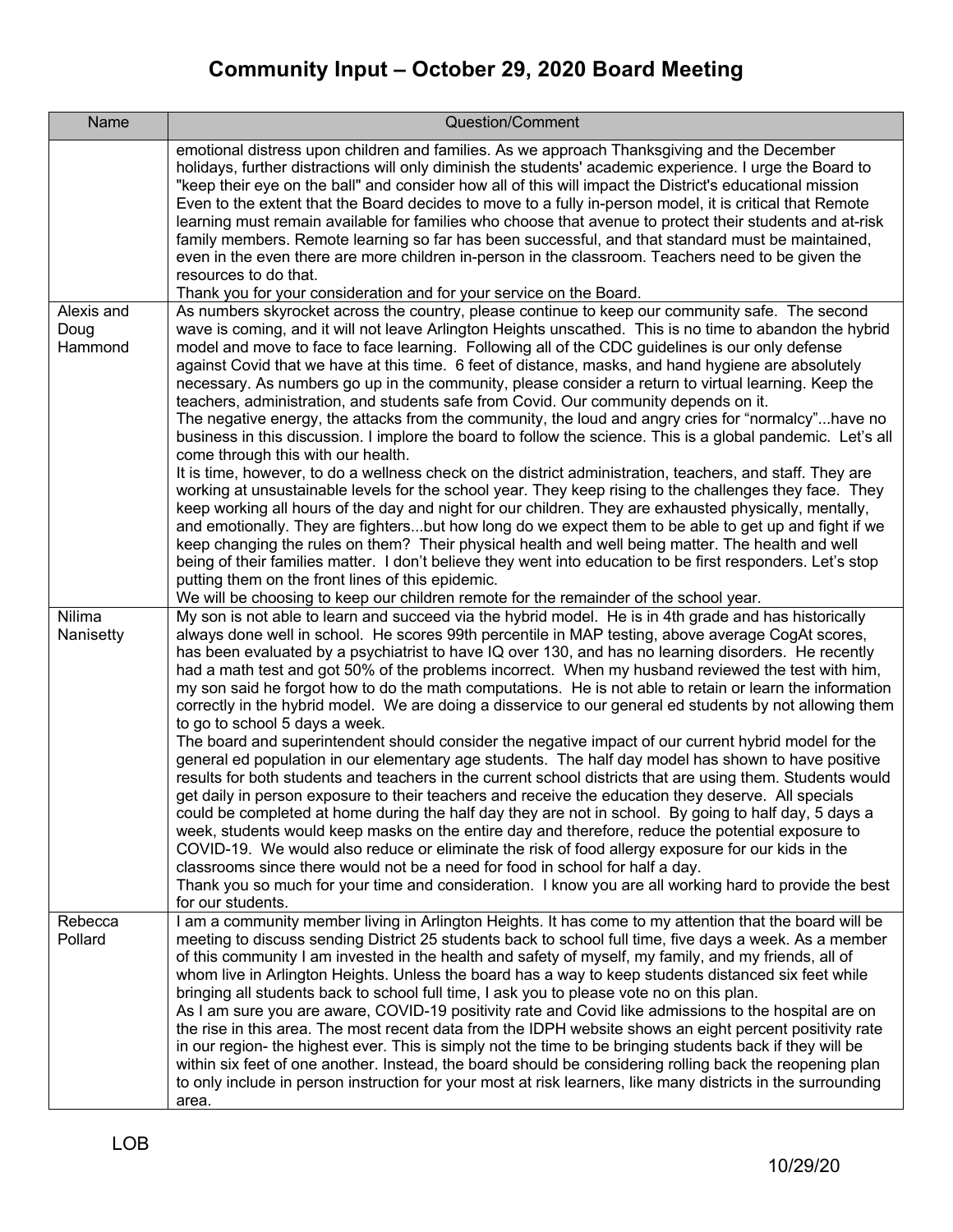| Name                                                                                           | Question/Comment                                                                                                                                                                                                                                                                                                                                                                                                                                                                                                                                                                                                                                                                                                                                                                                                                                                                                                                                                                                                                                                                                                                                                                                                                                                                                                                                                                                                                                                                                                                                                                                                                                                                                                                                                                                                                                                                                                                                                                                                                                                                                                                                                                                                                                                                                                                                                                                                                                                                                                                                                                                                                                                                                                                                                                                                                                                                                                                                                                                                                                                                                                                                                                                                                                                                                                                                                                                                                                                                                                                             |
|------------------------------------------------------------------------------------------------|----------------------------------------------------------------------------------------------------------------------------------------------------------------------------------------------------------------------------------------------------------------------------------------------------------------------------------------------------------------------------------------------------------------------------------------------------------------------------------------------------------------------------------------------------------------------------------------------------------------------------------------------------------------------------------------------------------------------------------------------------------------------------------------------------------------------------------------------------------------------------------------------------------------------------------------------------------------------------------------------------------------------------------------------------------------------------------------------------------------------------------------------------------------------------------------------------------------------------------------------------------------------------------------------------------------------------------------------------------------------------------------------------------------------------------------------------------------------------------------------------------------------------------------------------------------------------------------------------------------------------------------------------------------------------------------------------------------------------------------------------------------------------------------------------------------------------------------------------------------------------------------------------------------------------------------------------------------------------------------------------------------------------------------------------------------------------------------------------------------------------------------------------------------------------------------------------------------------------------------------------------------------------------------------------------------------------------------------------------------------------------------------------------------------------------------------------------------------------------------------------------------------------------------------------------------------------------------------------------------------------------------------------------------------------------------------------------------------------------------------------------------------------------------------------------------------------------------------------------------------------------------------------------------------------------------------------------------------------------------------------------------------------------------------------------------------------------------------------------------------------------------------------------------------------------------------------------------------------------------------------------------------------------------------------------------------------------------------------------------------------------------------------------------------------------------------------------------------------------------------------------------------------------------------|
|                                                                                                | If you approve this plan you are putting the community at large at higher risk of contracting COVID-19<br>and suffering from the life long effects. Please consider the broader picture when making your decision<br>on this matter.<br>Thank you for your time and consideration.                                                                                                                                                                                                                                                                                                                                                                                                                                                                                                                                                                                                                                                                                                                                                                                                                                                                                                                                                                                                                                                                                                                                                                                                                                                                                                                                                                                                                                                                                                                                                                                                                                                                                                                                                                                                                                                                                                                                                                                                                                                                                                                                                                                                                                                                                                                                                                                                                                                                                                                                                                                                                                                                                                                                                                                                                                                                                                                                                                                                                                                                                                                                                                                                                                                           |
| Jen Anderson                                                                                   | Please provide your comprehensive plan for instruction of full remote students for if/when the district<br>pushes to 5-day in-person as a replacement for the hybrid option, inclusive of the liklihood/plans for<br>class/teacher changes, district vs. non-district staff, combining of schools, etc.                                                                                                                                                                                                                                                                                                                                                                                                                                                                                                                                                                                                                                                                                                                                                                                                                                                                                                                                                                                                                                                                                                                                                                                                                                                                                                                                                                                                                                                                                                                                                                                                                                                                                                                                                                                                                                                                                                                                                                                                                                                                                                                                                                                                                                                                                                                                                                                                                                                                                                                                                                                                                                                                                                                                                                                                                                                                                                                                                                                                                                                                                                                                                                                                                                      |
| Rachel Pollard                                                                                 | I wanted to express again, my extreme concern that D25 is continuing their path to move forward with<br>full in school instruction, while COVID continues to get worse and worse. We're shutting down<br>restaurants and limiting groups to smaller and smaller and yet we somehow think our children and<br>teachers are immune to COVID and the still unknown long lasting complications and symptoms. I grew<br>up in Arlington Heights attending Windsor and South and chose this community to raise my daughter. I<br>have never been so ashamed to be a part of this community and district, which is clearly not prioritizing<br>my daughter's health and safety, nor that of the community.<br>So again, I'd like to say that I fully acknowledge that this is an impossible situation. I completely<br>understand there is not a way to address the concerns of every teacher, administrator, community<br>member, and student. There is, however, a way to prioritize the health and safety of the aforementioned<br>individuals. At this moment, I do not believe sending students and teachers back to in-person learning<br>would be keeping their health and safety as a first priority.<br>I am extremely pleased with the way remote learning has been handled this year. My daughter, who is a<br>6th grader at South, seems very engaged and loves her classes. She enjoys being placed in breakout<br>rooms so she can work in a small group setting and build relationships with her classmates. She is still<br>able to get the "middle school experience" because she is changing classes and meeting new friends.<br>Finally I am concerned about the time of year that we are choosing to bring students back to school. As<br>the weather gets colder, and our patience with this pandemic thins, it is very likely that teachers and<br>students' families will begin to spend time indoors with people outside of their household. The holidays<br>are coming up, which will only encourage this behavior more.<br>When school closures first occurred in March, I, like many others, believed that we would be out of<br>school for two weeks or maybe a month at most. It was beyond the realm of possibility that I would be<br>writing a letter to our Board of Education six months later, urging you not to send students back to<br>school. As a parent, I understand the impact of not holding in-person classes. I understand that my child<br>cannot learn at the same rate, or at the same level, as when they are in the classroom. But I also<br>understand that a classroom of students, spaced out "to the best of our ability", is not going to provide<br>for a productive learning environment.<br>I would obviously love to have my child go back to school, I would love to be able to go back to my office<br>as well, but unfortunately no matter how much we wish those things could be safe, they are not. We're<br>moving forward with a survival of the fittest attitude and we should all question why we're willing to put<br>our children on the front lines of a deadly pandemic.<br>If the worst should happen, and we are asked if we did everything "to the best of our ability" to mitigate a<br>tragic situation, I do not feel we can answer that question with an honest "yes." We can prioritize health<br>and safety, while continuing a robust, remote model for this school year. That is "to the best of our<br>ability."<br>Thank you for your consideration and time. |
| Petition from<br>283 Parents<br>See<br>spreadsheet<br>with individual<br>comments<br>attached. | Tuesday we put a call out on social media to find parents who were like us and questioning the steps of<br>the Board of Education. We had no idea how well it would be received, but we put our voice out there<br>and was overwhelmed with agreement, thank yous and crying. There is a LARGE group of parents who<br>are ready to speak up in this community and we want to make sure that they are HEARD. So we started<br>a petition, to SAVE Hybrid Learning. The community responded in waves. As you see attached, we<br>have 283 names of parents who want to keep the Hybrid Learning model with social distancing of at<br>least 6 feet apart until the end of December, 2020. We want to keep structure, consistency and safety<br>for our kids, our families and the staff the number one priority. In addition to the petition, we asked<br>parents if they would like to add additional comments on the topic. We ask that you review the document                                                                                                                                                                                                                                                                                                                                                                                                                                                                                                                                                                                                                                                                                                                                                                                                                                                                                                                                                                                                                                                                                                                                                                                                                                                                                                                                                                                                                                                                                                                                                                                                                                                                                                                                                                                                                                                                                                                                                                                                                                                                                                                                                                                                                                                                                                                                                                                                                                                                                                                                                                             |
|                                                                                                | below and HEAR and SEE the voices of concern from this community to keep Hybrid Learning available<br>thru December 2020 so that we can ALL be safe and healthy through the holidays and beyond. (To                                                                                                                                                                                                                                                                                                                                                                                                                                                                                                                                                                                                                                                                                                                                                                                                                                                                                                                                                                                                                                                                                                                                                                                                                                                                                                                                                                                                                                                                                                                                                                                                                                                                                                                                                                                                                                                                                                                                                                                                                                                                                                                                                                                                                                                                                                                                                                                                                                                                                                                                                                                                                                                                                                                                                                                                                                                                                                                                                                                                                                                                                                                                                                                                                                                                                                                                         |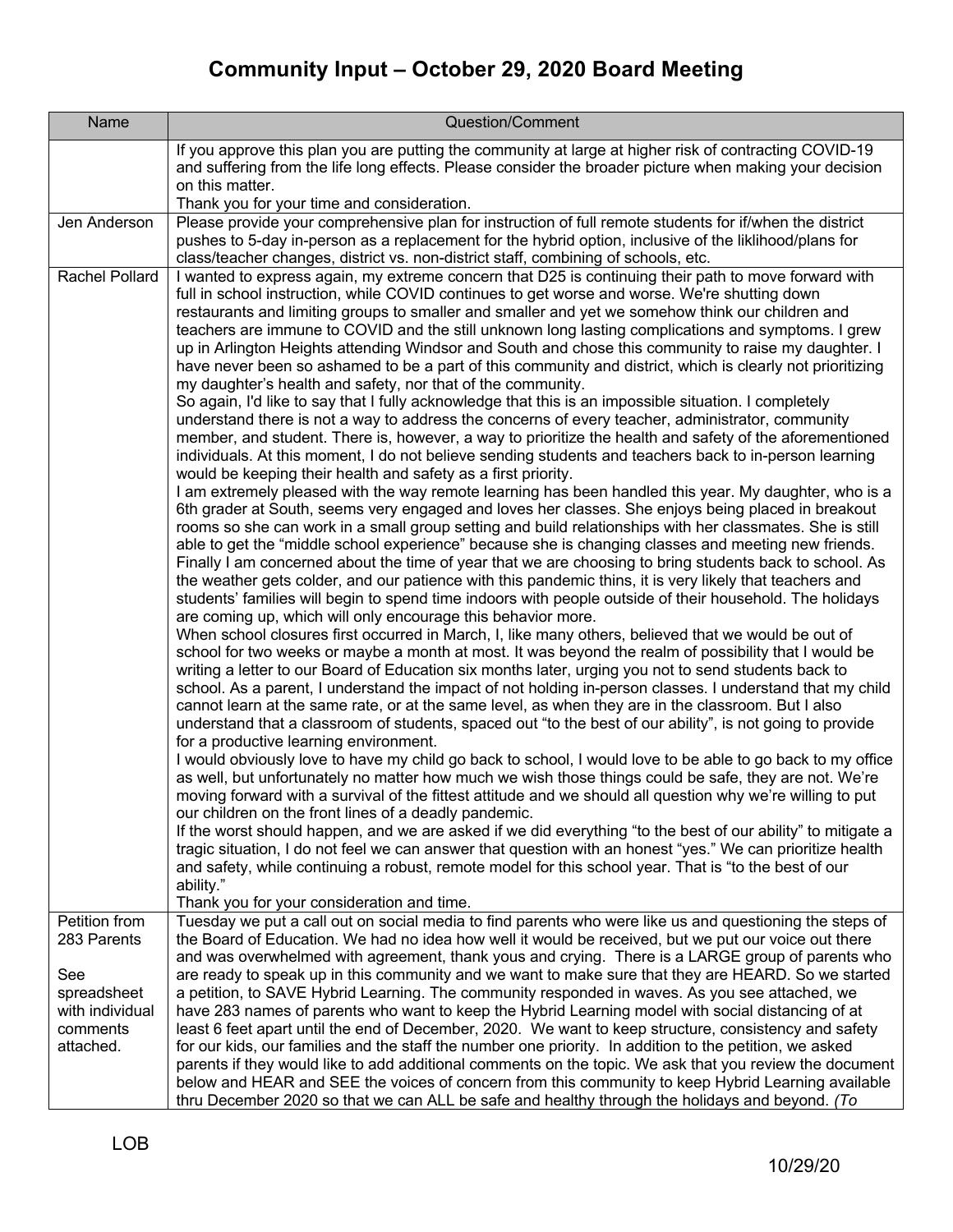| Name | Question/Comment                                                                                         |
|------|----------------------------------------------------------------------------------------------------------|
|      | clarify - the Hybrid model includes 2 days a week in-person. We are not talking about partial enrollment |
|      | at this time.)                                                                                           |
|      |                                                                                                          |
|      | <b>Names on Petition</b><br><b>Christina Perez</b>                                                       |
|      | Sue Kowols                                                                                               |
|      | Kate Murray                                                                                              |
|      | Kevin & Cindy Vander Klay                                                                                |
|      | Aric Spiczka                                                                                             |
|      | Holly Furman                                                                                             |
|      | <b>Cristina Small</b>                                                                                    |
|      | Jenica Polifka                                                                                           |
|      | Anthony Furman                                                                                           |
|      | Kim Eckert                                                                                               |
|      | Jim Small                                                                                                |
|      | Jennifer Haefliger                                                                                       |
|      | Rebecca Burns                                                                                            |
|      | Virginia McDonnell<br>Ann Poyer                                                                          |
|      | Kelli McDonald                                                                                           |
|      | Monica Hinchey                                                                                           |
|      | Samantha Brex                                                                                            |
|      | Stacy Marini                                                                                             |
|      | Kathy Grady                                                                                              |
|      | Melissa Galvez                                                                                           |
|      | Jeanne McCullough                                                                                        |
|      | Jeffrey Kusiciel                                                                                         |
|      | Rachel Berkhof                                                                                           |
|      | Angela Houghton                                                                                          |
|      | <b>Timothy Schank</b><br>Amy Doman                                                                       |
|      | Robyn Swanson                                                                                            |
|      | Sue Villanova                                                                                            |
|      | <b>Heather Malloy</b>                                                                                    |
|      | Joe Villanova                                                                                            |
|      | <b>Stacey Tobin</b>                                                                                      |
|      | Jennifer Sebo                                                                                            |
|      | <b>Brooke and Rick Stuckey</b>                                                                           |
|      | Rebecca Hejna                                                                                            |
|      | Maria Caruso                                                                                             |
|      | <b>Beth Kovacic</b><br>Amy Ksiazk                                                                        |
|      | <b>Bridget Schank</b>                                                                                    |
|      | Jessica Barnes                                                                                           |
|      | Jacque Covault                                                                                           |
|      | Jeremy Glass                                                                                             |
|      | Kelly Ellsworrh                                                                                          |
|      | Ann Syversen Bullis                                                                                      |
|      | Lisa Ragone Peters                                                                                       |
|      | Elise LeNoach                                                                                            |
|      | Meg Sioui                                                                                                |
|      | Elizabeth Wolff                                                                                          |
|      | <b>Tracy Marchetti</b><br>Elizabeth Wolff                                                                |
|      |                                                                                                          |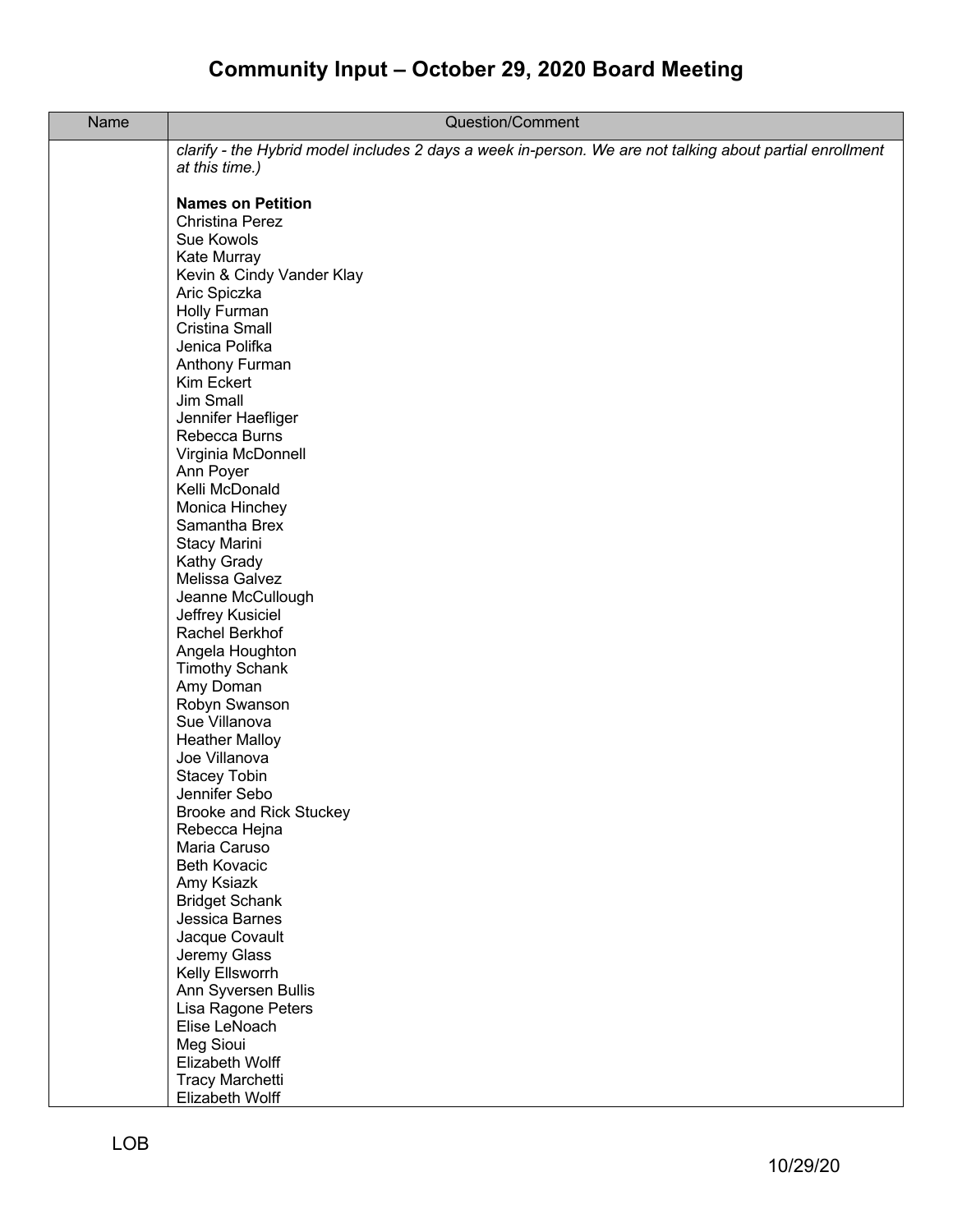| Name | Question/Comment                           |
|------|--------------------------------------------|
|      | Michele Hilgart                            |
|      | Lisa Lightcap                              |
|      | Robert Nesvacil                            |
|      | Rachel Shouf Dodge                         |
|      | Lisa Zimny                                 |
|      | Gina Tyson                                 |
|      | <b>Melisa Andrews</b>                      |
|      | Amanda Bhansali                            |
|      | <b>Ryan Stevens</b>                        |
|      | Natalia Roguska<br>Aakash Bhansali         |
|      | Ben Dodge                                  |
|      | Jennifer Grimaudo                          |
|      | Laura Sommer O'Brien                       |
|      | Erin Matray                                |
|      | Amy Johnson                                |
|      | derek tokarzewski                          |
|      | Regina Rector                              |
|      | Aaron Coon                                 |
|      | Ken Johnson                                |
|      | <b>Barb Watts</b>                          |
|      | Michelle Brinson                           |
|      | William O'Brien                            |
|      | Lindsay Fraser                             |
|      | Adam Webb                                  |
|      | Ashley Jurek                               |
|      | Jennifer Webb                              |
|      | Sarah Meyer                                |
|      | Jennifer Eichorn<br>Kimberly De Jonckheere |
|      | <b>Michelle Basantes</b>                   |
|      | Natalie Murphy                             |
|      | Laura Pawlak                               |
|      | Benjamin Johnskn                           |
|      | Benjamin Uvodich                           |
|      | <b>Tiffany Uvodich</b>                     |
|      | Katy Wendt                                 |
|      | <b>Ryan Stevens</b>                        |
|      | Sherryl Nadonga                            |
|      | Rebecca Balyeat                            |
|      | Alexis Hammond                             |
|      | Amy Darby                                  |
|      | Peter Balyeat                              |
|      | <b>Tracy Roth</b>                          |
|      | <b>Wendel Torres</b>                       |
|      | Katie Zabor                                |
|      | Angelika Babich                            |
|      | Katie Peterson<br>Kimberly Thoma           |
|      | Angelika Kind                              |
|      | Kate Erickson                              |
|      | Meg Lesniak                                |
|      | <b>Anita Fries</b>                         |
|      | Kristina Finch                             |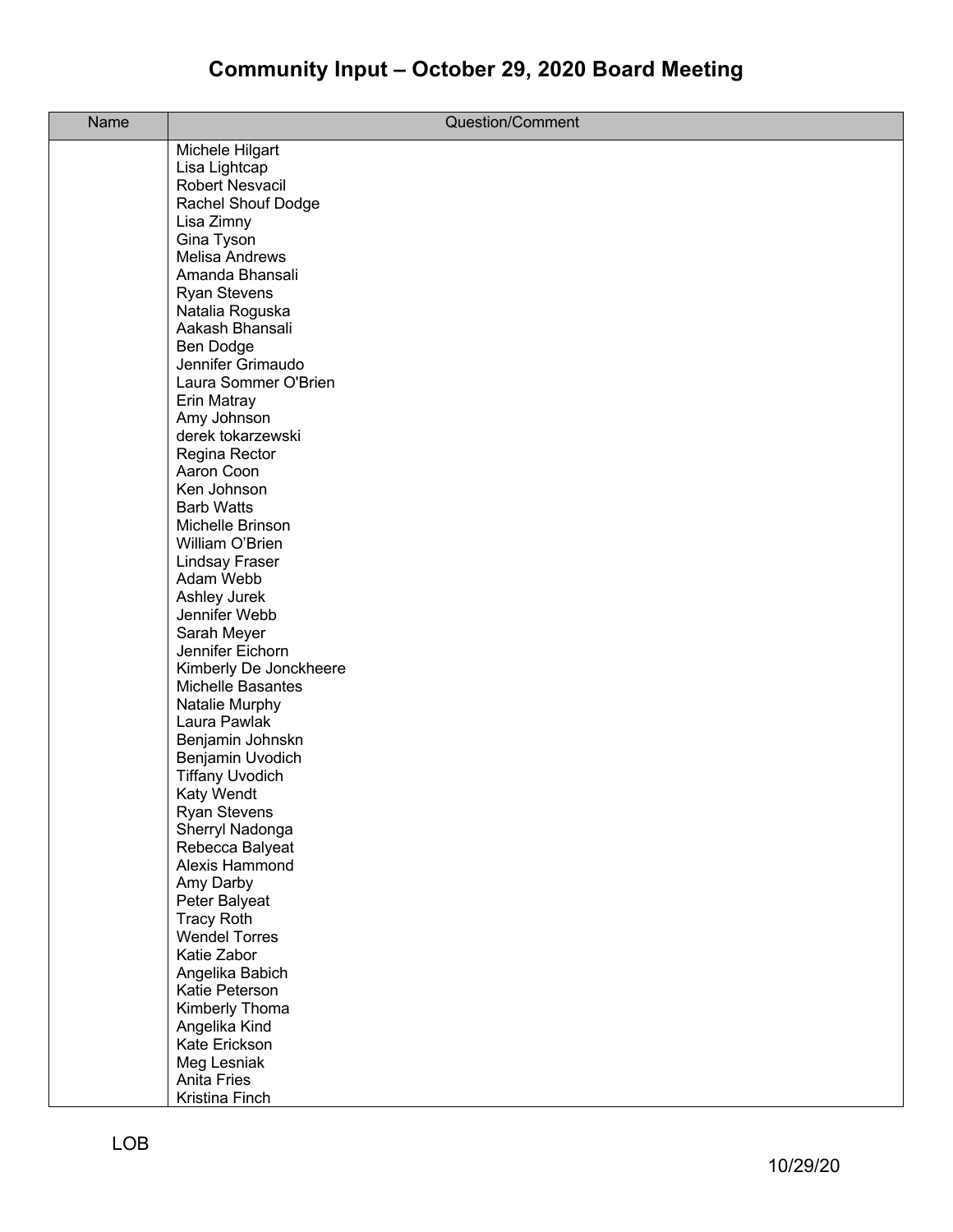| Name | Question/Comment                                  |
|------|---------------------------------------------------|
|      | Lisa Peterman                                     |
|      | <b>Whitney Simon</b>                              |
|      | Lisa Mazur                                        |
|      | Bliss Hansen-Finnegan                             |
|      | Maryann Zaleski                                   |
|      | Jennifer Anderson                                 |
|      | Cary Lisota                                       |
|      | Dana Riedel                                       |
|      | Samantha Riggi                                    |
|      | Susan Ryerson Espino                              |
|      | Eric Riggi                                        |
|      | Sharon Anderson                                   |
|      | Caroline Ciaglia                                  |
|      | Colleen Hill                                      |
|      | Ross Fraser                                       |
|      | Shane Yarbrough                                   |
|      | Erin Lakomski                                     |
|      | Prajkta Maindarkar                                |
|      | <b>Kevin Gross</b>                                |
|      | <b>Barb Donahue</b>                               |
|      | Ty Walentosky                                     |
|      | Susan Ripka                                       |
|      | Megan Kalweit                                     |
|      | John Ripka                                        |
|      | Gina Heuer                                        |
|      | Kathleen Riesing                                  |
|      | <b>Brittany Walentosky</b><br><b>Eleanor Park</b> |
|      | Jeanette Hanik                                    |
|      | <b>Bruce Pattie</b>                               |
|      | Kelly OSullivan                                   |
|      | Jodi Copersmet                                    |
|      | <b>Yarelis Hicks</b>                              |
|      | Effie Kalkounos-Karafotias                        |
|      | Shannon Hull                                      |
|      | Jennifer Glickley                                 |
|      | Jessica Barnes                                    |
|      | Rachael Hooker                                    |
|      | Jackie Duski                                      |
|      | Kirsten Boyce                                     |
|      | Teacher In District 25                            |
|      | Amanda Sharpe                                     |
|      | Lisa Do                                           |
|      | <b>Kelsey Anstandig</b>                           |
|      | Kristen Clark                                     |
|      | April Berry                                       |
|      | Katherine Zbierski                                |
|      | Tara Houx                                         |
|      | Jeff Clark                                        |
|      | Karri Ophus                                       |
|      | Malgorzata Politewicz                             |
|      | Katy Domsten                                      |
|      | <b>Courtney Dirksen</b>                           |
|      | Laura Palm                                        |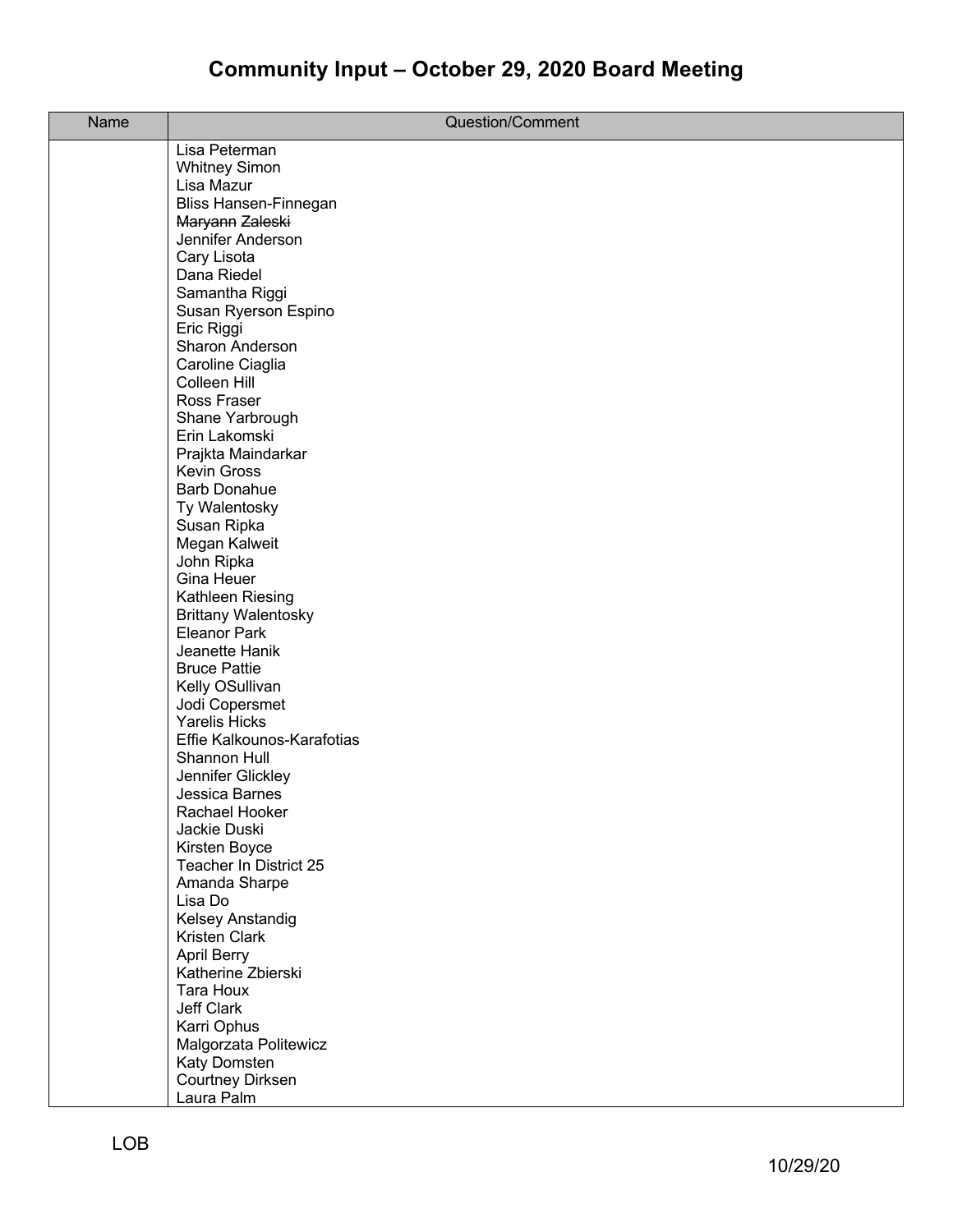| Name | Question/Comment                           |
|------|--------------------------------------------|
|      | <b>Tim Bourn</b>                           |
|      | Robyn Russo                                |
|      | Erin Cochrane                              |
|      | <b>Kate Limbers</b>                        |
|      | Marcy Meyer<br>Evan Meyer                  |
|      | Jamee McBride                              |
|      | Megan Kalweit                              |
|      | Sarah Nelson                               |
|      | <b>Marcy Chambers</b>                      |
|      | <b>Stacy Riggs</b>                         |
|      | Julie Coon                                 |
|      | Kate Jigalov                               |
|      | <b>Kelly Drucker</b><br>Amie Autenrieth    |
|      | <b>Cheryl Miller</b>                       |
|      | Laura Palm                                 |
|      | Melanie Romero                             |
|      | Mary Beth Canty                            |
|      | Jennifer Rich                              |
|      | Jamee McBride                              |
|      | Andrea Patrick                             |
|      | <b>Tiffany Groner</b>                      |
|      | Andrea Miller                              |
|      | Jose Tovar                                 |
|      | Kelley Balmer<br>Miriam Tovar              |
|      | Calen Antrim                               |
|      | Becki Bloxsom                              |
|      | Deni Tzakov                                |
|      | Jill Larsen                                |
|      | Rebecca Rice                               |
|      | Yeulanda Degala                            |
|      | Nicole Arguelles                           |
|      | Alejandro Arguelles                        |
|      | Angelica Andrews<br><b>Michael Andrews</b> |
|      | <b>Steven Andrews</b>                      |
|      | Deandra Galarde                            |
|      | <b>Anthony Petrillo</b>                    |
|      | Tara Houx                                  |
|      | <b>Steven Limbers</b>                      |
|      | Kaitlin Koralik                            |
|      | Carolyn Ullegue                            |
|      | <b>Heather Lockhart</b>                    |
|      | Tricia Montesano<br>Sarah Weale            |
|      | Evan Meyer                                 |
|      | Alejandro Arguelles                        |
|      | Norah Muenkel                              |
|      | Sara Kuhn                                  |
|      | Lauren Miceli                              |
|      | Lori Martin                                |
|      | Kelly DeRosa                               |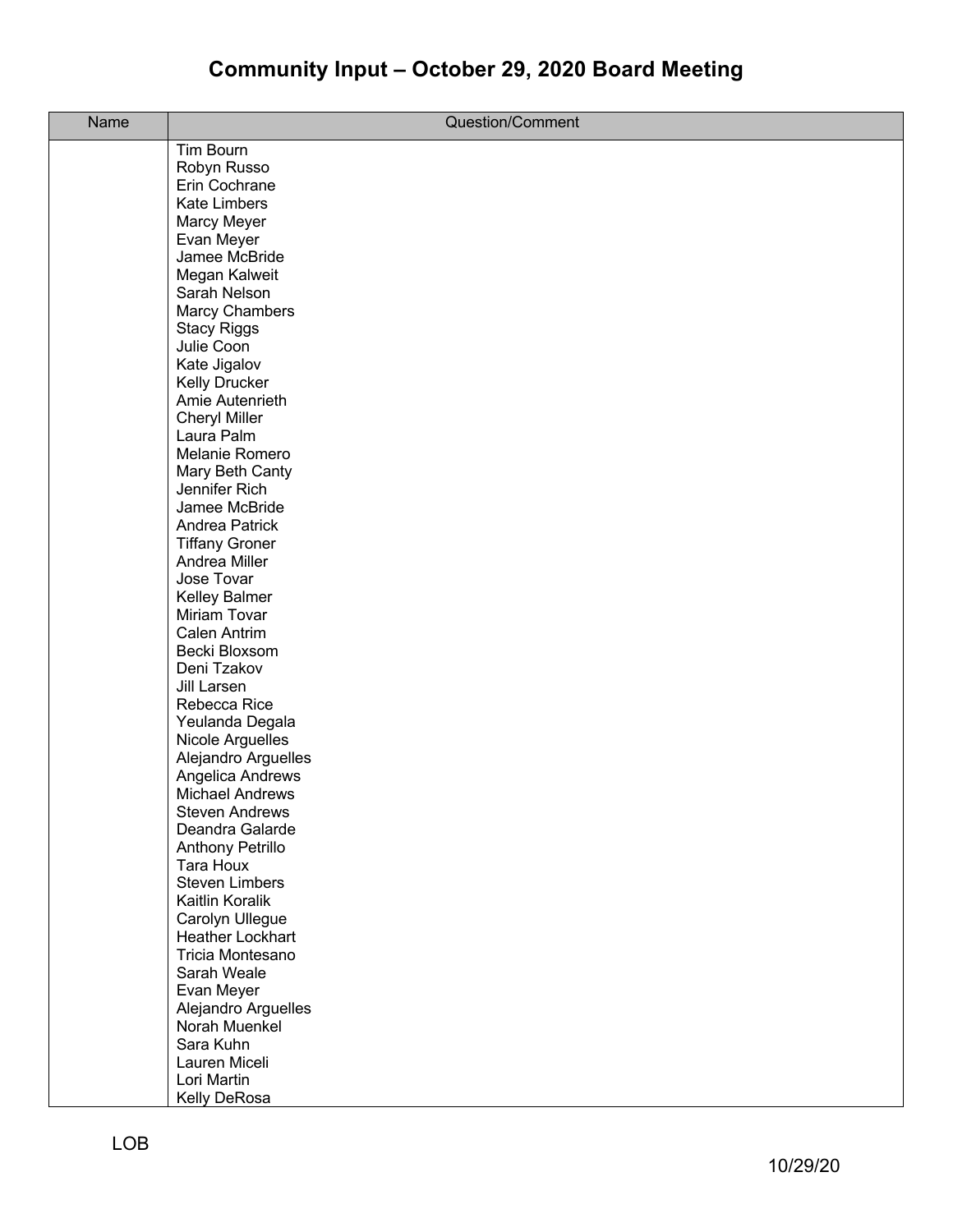| Name | Question/Comment                  |
|------|-----------------------------------|
|      | Alexandra Fung                    |
|      | Joe Eckert                        |
|      | Michael Nelson                    |
|      | Joseph Marini                     |
|      | Shaun Balmer                      |
|      | <b>Steven Limbers</b>             |
|      | Robb Zbierski                     |
|      | Derek Hamilton                    |
|      | Wayne Houghton                    |
|      | Jim Doman                         |
|      | Mike Haefliger                    |
|      | Michael Fung                      |
|      | <b>Troy Brinson</b>               |
|      | Alexandar Tzakov                  |
|      | Tom Tyson                         |
|      | Daniel Muenkel                    |
|      | Katie Storelli                    |
|      | <b>Rick Stuckey</b>               |
|      | <b>Kelly Fox</b>                  |
|      | YAN MEI ZHOU                      |
|      | Mike Duski                        |
|      | Alex Cochrane                     |
|      | Michael Hejna                     |
|      | Hallie Jacob                      |
|      | Maureen Stukenberg                |
|      | Sharon Korb                       |
|      | Greg Domsten                      |
|      | Scott Swanson                     |
|      | <b>Adam Covault</b>               |
|      | Susana Davis                      |
|      | Tom Lakomski                      |
|      | <b>Thomas Riesing</b>             |
|      | Deborah Freudenberger             |
|      | Katelyn Lorenz                    |
|      | <b>Tim Morkert</b>                |
|      | Lauren Glaser                     |
|      | Randi Lamb<br>Matthew Stukenberg  |
|      |                                   |
|      | Jacque Covault<br>Christine Organ |
|      | Megan Harris                      |
|      | <b>Brad Houx</b>                  |
|      | <b>Chris Fries</b>                |
|      | Greg Domsten                      |
|      | Asha Pokkamthanam                 |
|      | Viju Pokkamthanam                 |
|      | Mary Fendley                      |
|      | Lisa Parciak                      |
|      | <b>Gary Parciak</b>               |
|      | Tony Montesano                    |
|      | Diana Sayavongsa                  |
|      | Leanna Rocks                      |
|      | Renee Burns                       |
|      | Matt Burns                        |
|      |                                   |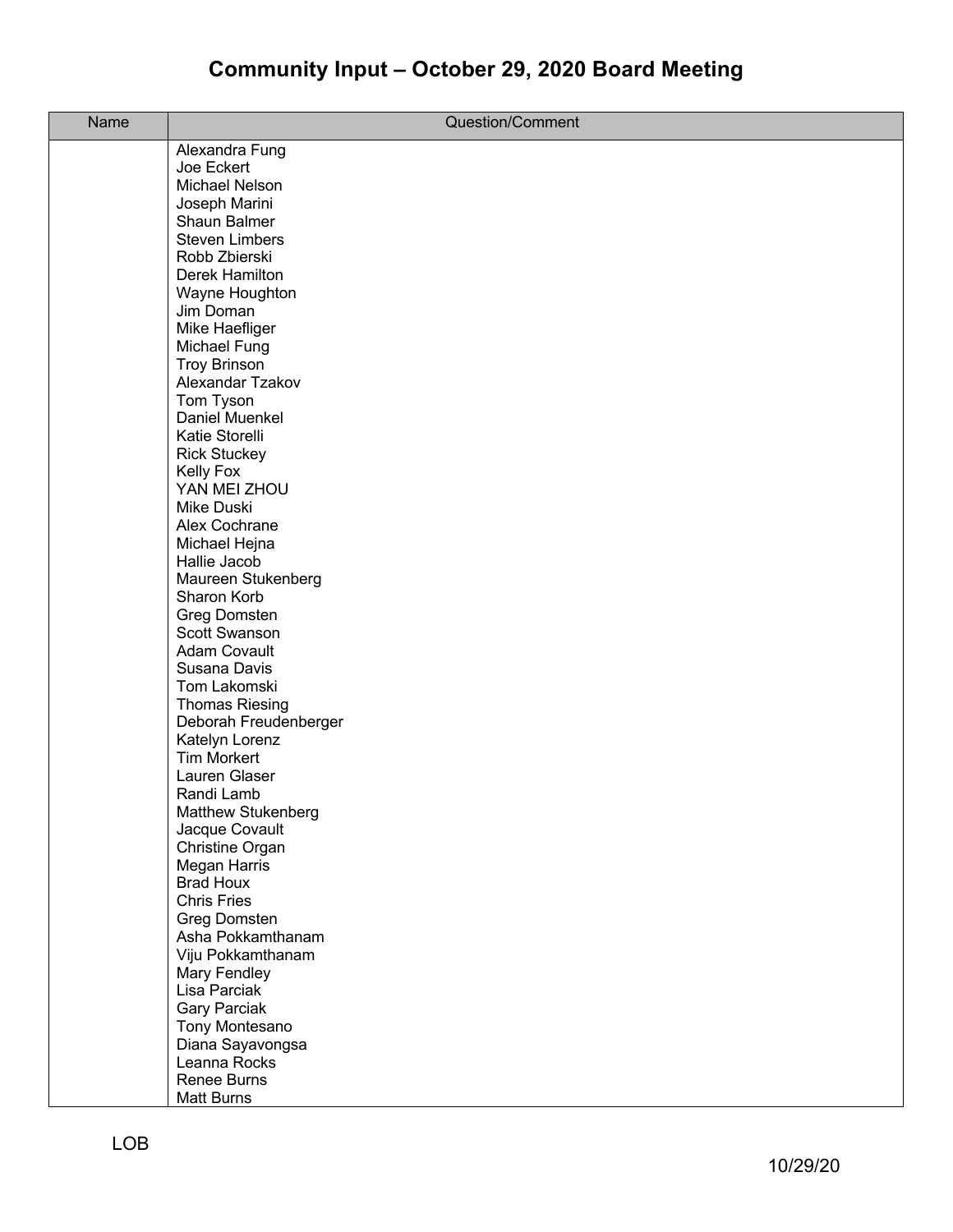| <b>Name</b>            | Question/Comment                                                                                                                                                                                                                                                                                                                                                                                                                                                                                                                                                                                                                                                                                                                                                                                                                                                                                                                                                                                                                                                                                                                                                                                                                                                                                                                                                                                                                                                                                                                                                                                                                                                                                                                                                                                                                                                                                                                                                                                                                                                                                                                                                                                                                                                                                                                                                                                                                                                                                                                                                                                                                                                                                                                                                                                                                                                                                                                                                                                                                                                                                                                                                                                                                                                                                |
|------------------------|-------------------------------------------------------------------------------------------------------------------------------------------------------------------------------------------------------------------------------------------------------------------------------------------------------------------------------------------------------------------------------------------------------------------------------------------------------------------------------------------------------------------------------------------------------------------------------------------------------------------------------------------------------------------------------------------------------------------------------------------------------------------------------------------------------------------------------------------------------------------------------------------------------------------------------------------------------------------------------------------------------------------------------------------------------------------------------------------------------------------------------------------------------------------------------------------------------------------------------------------------------------------------------------------------------------------------------------------------------------------------------------------------------------------------------------------------------------------------------------------------------------------------------------------------------------------------------------------------------------------------------------------------------------------------------------------------------------------------------------------------------------------------------------------------------------------------------------------------------------------------------------------------------------------------------------------------------------------------------------------------------------------------------------------------------------------------------------------------------------------------------------------------------------------------------------------------------------------------------------------------------------------------------------------------------------------------------------------------------------------------------------------------------------------------------------------------------------------------------------------------------------------------------------------------------------------------------------------------------------------------------------------------------------------------------------------------------------------------------------------------------------------------------------------------------------------------------------------------------------------------------------------------------------------------------------------------------------------------------------------------------------------------------------------------------------------------------------------------------------------------------------------------------------------------------------------------------------------------------------------------------------------------------------------------|
|                        | Megan Nuccio<br>Kevin Michael<br>Jennifer Hasche<br>Jonathan Michael<br>Krysta Schoenbeck<br>Andrew Hilgart<br><b>Britt Boehm</b><br>Jennifer Porto<br>Maurice Finnegan<br>Lori Jefford<br><b>Catherine Meyer</b><br>Ken Kowols<br>Jonathan Meyer<br><b>Sherilyn Martinez</b><br>Kari Ugent<br>Krysta Schoenbeck<br><b>Sherilyn Martinez</b>                                                                                                                                                                                                                                                                                                                                                                                                                                                                                                                                                                                                                                                                                                                                                                                                                                                                                                                                                                                                                                                                                                                                                                                                                                                                                                                                                                                                                                                                                                                                                                                                                                                                                                                                                                                                                                                                                                                                                                                                                                                                                                                                                                                                                                                                                                                                                                                                                                                                                                                                                                                                                                                                                                                                                                                                                                                                                                                                                    |
| Kate and Joe<br>Murray | Joseph Malcom<br>I along with my husband have 5 daughters, 4 of whom are in school at both Olive-Mary Stitt and<br>Thomas Middle School. We have been remote and shifted into hybrid 2 weeks ago. Our experiences in<br>these two formats have been terrific. I write to you today to ask that you consider tabling your discussion<br>and ultimate vote until we have had the opportunity for the kids to get into a routine in the hybrid model<br>and for the Covid numbers to have a substantial decrease in 60004 and 60005.<br>Our family was likely one of the very last to make our decision to send the kids to school for hybrid<br>learning, I think I filled out the forms at 4:57pm with a 5pm deadline. We reached out to the principals<br>and teachers for further information about how the kids would be safe in these spaces. I put my trust in<br>the teachers and administrators and signed that my kids would be there. We were hesitant for many<br>reasons but our primary concerns were for our 4th grader's asthma and our 2 month old baby. I know<br>the schools are doing everything that the Illinois State Health Dept and ISBE require. I know my kids<br>understand the importance of masks and social distancing. Lunch made me nervous because of not<br>wearing masks so we decided the kids would come home for lunch. We are doing what we feel is<br>necessary for our family to remain safe and healthy.<br>As days pass, our zip codes' numbers continue to increase and the hospital beds are filling up again.<br>Recently, the American Academy of Pediatrics have stated that kids do get Covid and can get sick. We<br>still don't know what the long term effects will be for individuals who have symptoms or those who do<br>not. All around us we're seeing schools moving back to more remote settings. So, why are we pushing<br>ahead to get back 100% in person learning? How can you put 600 kids in a building and feel safe that all<br>of these children along with teachers and staff members will remain as healthy as they are now? Masks<br>and social distancing are key. They go hand in hand.<br>District 25 has incredible educators and this board needs to continue to recognize that. The teachers<br>have worked hard to provide high-quality education for our kids. Please consider the families who have<br>followed the health guidelines in your decision-making process. My children heard the word No to<br>almost every single request they have had since mid-March. We didn't play sports. No pool time. We<br>haven't hosted parties. We have done many drive by birthdays. No indoor dining or large gatherings of<br>people. Why, now, do I have to explain to my kids that, even though the health organizations are not<br>recommending 100% in person learning, our school board wants them in school? Why are you changing<br>course and putting the safety and well- being of our children at risk? Are you comfortable supporting a<br>decision that could harm someone's son or daughter?<br>My children will find success in their education this year. Their teachers will have our full support. Please<br>continue to follow science in this process and put health and safety ahead of all else. |
| Carol Ives<br>May      | The pandemic continues, as does the difficult decisions you must make for our school district. It is my<br>understanding that consideration is being given to expanding our districts current hybrid schedule.<br>I am a senior who has no children in school, but feel that all of Arlington Heights children are "our"<br>children. The ramifications of children contracting Covid 19 are, at present, unclear, but serious long                                                                                                                                                                                                                                                                                                                                                                                                                                                                                                                                                                                                                                                                                                                                                                                                                                                                                                                                                                                                                                                                                                                                                                                                                                                                                                                                                                                                                                                                                                                                                                                                                                                                                                                                                                                                                                                                                                                                                                                                                                                                                                                                                                                                                                                                                                                                                                                                                                                                                                                                                                                                                                                                                                                                                                                                                                                             |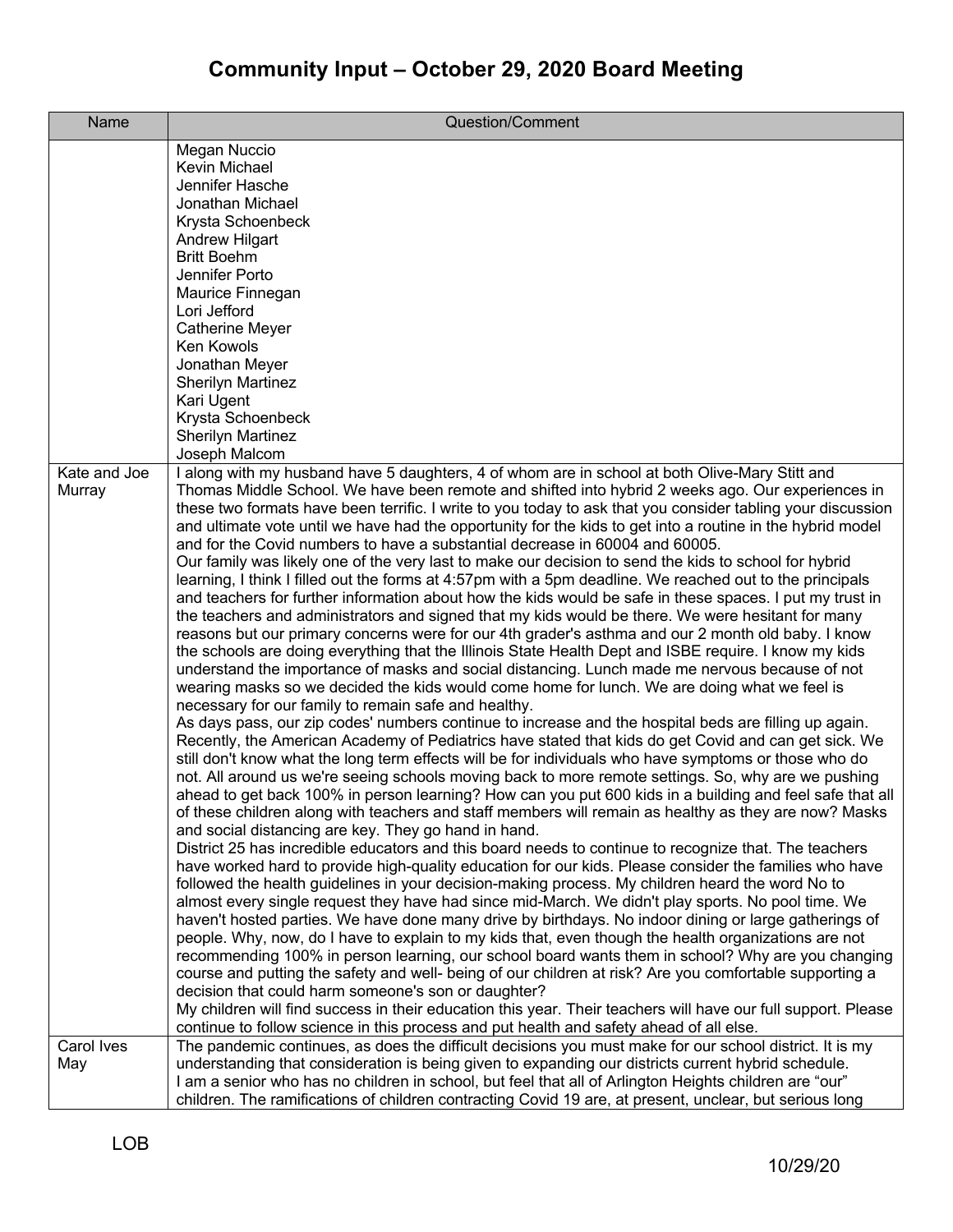| Name          | Question/Comment                                                                                                                                                                                                                                                                                                                                                                                                                                                                                                                                                                                                                                                                                                                                                                                                                                                                                                                                                                                                                                                                                                                                                                                                                                                                                                                                                                         |
|---------------|------------------------------------------------------------------------------------------------------------------------------------------------------------------------------------------------------------------------------------------------------------------------------------------------------------------------------------------------------------------------------------------------------------------------------------------------------------------------------------------------------------------------------------------------------------------------------------------------------------------------------------------------------------------------------------------------------------------------------------------------------------------------------------------------------------------------------------------------------------------------------------------------------------------------------------------------------------------------------------------------------------------------------------------------------------------------------------------------------------------------------------------------------------------------------------------------------------------------------------------------------------------------------------------------------------------------------------------------------------------------------------------|
|               | range health complications for some children have been implicated. As of October 28 <sup>th</sup> , the<br>Northwestern Covid Dashboard for zip codes 60004 and 60005 states:<br>The Covid positivity rate has increased from 4.45% on October 21st to 7.02 % on October 28 <sup>th</sup> 2020.<br>The number of positive Covid cases per day in our area has increased from 15.6 on October 21 <sup>st</sup> to 23.1<br>on October 27th.<br>On October 27th there were 202 positive cases per 100,000 people. This 7 day rolling average exceeds<br>the number of new cases acceptable under District 25 guidelines and the Return to School Metrics<br>target of 70-175 new cases per 100,000 people.<br>The Illinois Department of Public Health Region 10, suburban Cook County, is currently experiencing re-<br>newed restrictions and shutdowns due to a current 7.8 % Covid positivity rate.<br>While most reasonable people would agree, for a myriad of reasons, that it is best for children to be<br>physically in school, reason also dictates that reality and current conditions must be considered. Desires<br>and wishful thinking sometimes need to be sacrificed upon the altar of reality. The loudest voices are not<br>necessarily the right voices.<br>Additionally, while the main mission of the District 25 Board is to guide the schools in creating the best |
|               | possible environment for our children, an implicit part of the Board's mission is also its role as a part of<br>our community as a whole. Decisions affecting the health and welfare of our students also affect all the<br>other residents of our community. This is an important consideration in decisions that could result in<br>shortages of medical resources at our hospitals, health crises for many, or even death for a few.<br>Looking at the above statistics, I find it difficult to believe that any family would be willing to take the<br>chance of sacrificing either their child's health, or their families or community's health, for a semblance<br>of normalcy. Things are not normal.<br>The present circumstances are far different from the 2.27% positivity rate our community had in the<br>middle of September and we are not headed in the right direction with this disease. I encourage the<br>Board to hold firm on the current Hybrid schedule and seriously consider a return to full remote learning<br>if the trajectory of this disease continues.                                                                                                                                                                                                                                                                                                 |
|               | Thank you for your time and consideration. You have an extremely difficult job. I think one thing the                                                                                                                                                                                                                                                                                                                                                                                                                                                                                                                                                                                                                                                                                                                                                                                                                                                                                                                                                                                                                                                                                                                                                                                                                                                                                    |
| Alex Cochrane | entire community can agree on is that we greatly appreciate your efforts!<br>My son is a first grader at Windsor and I want to thank the district - from the board and administrators to<br>the teachers and support staff - for their professionalism and the unprecedented challenges this school<br>year has presented. I've been incredibly impressed with the quality of the remote learning and the<br>engagement from our teachers and staff. Most importantly, I'm proud of the way my son has adapted<br>and the noticeable progress he has already made this year.<br>I haven't deeply engaged with the board process and decisions - largely because I've felt they have<br>been reasonable and appropriate, given the incomplete data and ambiguous recommendations. After<br>the public comments from the last board meeting however, I want to ensure the board and the rest of<br>the community understand that there is not a clear consensus. I'd like to clearly voice my support for<br>remaining in the current hybrid learning approach until case counts have been significantly reduced and<br>are stable.                                                                                                                                                                                                                                                        |
|               | 1. Cases, testing positivity rate, hospitalizations and deaths are all going up - unambiguously.<br>There are few signs or reasons to believe that they are coming down without new efforts to<br>reduce high risk activities. Increasing the exposure of our kids while reducing the ability to<br>provide social distancing will not help bring this back under control.<br>2. Much has been said of studies that show something of a 1-2% risk of transmission in the<br>school setting. In the beginning of the school year, much of the country had a much lower<br>rate of community spread than we are experiencing right now. If community spread goes up,<br>so will the risk of being in school.<br>3. I'm comfortable with the current hybrid approach. My child's in-person cohort is of<br>manageable size, and the district has made appropriate effort to make the experience safe.<br>From watching the last board meeting, I greatly appreciated hearing the stories of the joy kids<br>are expressing for being back in the classroom. I've seen that same joy on my son's face. But<br>I can't send him back to a full classroom right now, when we are seeing the potentially riskiest<br>phase of this pandemic. Moving to a fully in-person schedule now would mean keeping my                                                                                     |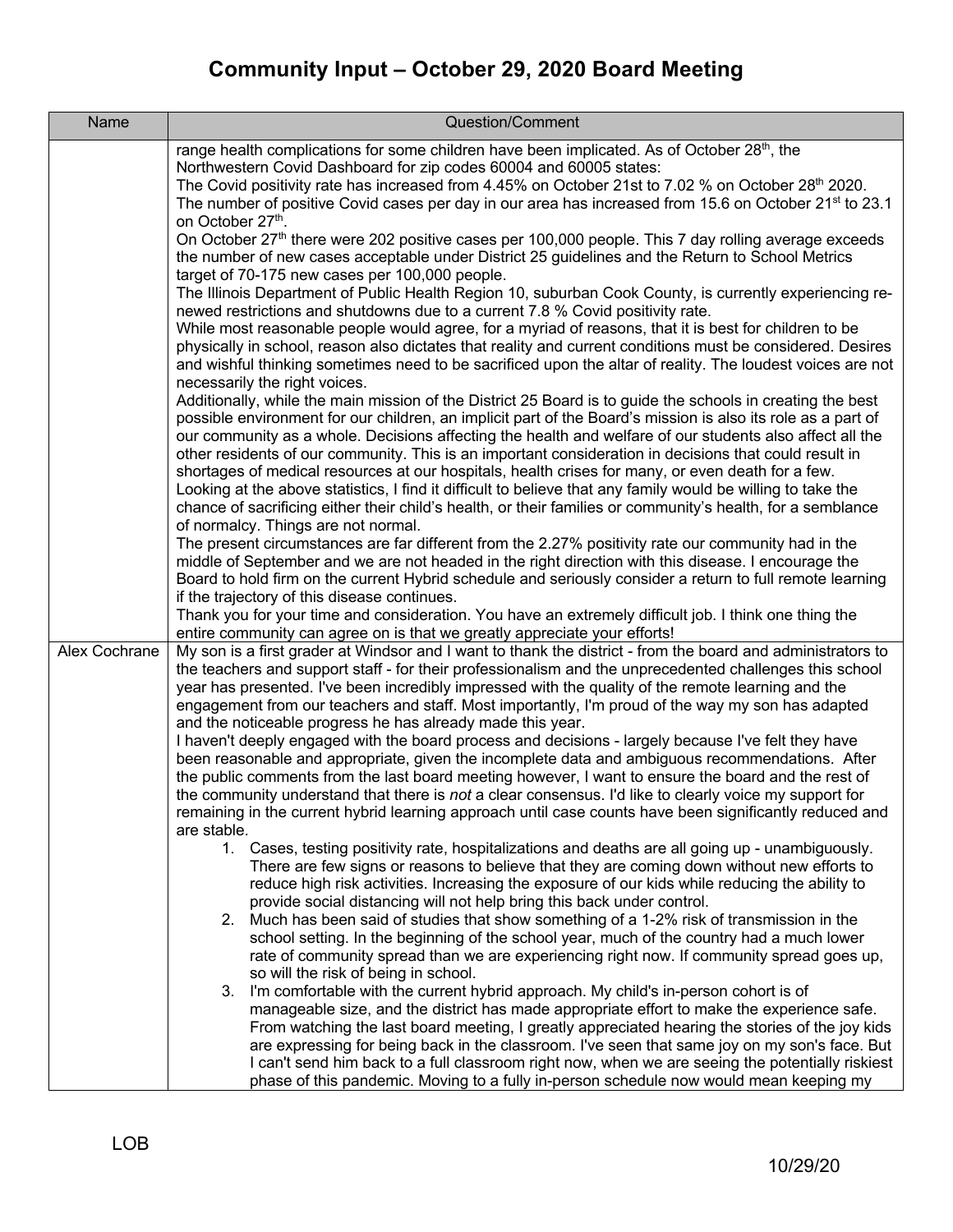| <b>Name</b>         | Question/Comment                                                                                                                                                                                    |
|---------------------|-----------------------------------------------------------------------------------------------------------------------------------------------------------------------------------------------------|
|                     | son home five days a week and take away the joy and excitement he has each Tuesday and                                                                                                              |
|                     | Thursday morning.                                                                                                                                                                                   |
|                     | I recognize there are children who need more. Children who aren't doing as well with remote<br>4.                                                                                                   |
|                     | learning as my son. I'd propose studying options for teachers to recommend further in-person<br>support for select students that consistently have difficulty. I'm sure this has been looked at to  |
|                     | some extent, and there are limits to resources and space available, but if we are to stay in                                                                                                        |
|                     | this hybrid model for and extended period of time, we need to have a concentrated effort to                                                                                                         |
|                     | identify, triage and support kids who are either falling behind academically or showing signs                                                                                                       |
|                     | of social/emotional distress.                                                                                                                                                                       |
| <b>Stacey Tobin</b> | I am writing in opposition to the proposal that the district set a date to return to full in-person learning at<br>this time.                                                                       |
|                     | This decision must be made based on clear, evidence-based metrics of risk that are applied                                                                                                          |
|                     | consistently. In bringing the full in-person learning option to the table, the district and school board are                                                                                        |
|                     | indicating that they have chosen to not only ignore the rapid rise in cases and hospitalizations in our                                                                                             |
|                     | state and region in the last week, but also disregard the TAC's selected evidence-based metrics of                                                                                                  |
|                     | community infection to assess risk associated with in-person learning, instead prioritizing school case                                                                                             |
|                     | numbers.<br>This is incredibly dangerous and irresponsible and puts the health and safety of students, teachers, and                                                                                |
|                     | staff at risk.                                                                                                                                                                                      |
|                     | Schools are not separate from the community. The people moving in and out of school buildings are                                                                                                   |
|                     | coming from the community. ALL of the TAC's metrics—the IDPH percent positivity for Cook county, the                                                                                                |
|                     | HGHI and NIPHC 7-day case rate/100,000, and the CDC 14-day case rate/100,000—indicate that we                                                                                                       |
|                     | are at highest risk and should be moving in the opposite direction, toward full remote learning.<br>I recognize the importance of considering school case numbers now that students are back in the |
|                     | building, but these school-based metrics must not be prioritized over community-based metrics. That the                                                                                             |
|                     | case numbers in the schools have not yet risen should not be held up as proof that full in-person                                                                                                   |
|                     | learning is safe - in this week alone, there have been at least 5 positive cases in district schools (that                                                                                          |
|                     | we know of) and I fear what the district's dashboard will show on Friday afternoon given the rising                                                                                                 |
|                     | numbers of infections in our community.                                                                                                                                                             |
|                     | Before making any decision about returning to full in person learning, I ask that the school board do the<br>following:                                                                             |
|                     | Consider BOTH the TAC's risk metrics based on rates of community spread AND school-based                                                                                                            |
|                     | case numbers when making decisions;                                                                                                                                                                 |
|                     | Work with the TAC to determine the thresholds in school case numbers that will be used to make                                                                                                      |
|                     | decisions about remote versus hybrid versus in-person learning;<br>Develop a comprehensive dashboard to communicate the community-based and school-based                                            |
|                     | metrics and thresholds, and how they will be used to make decisions about moving between remote,                                                                                                    |
|                     | hybrid, and in-person learning.                                                                                                                                                                     |
|                     | Setting an arbitrary date for returning to in-person learning is premature and not based in the reality of                                                                                          |
|                     | the current increase in case numbers and hospitalizations in our community.                                                                                                                         |
| Paul and Kelly      | Thank you for your time.<br>First and foremost, I want to again commend the teachers and staff of District 25 for being the ones                                                                    |
| Frederiksen         | doing the hard work through all of this. They are truly putting our children, their well being and their                                                                                            |
|                     | education first. Their hard work does not go unnoticed.                                                                                                                                             |
|                     | During tonight's board meeting, you are supposed to be proposing a date for a full in person option to be                                                                                           |
|                     | offered. I would like to say that now is not the time for this date to be decided upon. As you are well                                                                                             |
|                     | aware, we are in a growth period with positive tests, and hospitals are in fact starting to fill up again.                                                                                          |
|                     | Making this motion now would not only be irresponsible, it would be unethical, and immoral. This does<br>not serve in the best interest for the entirety of Dist. 25.                               |
|                     | Prior to any dates being decided upon, a plan to get to that point needs to be developed and there                                                                                                  |
|                     | needs to be 100% full transparency to the entire dist.25 community (families & staff). These are things                                                                                             |
|                     | that are not being done currently. This should be done by surveying / polling the families and teachers                                                                                             |
|                     | throughout the schools through your entire planning process to get the input of the full community, not                                                                                             |
|                     | the input of a select few.                                                                                                                                                                          |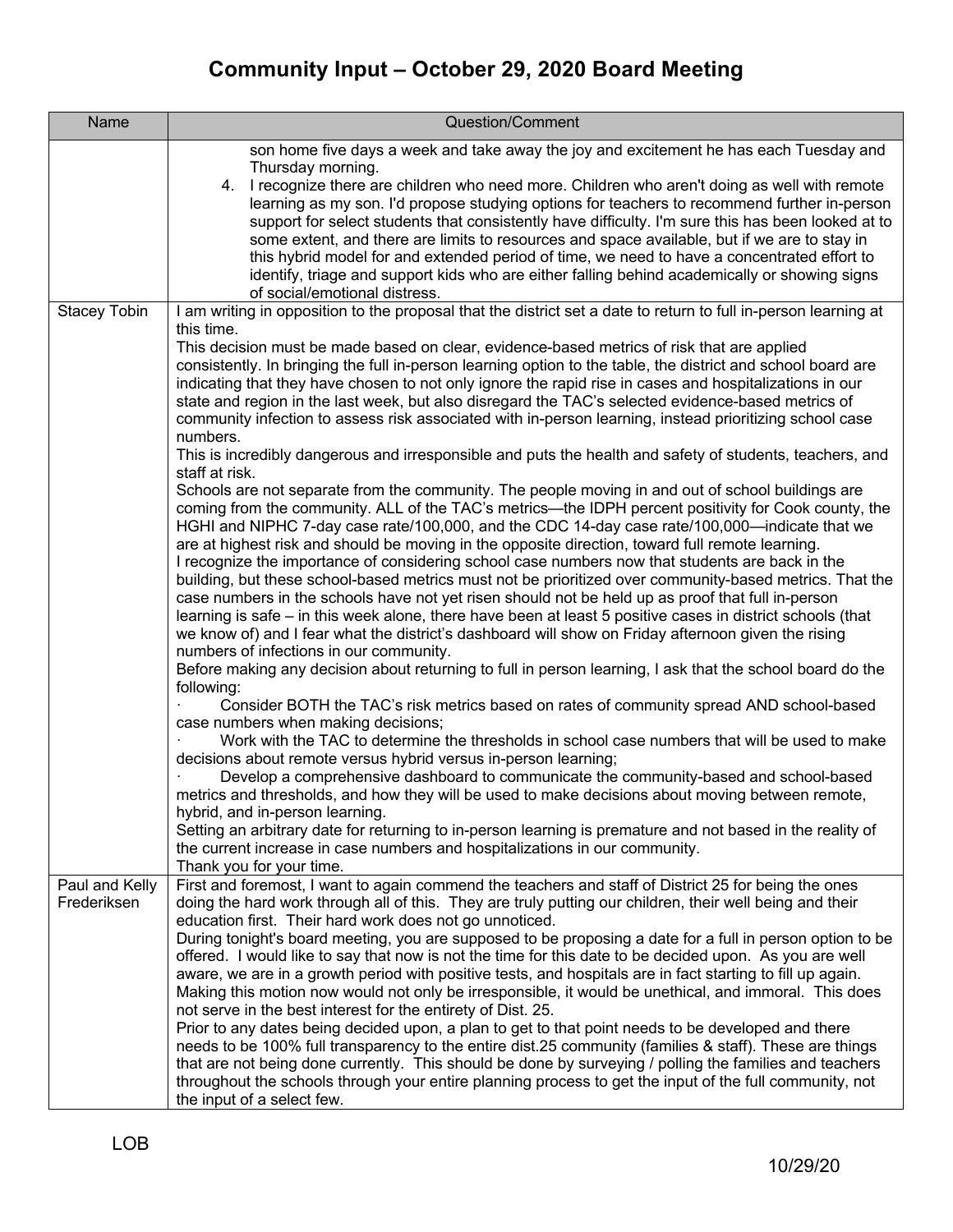| Name                                    | Question/Comment                                                                                                                                                                                                                                                                                                                                                                                                                                                                                                                                                                                                                                                                                                                                                                                                                                                                                                                                                                                                                                                                                                                                                                                                                                                                                                                                                                                                                                                                                                                                                                                                                                                                                                                                                                                                                                                                                                                                                                                                                                                                                                                                                                                                                                                                                                                                                                                                                                                                                                                                                                                                                                                                                                                                                                                                                                                                                                                                                                                                                                                                                                                                                                                                                                                                                                                                                                                                                                                                                                                                                                                                                                                                                                                                                                                                                                                                                                                                                               |
|-----------------------------------------|--------------------------------------------------------------------------------------------------------------------------------------------------------------------------------------------------------------------------------------------------------------------------------------------------------------------------------------------------------------------------------------------------------------------------------------------------------------------------------------------------------------------------------------------------------------------------------------------------------------------------------------------------------------------------------------------------------------------------------------------------------------------------------------------------------------------------------------------------------------------------------------------------------------------------------------------------------------------------------------------------------------------------------------------------------------------------------------------------------------------------------------------------------------------------------------------------------------------------------------------------------------------------------------------------------------------------------------------------------------------------------------------------------------------------------------------------------------------------------------------------------------------------------------------------------------------------------------------------------------------------------------------------------------------------------------------------------------------------------------------------------------------------------------------------------------------------------------------------------------------------------------------------------------------------------------------------------------------------------------------------------------------------------------------------------------------------------------------------------------------------------------------------------------------------------------------------------------------------------------------------------------------------------------------------------------------------------------------------------------------------------------------------------------------------------------------------------------------------------------------------------------------------------------------------------------------------------------------------------------------------------------------------------------------------------------------------------------------------------------------------------------------------------------------------------------------------------------------------------------------------------------------------------------------------------------------------------------------------------------------------------------------------------------------------------------------------------------------------------------------------------------------------------------------------------------------------------------------------------------------------------------------------------------------------------------------------------------------------------------------------------------------------------------------------------------------------------------------------------------------------------------------------------------------------------------------------------------------------------------------------------------------------------------------------------------------------------------------------------------------------------------------------------------------------------------------------------------------------------------------------------------------------------------------------------------------------------------------------------|
| Ty and<br><b>Brittany</b><br>Walentosky | Dr. Bein plays a huge role in this process and I urge you to amend your decision to remove her from the<br>decision making process tonight. None of this can be done without her expertise and diplomacy.<br>Once a full, robust plan is put into place that includes the safety of the children and staff, a date can then<br>be discussed.<br>This plan should include things such as:<br>1. Metrics. These should follow science, CDC guideline, and yes, they should include the 6' rule, NOT<br>to the fullest extent possible. The 6' rule allows less people to have to quarantine in the instance that<br>there is a positive case reported in a school. This is the difference between quarantining an entire<br>grade, or just a class.<br>2. FULL TRANSPARANCY to parents and staff and FULL INPUT from families and staff.<br>3. Outline the precautions taking place at each individual school for families to make fully informed<br>decisions for themselves.<br>4. Guarantee the remote option is going to be as robust and have as much synchronous work as the in<br>person students, and show a plan for that as well.<br>We understand this is a divisive topic among certain community members, but the board must continue<br>to do their jobs and keep the best interest of ALL students, teachers and staff of the district in mind<br>during your very important decisions we are putting in your hands.<br>Additionally, I want to bring up the bigger issue that is right in front of us. You are currently going to<br>propose a date to offer a full in person option, however, your top priority right now should be to view the<br>metrics and decide what needs to be done currently with the schools. 60005 is currently above 8%<br>positivity rate, 60004 is much lower. I will add that 60008 (which does feed into our district) is at a<br>12.29% positivity rate. Since TAC seems to be dismantled, I think your moral obligation of looking at the<br>problem that is right in front of us should be your first order of business.<br>We all have the same end goal, getting the kids back into school full time. We are, however, in the<br>middle of a pandemic, and some things are just not possible for the safety of our community.<br>Until an actual plan is implemented to offer the option of full in person school, we fully support the<br>current hybrid / remote option that is working well in the short 3 weeks we've been doing it.<br>I want to take a moment to say thank you. Thank you for your time, energy, and effort to meet and make<br>decisions on behalf of our children. I also want to thank you for rallying around and supporting Dr. Bein<br>in her decisions thus far. Her decisions have been well rounded in that she has considered the needs of<br>our children, our teachers and staff members, and the safety of our community as we embrace the<br>challenges of the COVID-19 global pandemic.<br>As you gather to make decisions for the next round of learning, I would like to request that you seriously<br>consider the COVID-19 Cook County science and metrics, the safety and security of not just our<br>children but our teachers and staff members- all ages, ethnicities, and health backgrounds as well as<br>the role and expectation of "education." The primary responsibility of a school is child safety and child<br>education. You are currently doing this! The responsibility of a school is not to provide childcare; it is not<br>babysitting, and it is not a place for my children to go in order for me to work. As a working parent, who<br>chose to have children, that is MY responsibility. Thank you for providing a safe educational setting right<br>now. You are keeping students safe by adhering to the CDC guidelines. Your teachers and staff<br>members are going above and beyond in their efforts to educate our children. Your teachers and staff |
|                                         | have transitioned from full remote, to a blend of remote and hybrid learning, lending to significant<br>organization, planning, pivoting and creativity. They are providing consistent and strong, direct                                                                                                                                                                                                                                                                                                                                                                                                                                                                                                                                                                                                                                                                                                                                                                                                                                                                                                                                                                                                                                                                                                                                                                                                                                                                                                                                                                                                                                                                                                                                                                                                                                                                                                                                                                                                                                                                                                                                                                                                                                                                                                                                                                                                                                                                                                                                                                                                                                                                                                                                                                                                                                                                                                                                                                                                                                                                                                                                                                                                                                                                                                                                                                                                                                                                                                                                                                                                                                                                                                                                                                                                                                                                                                                                                                      |
|                                         | instruction and feedback. Most importantly, your teachers and staff are providing incredible love,<br>attention and support for our youngsters. Please continue to do this, as is!<br>By initiating a change in the learning model to a full person model, you are creating a sense of<br>inconsistency, stress, and unnecessary fear and anxiety for children, teachers and parents. Additionally,<br>you are challenging the CDC guidelines for safety- the very essence of education. Lastly, you are<br>putting your most important asset at risk-your staff. I urge you to maintain the current learning model,<br>the perfect blend between safe, remote learning with excitement for "learning in person," safely.<br>Thank you for your time and your service.                                                                                                                                                                                                                                                                                                                                                                                                                                                                                                                                                                                                                                                                                                                                                                                                                                                                                                                                                                                                                                                                                                                                                                                                                                                                                                                                                                                                                                                                                                                                                                                                                                                                                                                                                                                                                                                                                                                                                                                                                                                                                                                                                                                                                                                                                                                                                                                                                                                                                                                                                                                                                                                                                                                                                                                                                                                                                                                                                                                                                                                                                                                                                                                                         |
| Amy Doman                               | I am in full support of the current hybrid model to be kept in place and to continue the need of current<br>safety standards for the children and teachers at our public schools, as we are still in the midst of a<br>World Wide Pandemic.                                                                                                                                                                                                                                                                                                                                                                                                                                                                                                                                                                                                                                                                                                                                                                                                                                                                                                                                                                                                                                                                                                                                                                                                                                                                                                                                                                                                                                                                                                                                                                                                                                                                                                                                                                                                                                                                                                                                                                                                                                                                                                                                                                                                                                                                                                                                                                                                                                                                                                                                                                                                                                                                                                                                                                                                                                                                                                                                                                                                                                                                                                                                                                                                                                                                                                                                                                                                                                                                                                                                                                                                                                                                                                                                    |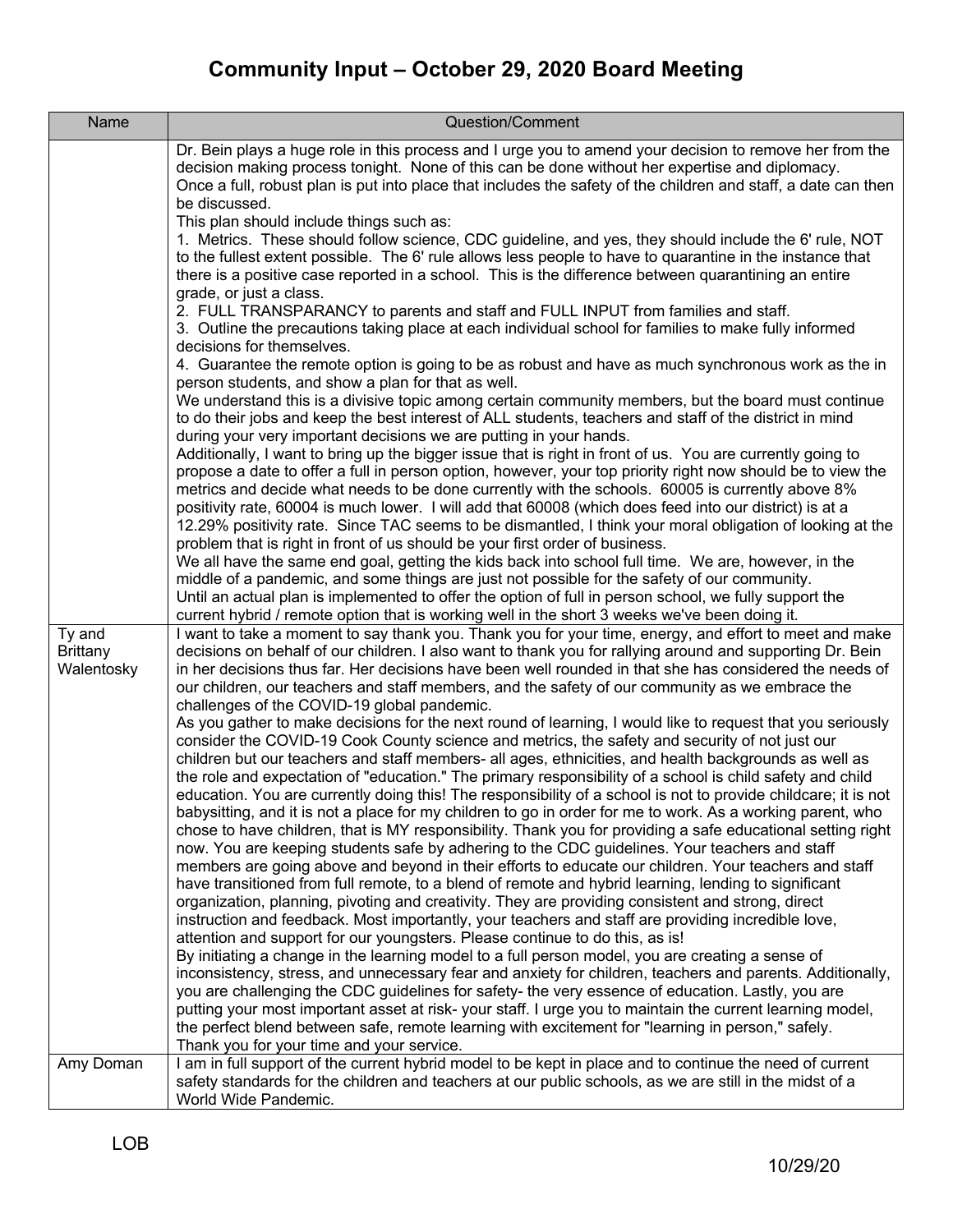| Name                     | Question/Comment                                                                                                                                                                                                                                                                                                                                                                                                                                                                                                                                                                                                                                                                                                                                                                                                                                                                                                                                                                                                                                                                                                                                                                                                                                                                                                                                                                                                                                                                                                                                                                                                                                                                                                                                                                                                                                                                                                                                                                                                                                                                                                                                                                                                                                                                                                                                                                                                                                                                                                                                                                                                                                                                                                                                                                                                                                                                                                                                                                                                 |
|--------------------------|------------------------------------------------------------------------------------------------------------------------------------------------------------------------------------------------------------------------------------------------------------------------------------------------------------------------------------------------------------------------------------------------------------------------------------------------------------------------------------------------------------------------------------------------------------------------------------------------------------------------------------------------------------------------------------------------------------------------------------------------------------------------------------------------------------------------------------------------------------------------------------------------------------------------------------------------------------------------------------------------------------------------------------------------------------------------------------------------------------------------------------------------------------------------------------------------------------------------------------------------------------------------------------------------------------------------------------------------------------------------------------------------------------------------------------------------------------------------------------------------------------------------------------------------------------------------------------------------------------------------------------------------------------------------------------------------------------------------------------------------------------------------------------------------------------------------------------------------------------------------------------------------------------------------------------------------------------------------------------------------------------------------------------------------------------------------------------------------------------------------------------------------------------------------------------------------------------------------------------------------------------------------------------------------------------------------------------------------------------------------------------------------------------------------------------------------------------------------------------------------------------------------------------------------------------------------------------------------------------------------------------------------------------------------------------------------------------------------------------------------------------------------------------------------------------------------------------------------------------------------------------------------------------------------------------------------------------------------------------------------------------------|
|                          | ** To the District 25 School Board and to others who may be concerned,<br>I am a mother of two boys Andrew and Jake Doman who currently attend Windsor School.<br>Since the Summer my husband and I had made the decision that both boys would elearn as long as the<br>option was available. Second option being Homeschooled if the elearning/hybrid model option was<br>removed.                                                                                                                                                                                                                                                                                                                                                                                                                                                                                                                                                                                                                                                                                                                                                                                                                                                                                                                                                                                                                                                                                                                                                                                                                                                                                                                                                                                                                                                                                                                                                                                                                                                                                                                                                                                                                                                                                                                                                                                                                                                                                                                                                                                                                                                                                                                                                                                                                                                                                                                                                                                                                              |
|                          | We believe in public safety and as a family we exercise our right to make choices based on safety for<br>ourselves and our family.<br>We knew going into the school year, while my boys would suffer some feeling of segregation or<br>emotional stress being divided form the in person school community, we continued to preach that we<br>were a family who were going to offer the need for in person learning, an environment with more<br>physical space. My boys knew, they were home to create the physical distance needed for children who                                                                                                                                                                                                                                                                                                                                                                                                                                                                                                                                                                                                                                                                                                                                                                                                                                                                                                                                                                                                                                                                                                                                                                                                                                                                                                                                                                                                                                                                                                                                                                                                                                                                                                                                                                                                                                                                                                                                                                                                                                                                                                                                                                                                                                                                                                                                                                                                                                                             |
|                          | HAVE to in person learn.<br>This week I've seen a survey passed amongst the current hybrid learning families.<br>Although my children are currently enrolled as full time elearners at Windsor, safety for our teachers<br>and all students is a number one priority in the midst of Our World Wide Pandemic.<br>My children are still a part of Windsor school, and as a family we are members of the District 25<br>community.                                                                                                                                                                                                                                                                                                                                                                                                                                                                                                                                                                                                                                                                                                                                                                                                                                                                                                                                                                                                                                                                                                                                                                                                                                                                                                                                                                                                                                                                                                                                                                                                                                                                                                                                                                                                                                                                                                                                                                                                                                                                                                                                                                                                                                                                                                                                                                                                                                                                                                                                                                                 |
|                          | Besides the semantics of any learning models, my Father is currently fighting for his life in The ICU at<br>Northwest Community Hospital due to the Covid 19 virus and the damage that it has caused to his<br>lungs.                                                                                                                                                                                                                                                                                                                                                                                                                                                                                                                                                                                                                                                                                                                                                                                                                                                                                                                                                                                                                                                                                                                                                                                                                                                                                                                                                                                                                                                                                                                                                                                                                                                                                                                                                                                                                                                                                                                                                                                                                                                                                                                                                                                                                                                                                                                                                                                                                                                                                                                                                                                                                                                                                                                                                                                            |
|                          | In hindsight, had my boys attended even the current hybrid model, they would have been another case<br>added to the possible exposure population and the need to quarantine as well as possible surrounding<br>students and staff.                                                                                                                                                                                                                                                                                                                                                                                                                                                                                                                                                                                                                                                                                                                                                                                                                                                                                                                                                                                                                                                                                                                                                                                                                                                                                                                                                                                                                                                                                                                                                                                                                                                                                                                                                                                                                                                                                                                                                                                                                                                                                                                                                                                                                                                                                                                                                                                                                                                                                                                                                                                                                                                                                                                                                                               |
| Beckie and<br>Mike Hejna | We appreciate your attention.<br>First, thank you for everything you have done during this pandemic to ensure the safety and well being<br>of our staff and students. I do not think anyone who is not in your shoes can come close to imagining<br>the immense amount of pressure and stress you have all been under. It is appreciated and it is seen.<br>I have been a member of this community for years, having grown up in the area and forging life long<br>friendships that have shaped me into the person I am today. There was never a question in my mind<br>that I would always raise my family in the same amazing place I was so lucky to grow up in. I have been<br>shocked, saddened, disappointed and disgusted with the anger and the division that I have seen in our<br>district. This goes from how community members have spoken to the board and Dr. Bein at the<br>meetings, to seeing what has been stated across social media about our district, our teachers and our<br>administration. I hope you all know that the loudest, angriest voices do not speak for all and there are<br>families who support the district and their decisions thus far. Many people in our community are still<br>very worried about covid and do not share the same ideas of those loud voices you have seen and<br>heard. One thing everyone does share is wanting our children back in school. Our children, our<br>teachers and our families all want to see this happen. The only difference is when and how.<br>The hybrid model is my families preference at this time and my hope is that we can keep this going as<br>long as numbers and data do not show us otherwise, of course working our way into full time when it is<br>deemed safe by numbers and actual factual science. Unfortunately right now all the metrics that the<br>district has used/is using have data showing our numbers rising far above where they need to be to<br>even support hybrid, which is heartbreaking. I would like some transparency as to what metrics we are<br>looking at as well as if we are not using past metrics, why did we decide to switch? My fear is that the<br>loud voices demanding full day are influencing the board to make decisions and make the numbers a<br>moving target in order to get the kids in school full day at any cost.<br>Based on the D25 Superintendent's latest Friday update, the district is watching the 7-day case rate per<br>100,000 people in the 60004 and 60005 zip codes, per the Harvard Global Health Initiative<br>guidelines. Harvard Global Health Initiative recommends K-5 and 6-8 hybrid learning when the weekly<br>case rate is between 70 and <175 per 100,000. Remote learning is recommended for 7-day case rates<br>above 175 per 100,000.<br>I believe the district uses the Northwestern Feinberg School of Medicine COVID dashboard: http://covid-<br>dashboard.fsm.northwestern.edu to determine this number, which is reported each day. |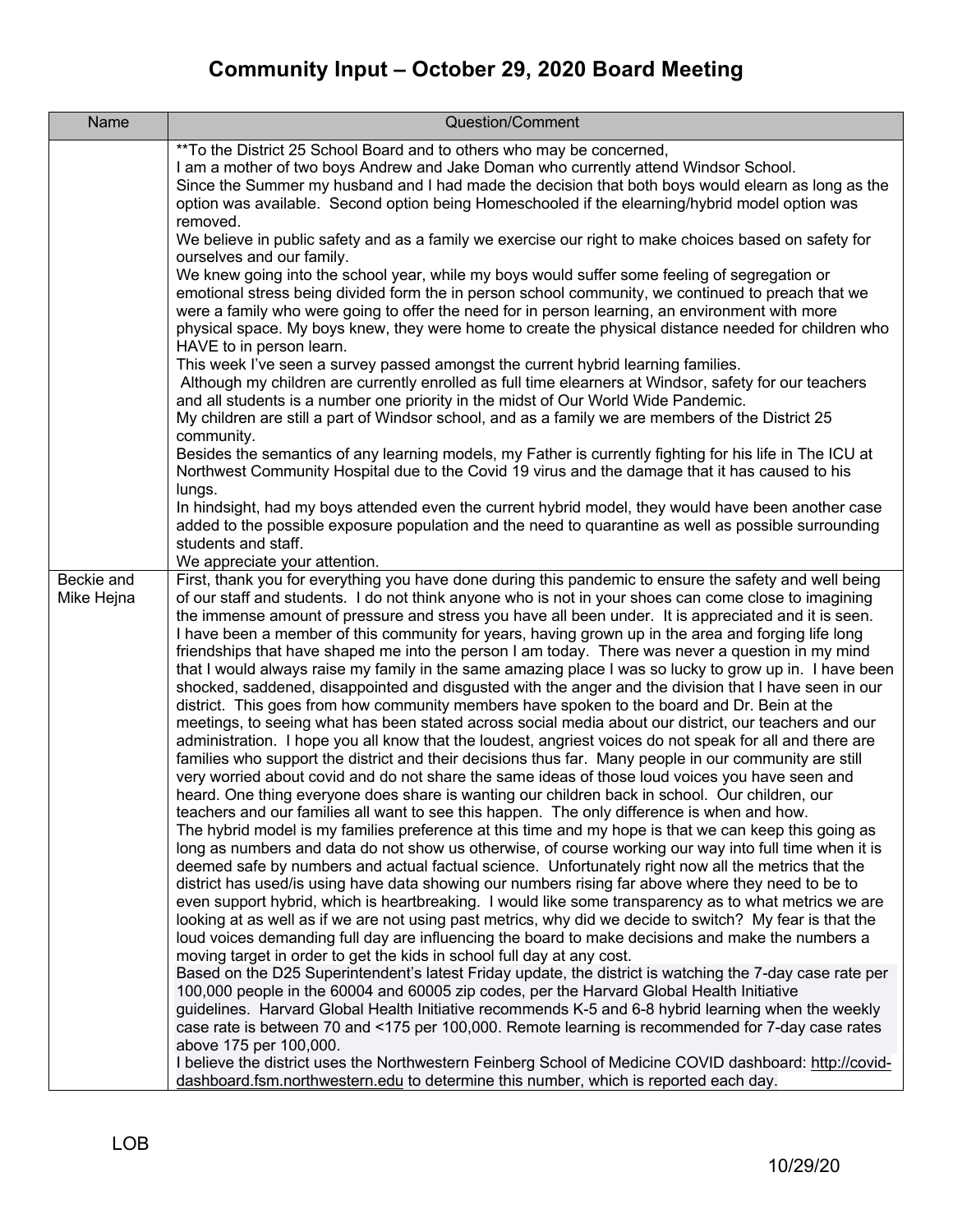| Name               | Question/Comment                                                                                                                                                                                                                                                                                                                                                                                                                                                                                                                                                                                                                                                                                                                                                                                                                                                                                                                                                                                                                                                                        |
|--------------------|-----------------------------------------------------------------------------------------------------------------------------------------------------------------------------------------------------------------------------------------------------------------------------------------------------------------------------------------------------------------------------------------------------------------------------------------------------------------------------------------------------------------------------------------------------------------------------------------------------------------------------------------------------------------------------------------------------------------------------------------------------------------------------------------------------------------------------------------------------------------------------------------------------------------------------------------------------------------------------------------------------------------------------------------------------------------------------------------|
|                    | For the last 5 days, the 7-day case rate per 100,000 in 60004 and 60005 have been 207, 184.5, 199.5,<br>202, and 219.4 cases per week per 100,000 - consistently above the Harvard threshold for hybrid<br>learning.                                                                                                                                                                                                                                                                                                                                                                                                                                                                                                                                                                                                                                                                                                                                                                                                                                                                    |
|                    | The second metric is from NIPHC, which states that the 7-day case rate per 100,000 should be between<br>49 and 98 to remain in hybrid and anything above 98 would require remote learning. This metric is far<br>more stringent than the others, and is no longer being tracked. I would like to know why that is?<br>These metrics are listed on the district website as metrics the TAC used to determine whether to move<br>to hybrid learning. It has not been made clear if the district is using these metrics to move the other way<br>and return to full remove learning.                                                                                                                                                                                                                                                                                                                                                                                                                                                                                                       |
|                    | Arlington Heights is up 119% in the past 2 weeks with covid cases. I hope that the board looks at local<br>data as well as county data. None of it is showing any promise at this point in time. We do not live in a<br>bubble. We have family, friends and others that work, shop, eat, visit and go back and forth within our<br>community from other places. Cases are rising in our own community and all around us.                                                                                                                                                                                                                                                                                                                                                                                                                                                                                                                                                                                                                                                                |
|                    | My hope is that we can continue with hybrid learning, so as long as the safety of our students and our<br>staff is of the utmost of importance and at the highest priority. I would also like to see transparency on<br>how we are looking to slowly and carefully get students back into school full time. I do not feel that<br>children are safe attending school without following the CDC and health department recommendations<br>of maintaining a distance of 6 ft. Moving to full day takes away the choice for a very large group in the<br>community. If you reopen the schools fully without following the health and safety recommendations,                                                                                                                                                                                                                                                                                                                                                                                                                                |
|                    | then my choice and many other people's choices are taken away and children will have to stay<br>home. My children would prefer to be in school 5 days a week, I would prefer them in 5 days a<br>week. But they are happy they get 2 as they know the severity of the situation right now. Slow and<br>steady wins the race. Many, many children will be devastated to have their 2 days taken away. Angry<br>or opposed parents telling us we can 'just choose remote', is not the answer.<br>We are in the midst of a pandemic, one we have never seen before. There is absolutely no reason why                                                                                                                                                                                                                                                                                                                                                                                                                                                                                      |
|                    | we need to risk anyone's health and safety at any cost. If the board decides to reopen schools and<br>there is ONE causality because of it, it is one too many and I hope each and every one of you can have<br>a clear concise at the end of the day. Yes, this is a virus. This is not the flu or anything else we are<br>used to. It is a new virus and a pandemic that we are all trying to navigate. We have the tools needed<br>(data and numbers) to tell us what is safe and what is not. Please use those tools to make the best                                                                                                                                                                                                                                                                                                                                                                                                                                                                                                                                               |
|                    | informed decisions.<br>My family is opposed to fully reopening schools until there is a vaccine, a way to maintain a 6 ft social<br>distance or it deemed safe by the health departments and CDC.<br>Thank you for your time.                                                                                                                                                                                                                                                                                                                                                                                                                                                                                                                                                                                                                                                                                                                                                                                                                                                           |
| Idelle<br>Melamed  | I wanted to make clear my support for ATA and the sentiments and requests made tonight by them as<br>my representatives. I believe that before a date is chosen for full in school learning, all parties impacted<br>directly, such as teachers and school staff, should be made aware, clearly, of the specific working<br>conditions of full in person 5 day a week school during this ongoing pandemic, (such as spacing of<br>desks, number of students per area, how lunch will work, if we will still have students on Zoom in<br>addition to the full class in front of us, just to name a few) and what metrics and methods the Board will<br>be following from this point forward, and that we then be provided time to respond with our questions<br>and the issues and problems that we anticipate. Our input and understanding of a school day should be<br>integral to this important decision, as it impacts us directly and thereby each student as well. In other<br>words, there should be appropriate and respectful communication and transparency between the Board |
| <b>Brian Engle</b> | and the representative body of the teachers. Not after the fact, but during the decision process.<br>Thank you for your time and support of our community. Thank you also and most importantly to those<br>within our district - teachers, TA's, custodial, B&G, guest teachers, and building / district leadership, who                                                                                                                                                                                                                                                                                                                                                                                                                                                                                                                                                                                                                                                                                                                                                                |
|                    | have risen to these unique times to help empower our students, while helping to comfort them as they<br>each individually navigate the pandemic from different perspectives. My wife and I, along with others<br>throughout the community recognize the dedication of those in the district who are doing the work each<br>and every day, and love the support they are providing students in a safe and appropriate environment.<br>We live in unprecedented times with education playing an even more important role in our                                                                                                                                                                                                                                                                                                                                                                                                                                                                                                                                                           |
|                    | communities.                                                                                                                                                                                                                                                                                                                                                                                                                                                                                                                                                                                                                                                                                                                                                                                                                                                                                                                                                                                                                                                                            |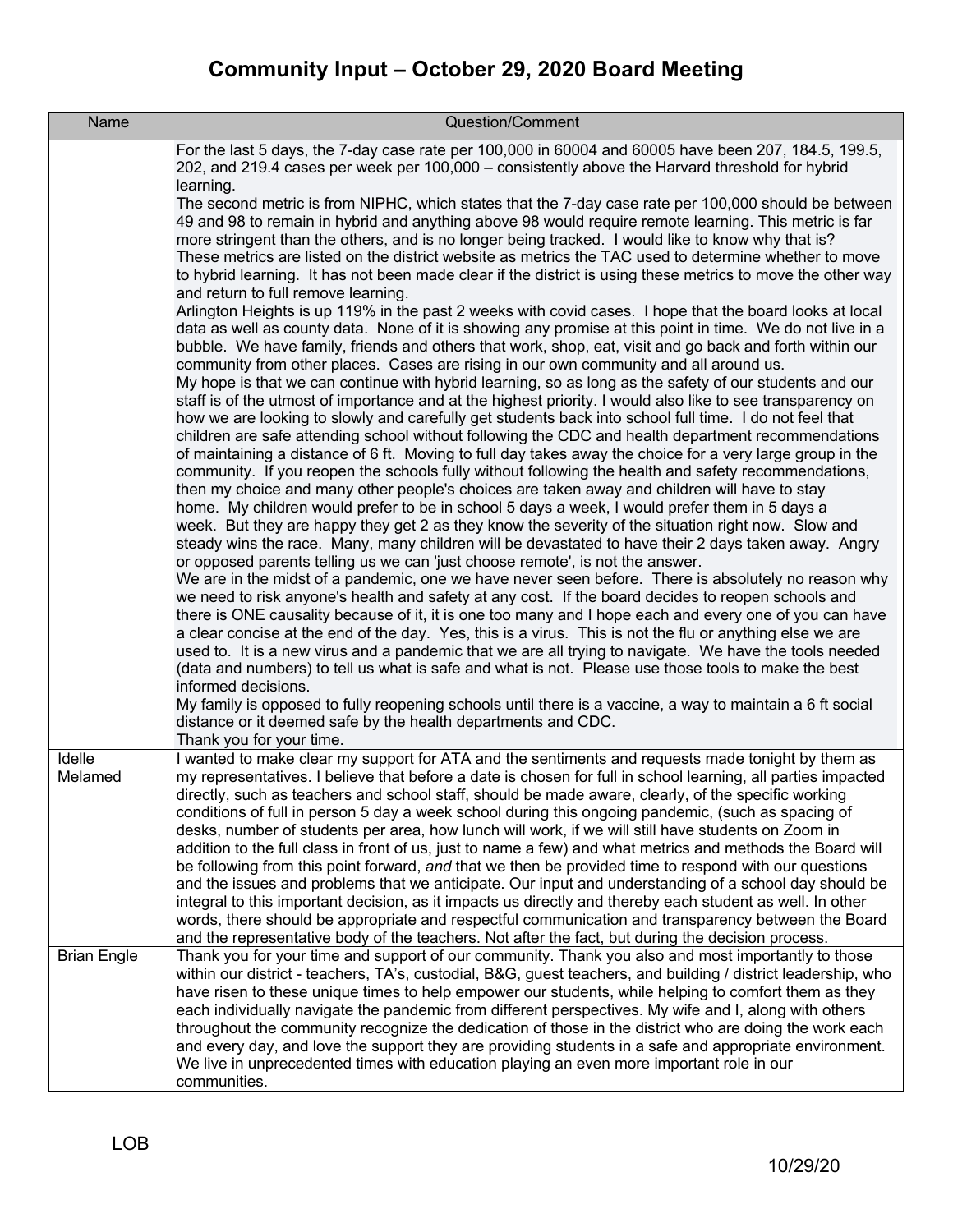| Name                                | Question/Comment                                                                                                                                                                                                                                                                                                                                                                                                                                                                                                                                                                                                                                                                                                                                                                                                                                                                                                                                                                                                                                                                                                                                                                                                                                                                                                                                                                                                                                                     |
|-------------------------------------|----------------------------------------------------------------------------------------------------------------------------------------------------------------------------------------------------------------------------------------------------------------------------------------------------------------------------------------------------------------------------------------------------------------------------------------------------------------------------------------------------------------------------------------------------------------------------------------------------------------------------------------------------------------------------------------------------------------------------------------------------------------------------------------------------------------------------------------------------------------------------------------------------------------------------------------------------------------------------------------------------------------------------------------------------------------------------------------------------------------------------------------------------------------------------------------------------------------------------------------------------------------------------------------------------------------------------------------------------------------------------------------------------------------------------------------------------------------------|
|                                     | I encourage you as a board to trust those who are professionals, those leading our buildings,<br>classrooms, and district. There are no perfect answers and each district / community has to continue<br>moving forward. Moving forward focused on the health and safety of students, staff, and those they<br>ultimately will interact with at home. Do not be shortsighted to think that bringing students back more<br>often without the proper supports (6', distancing during activities, coverings) is actually making things<br>better. Support our district, our staff, and our students as we value them all! Thank you to all who are<br>working tirelessly to serve our children and our community.                                                                                                                                                                                                                                                                                                                                                                                                                                                                                                                                                                                                                                                                                                                                                       |
| Benjamin<br>Kalkwarf                | I am perplexed that the board and people within the community are considering a full return to school.<br>The Illinois infection numbers for Covid are through the roof, exceeding six thousand new infections for<br>3 of the last 7 days. Infection rates now are roughly double what they were at the previous high in May.<br>People should avoid congregating for any reason and leave home only for essentials such as groceries.<br>Social distancing and masks are great preventative measures, but when infection rates are this high,<br>any contact should be avoided.<br>I implore the board to immediately shutdown all schools, return to remote learning for the students<br>except those at the greatest risk at home, and let the teachers work from home. My children have been<br>learning remotely, and that will continue until numbers fall dramatically, so I am not advocating for my<br>family. The school district should act responsibly, considering risk to their staff and everyone in the<br>Arlington Heights community. I understand there are loud voices pushing for a return to school, but there<br>are also many parents frustrated with this initiative who are not gathering at the board meeting, due to<br>the risks of Covid spreading at gatherings. We are in the middle of a deadly pandemic that has killed<br>hundreds of thousands of Americans, and close to ten thousand Illinoisans so far. I ask that the board |
| Alina Laurie                        | keep this in mind as they make their decision this evening.<br>Thank you for continuing to address any obstacles that are preventing our schools from opening 5 days<br>a week for all families who wish to attend.<br>Public schools are a backbone institution in our society. Remote-only attendance or in-person<br>attendance less than 5 days a week is always an option to families and always has been an option. I'm a<br>former homeschool parent. There were times when I had none of my kids enrolled in public schools or<br>had some combination of my kids enrolled / not enrolled / partially enrolled. Just last year, I had one of<br>my kids enrolled half the time.<br>The state of IL has always allowed families to coordinate partial enrollment, or doing work at home if<br>kids are not in the building. None of that has changed with the onset of COVID-19.<br>Thank you for continuing to solve for any issues that are preventing our schools from being open five<br>days a week: just like private schools are servicing kids in our community, just like many schools in our<br>state, and just like many schools across the country.                                                                                                                                                                                                                                                                                               |
| Jacalyn and<br>James<br>Derengowski | Many parents have been able to do the deep dive into the statistics and the ever changing metrics<br>regarding COVID and stood before this board to discuss why they show schools should be open. I am<br>thankful for their time and commitment.<br>Let us put aside the finger pointing that has gone on since March, as students pay the price of the failure<br>of adults in leadership positions. I think there is enough blame to go around.<br>You don't need a PhD or a law degree to use common sense and values to understand we need to open<br>the SD25 schools now. Families can continue to choose to have their student(s) learn 100% remotely<br>or follow a hybrid, you have provided options. We can open tomorrow.<br>Please have the courage that IHSA has demonstrated and act in the best interests of the students of<br>SD25. We as a community can make this work, we already are doing it.                                                                                                                                                                                                                                                                                                                                                                                                                                                                                                                                                 |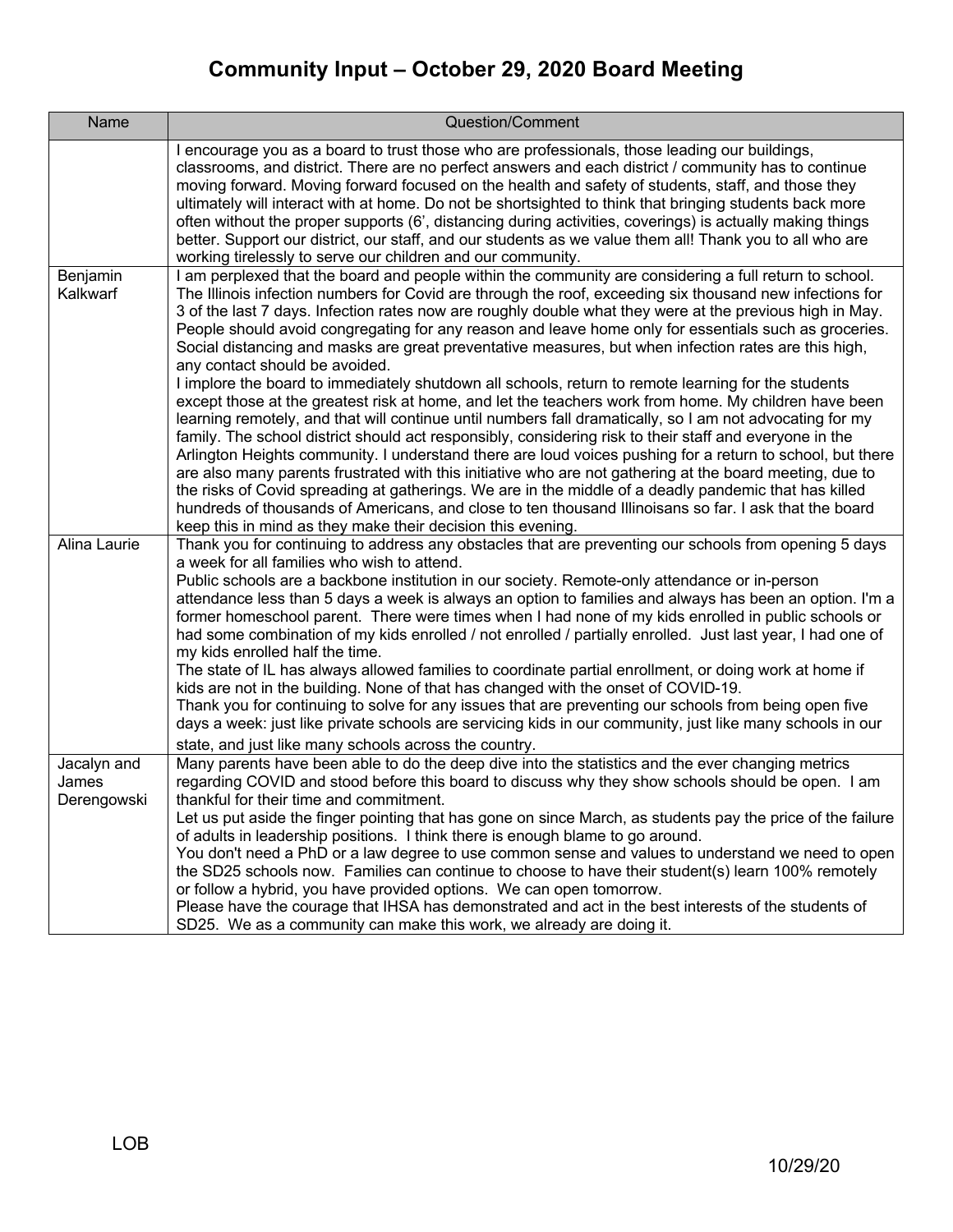## Petition from 283 parents advocating to stay in Hybrid through December 2020

|                  | First Name   Last Name | <b>Additional Comments/Concerns:</b>                                                                                                                                                                                                                                                                                                                                                                                                                                                                                                                                                                                          |
|------------------|------------------------|-------------------------------------------------------------------------------------------------------------------------------------------------------------------------------------------------------------------------------------------------------------------------------------------------------------------------------------------------------------------------------------------------------------------------------------------------------------------------------------------------------------------------------------------------------------------------------------------------------------------------------|
| Christina        | Perez                  |                                                                                                                                                                                                                                                                                                                                                                                                                                                                                                                                                                                                                               |
| Sue              | Kowols                 | In addition, we are concerned about the BOE being persuaded by parents to move to<br>a model that truly isn't keeping our children's safety first. EVERYWHERE it indicates to<br>keep at LEAST a 6 foot distance from you and another person outside of your house.<br>WHY would we put our children in a room - for 6 hours CLOSER together. If you only<br>offer full IN-PERSON you are removing the CHOICE to have ANY in-person instruction,<br>safely. I fully understand the enormous weight you all carry to make these decisions,<br>but please make sure that it's for the right reasons and not because parents are |
|                  |                        | pushing and complaining about wanting it.                                                                                                                                                                                                                                                                                                                                                                                                                                                                                                                                                                                     |
| Kate             | Murray                 |                                                                                                                                                                                                                                                                                                                                                                                                                                                                                                                                                                                                                               |
| Kevin &<br>Cindy | Vander Klay            | Our family has remained fully remote as we were unsure of the safety measurements in<br>place. Now that I've seen the low class size numbers & spacing, I'd like the opportunity<br>to choose hybrid. Moving to full in person leaves many of us behind who aren't<br>comfortable placing our children at risk.                                                                                                                                                                                                                                                                                                               |
| Aric             | Spiczka                |                                                                                                                                                                                                                                                                                                                                                                                                                                                                                                                                                                                                                               |
| Holly            | Furman                 |                                                                                                                                                                                                                                                                                                                                                                                                                                                                                                                                                                                                                               |
| Cristina         | Small                  | The teachers are doing an amazing job at our schools with the hybrid model and we<br>are very happy.                                                                                                                                                                                                                                                                                                                                                                                                                                                                                                                          |
| Jenica           | Polifka                | I would prefer full remote or an am/pm hybrid. I don't understand that when the state<br>says our region can't keep restaurants open for indoor dining how it is safe to let our<br>kids eat in school?                                                                                                                                                                                                                                                                                                                                                                                                                       |
| Anthony          | Furman                 |                                                                                                                                                                                                                                                                                                                                                                                                                                                                                                                                                                                                                               |
| Kim              | Eckert                 |                                                                                                                                                                                                                                                                                                                                                                                                                                                                                                                                                                                                                               |
| Jim              | Small                  |                                                                                                                                                                                                                                                                                                                                                                                                                                                                                                                                                                                                                               |
| Jennifer         | Haefliger              | Please don't take away choice for the hybrid learning families. This is the best<br>compromise right now.                                                                                                                                                                                                                                                                                                                                                                                                                                                                                                                     |
| Rebecca          | <b>Burns</b>           |                                                                                                                                                                                                                                                                                                                                                                                                                                                                                                                                                                                                                               |
| Virginia         | McDonnell              |                                                                                                                                                                                                                                                                                                                                                                                                                                                                                                                                                                                                                               |
| Ann              | Poyer                  | Please do not risk the safety of our teachers, staff, and children with numbers rising.<br>Do not bow down to the loudest parents.                                                                                                                                                                                                                                                                                                                                                                                                                                                                                            |
| Kelli            | McDonald               | Keep our d25 staff and children safe. Do the right thing not what a handful of parents<br>want. Follow the science and data! Thank you!                                                                                                                                                                                                                                                                                                                                                                                                                                                                                       |
| Monica           | Hinchey                | My children are currently remote but if and when we go back this year, we are most<br>comfortable with a hybrid option.                                                                                                                                                                                                                                                                                                                                                                                                                                                                                                       |
| Samantha         | <b>Brex</b>            |                                                                                                                                                                                                                                                                                                                                                                                                                                                                                                                                                                                                                               |
| Stacy            | Marini                 |                                                                                                                                                                                                                                                                                                                                                                                                                                                                                                                                                                                                                               |
| Kathy            | Grady                  |                                                                                                                                                                                                                                                                                                                                                                                                                                                                                                                                                                                                                               |
| Melissa          | Galvez                 |                                                                                                                                                                                                                                                                                                                                                                                                                                                                                                                                                                                                                               |
| Jeanne           | McCullough             | There should not be anyone in the building at this time with how the rates are<br>increasing. I will keep.my child home.                                                                                                                                                                                                                                                                                                                                                                                                                                                                                                      |
| Jeffrey          | Kusiciel               | I also think that we should follow the archdiocese and stay remote the first two weeks<br>after winter break.                                                                                                                                                                                                                                                                                                                                                                                                                                                                                                                 |
| Rachel           | Berkhof                | Thank you!!! I'd rather stay safe and in hybrid than get shut down to fill remote again.                                                                                                                                                                                                                                                                                                                                                                                                                                                                                                                                      |
| Angela           | Houghton               |                                                                                                                                                                                                                                                                                                                                                                                                                                                                                                                                                                                                                               |
| Timothy          | Schank                 | We have been told throughout this process that these decisions would be data-based.<br>The current data is nearing or exceeding relevant benchmarks and trending in a<br>negative direction - locally and nationally. I believe that D25 should at a minimum<br>maintain the status quo (Hybrid/Remote) model through the end of the term until<br>December. Monitoring of the data should continue to be ongoing, and things can be<br>reevaluated for when classes resume after winter vacation.                                                                                                                            |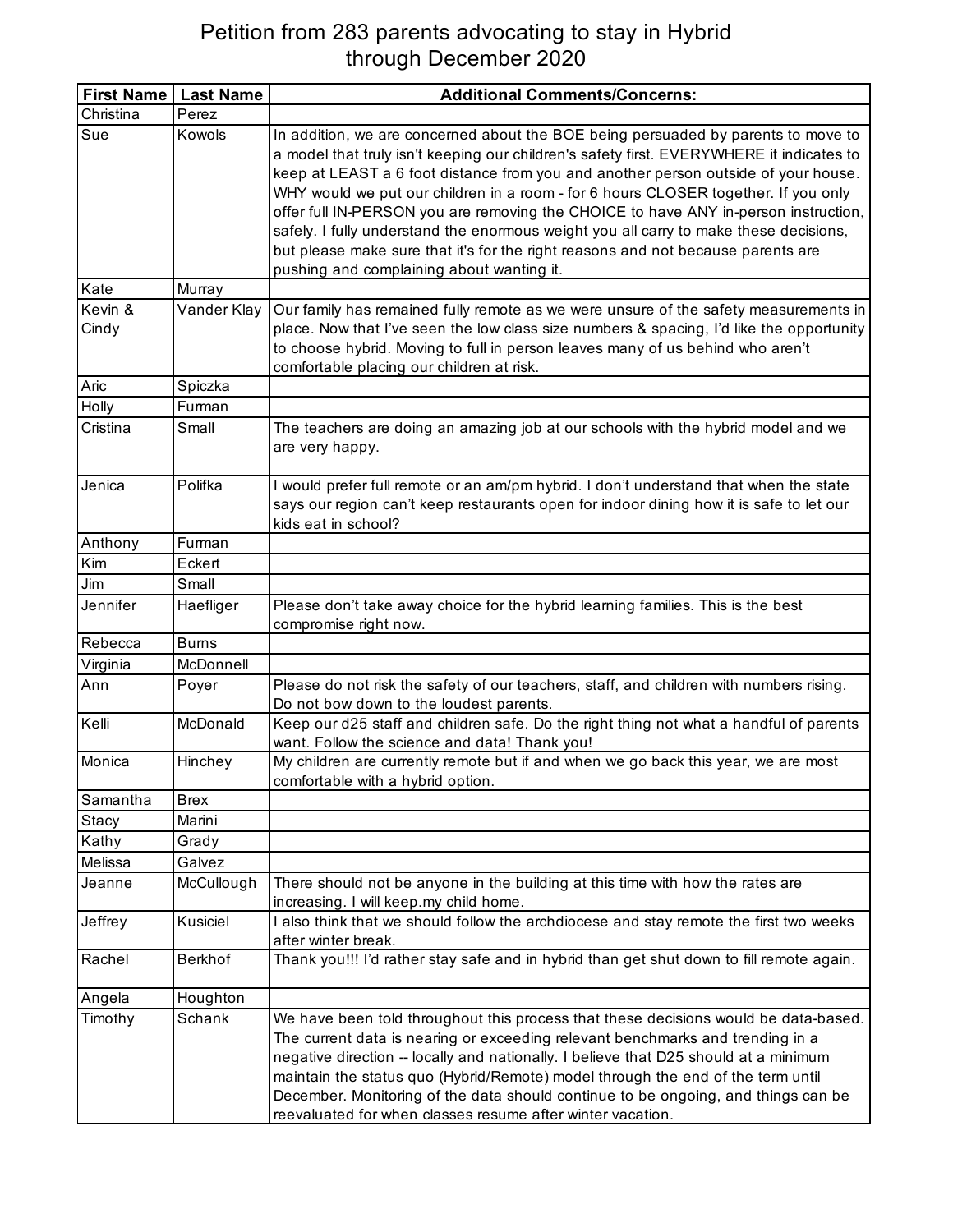| Amy                       | Doman         | I am in full support of the current hybrid model to be kept in place and to continue the<br>need of current safety standards for the children and teachers at our public schools,                                                                                                                                                                                                                                                                                                                                                                                                                                                                                                                                                                                                                                                                                                                                                                                                                                                                                                                                                                                                                                                                                                                                                                       |
|---------------------------|---------------|---------------------------------------------------------------------------------------------------------------------------------------------------------------------------------------------------------------------------------------------------------------------------------------------------------------------------------------------------------------------------------------------------------------------------------------------------------------------------------------------------------------------------------------------------------------------------------------------------------------------------------------------------------------------------------------------------------------------------------------------------------------------------------------------------------------------------------------------------------------------------------------------------------------------------------------------------------------------------------------------------------------------------------------------------------------------------------------------------------------------------------------------------------------------------------------------------------------------------------------------------------------------------------------------------------------------------------------------------------|
| Robyn                     | Swanson       | as we are still in the midst of a World Wide Pandemic<br>It is important that children remaining remote be able to continue with their current                                                                                                                                                                                                                                                                                                                                                                                                                                                                                                                                                                                                                                                                                                                                                                                                                                                                                                                                                                                                                                                                                                                                                                                                          |
|                           |               | teachers and classmates. They deserve as much routine and normalcy in their school<br>day as those that are choosing to be in school. Concern for health and safety must<br>not relegate them to separate "remote only" classes.                                                                                                                                                                                                                                                                                                                                                                                                                                                                                                                                                                                                                                                                                                                                                                                                                                                                                                                                                                                                                                                                                                                        |
| Sue                       | Villanova     |                                                                                                                                                                                                                                                                                                                                                                                                                                                                                                                                                                                                                                                                                                                                                                                                                                                                                                                                                                                                                                                                                                                                                                                                                                                                                                                                                         |
| Heather                   | Malloy        |                                                                                                                                                                                                                                                                                                                                                                                                                                                                                                                                                                                                                                                                                                                                                                                                                                                                                                                                                                                                                                                                                                                                                                                                                                                                                                                                                         |
| Joe                       | Villanova     |                                                                                                                                                                                                                                                                                                                                                                                                                                                                                                                                                                                                                                                                                                                                                                                                                                                                                                                                                                                                                                                                                                                                                                                                                                                                                                                                                         |
| Stacey                    | Tobin         | Given that ALL of the metrics (that D25 set forth just last week) have been above the<br>thresholds for safe hybrid learning for the last 5 days, and our region is in tier 1<br>mitigation starting tomorrow, this decision is the exact opposite direction that the CDC<br>says it should be. You are putting our children and teachers at unnecessary risk.<br>Please reconsider and base your decisions on science.                                                                                                                                                                                                                                                                                                                                                                                                                                                                                                                                                                                                                                                                                                                                                                                                                                                                                                                                 |
| Jennifer                  | Sebo          |                                                                                                                                                                                                                                                                                                                                                                                                                                                                                                                                                                                                                                                                                                                                                                                                                                                                                                                                                                                                                                                                                                                                                                                                                                                                                                                                                         |
| Brooke and<br><b>Rick</b> | Stuckey       | My kids are full remote. I would lo like to keep them this way with uptick in cases.                                                                                                                                                                                                                                                                                                                                                                                                                                                                                                                                                                                                                                                                                                                                                                                                                                                                                                                                                                                                                                                                                                                                                                                                                                                                    |
| Rebecca                   | Hejna         | As of Monday there has been confirmed 742 coronavirus cases in Arlington Heights,<br>according to the Cook County Department, 56 cases last week. This marks a 119%<br>increase in confirmed cases over the last 14 day period. Why are we even considering<br>sending our children back full time at this time? Opening fully shows complete<br>disrespect for the health and safety of our staff and students. Teaching is essential,<br>but it can be conducted in safer ways during a deadly pandemic, in order to preserve<br>the health of our treasured staff and children, none of whom should be used as<br>guinea pigs, because we "think" this virus is not "that deadly" or doesn't affect<br>everyone the same. The facts are, this is brand new, we do not know enough yet and<br>it is killing people faster than the flu. We have made it this far, there is no reason good<br>enough to not be able to hang in there and give our medical experts more time to<br>come to solid conclusions. I am not talking about forever, I'm talking a few months.<br>Reevaluate in mid January after the holidays. The lives and health of our students rest<br>at the hands of the board. If one casualty occurs I hope each and every member of<br>the board can look at themselves in the mirror and feel good about voting full in<br>person. |
| Maria                     | Caruso        |                                                                                                                                                                                                                                                                                                                                                                                                                                                                                                                                                                                                                                                                                                                                                                                                                                                                                                                                                                                                                                                                                                                                                                                                                                                                                                                                                         |
| <b>Beth</b>               | Kovacic       |                                                                                                                                                                                                                                                                                                                                                                                                                                                                                                                                                                                                                                                                                                                                                                                                                                                                                                                                                                                                                                                                                                                                                                                                                                                                                                                                                         |
| Amy                       | Ksiazk        | I actually choose to keep my children remote                                                                                                                                                                                                                                                                                                                                                                                                                                                                                                                                                                                                                                                                                                                                                                                                                                                                                                                                                                                                                                                                                                                                                                                                                                                                                                            |
| <b>Bridget</b>            | Schank        |                                                                                                                                                                                                                                                                                                                                                                                                                                                                                                                                                                                                                                                                                                                                                                                                                                                                                                                                                                                                                                                                                                                                                                                                                                                                                                                                                         |
| Jessica                   | <b>Barnes</b> | My children are full remote, but I think this is an irresponsible decision given the current<br>data trends and with the holidays coming and the associated spread that is expected.<br>This decision goes against everything the CDC recommends. Please reconsider based<br>on the data and science, not on the anger and irrationality of some members of the<br>community.                                                                                                                                                                                                                                                                                                                                                                                                                                                                                                                                                                                                                                                                                                                                                                                                                                                                                                                                                                           |
| Jacque                    | Covault       |                                                                                                                                                                                                                                                                                                                                                                                                                                                                                                                                                                                                                                                                                                                                                                                                                                                                                                                                                                                                                                                                                                                                                                                                                                                                                                                                                         |
| Jeremy                    | Glass         | My children are full remote learners, however, I believe the idea of moving away from<br>the hybrid option already is unsafe given the increased mitigations in our region<br>coupled with the fact that we are entering cold/flu season. Please make the safe<br>choice for our district families who are comfortable with/in need of the hybrid option.                                                                                                                                                                                                                                                                                                                                                                                                                                                                                                                                                                                                                                                                                                                                                                                                                                                                                                                                                                                               |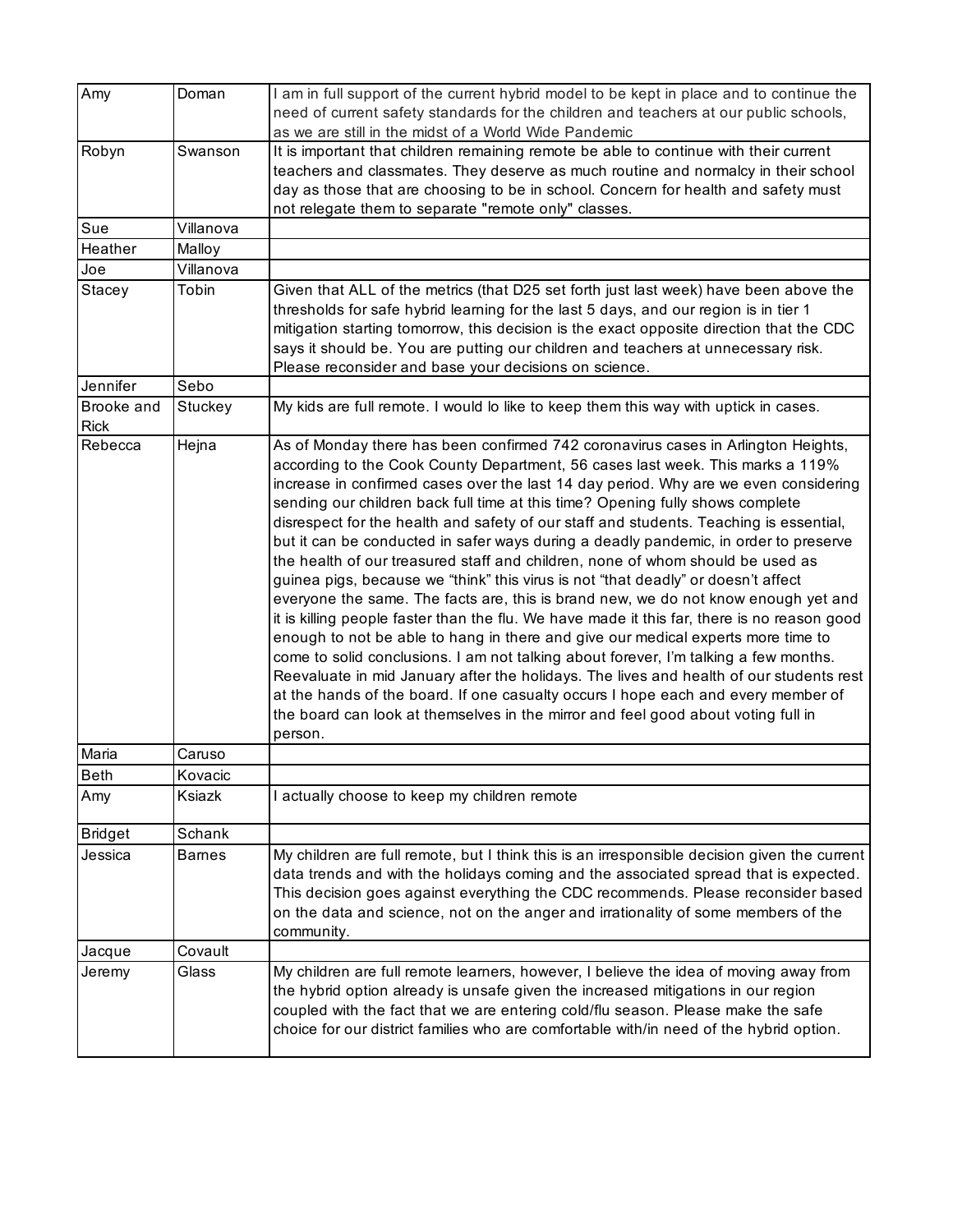| Kelly     | Ellsworrh                 | I personally believe a return to full in person school should hold off until after winter<br>break.<br>A great idea would be to have 2 weeks of full remote immediately after winter break.<br>Families are going to travel to visit with family and friends. 2 weeks remote after winter<br>break followed by full time in person or remote option.                                                                                                                                                                                                                                                                                                                                                                                                                                                                                                                                                                                                                                                                                                                                                                                                                                                                                                                 |
|-----------|---------------------------|----------------------------------------------------------------------------------------------------------------------------------------------------------------------------------------------------------------------------------------------------------------------------------------------------------------------------------------------------------------------------------------------------------------------------------------------------------------------------------------------------------------------------------------------------------------------------------------------------------------------------------------------------------------------------------------------------------------------------------------------------------------------------------------------------------------------------------------------------------------------------------------------------------------------------------------------------------------------------------------------------------------------------------------------------------------------------------------------------------------------------------------------------------------------------------------------------------------------------------------------------------------------|
| Ann       | Syversen<br><b>Bullis</b> | Full in-person learning is NOT safe for anyone in the school buildings.                                                                                                                                                                                                                                                                                                                                                                                                                                                                                                                                                                                                                                                                                                                                                                                                                                                                                                                                                                                                                                                                                                                                                                                              |
| Lisa      | Ragone<br>Peters          | I still intend to have my children learning remotely full time.                                                                                                                                                                                                                                                                                                                                                                                                                                                                                                                                                                                                                                                                                                                                                                                                                                                                                                                                                                                                                                                                                                                                                                                                      |
| Elise     | LeNoach                   | I would like to keep my children's grandparents alive for as long as possible.                                                                                                                                                                                                                                                                                                                                                                                                                                                                                                                                                                                                                                                                                                                                                                                                                                                                                                                                                                                                                                                                                                                                                                                       |
| Meg       | Sioui                     |                                                                                                                                                                                                                                                                                                                                                                                                                                                                                                                                                                                                                                                                                                                                                                                                                                                                                                                                                                                                                                                                                                                                                                                                                                                                      |
| Elizabeth | Wolff                     | Why has it been voted to put our children at greater risk when the health statistics are<br>not even maintaining a bad level? The level of cases has grown significantly and we<br>are now facing tighter restrictions outside of schools. So why would the school district<br>move in the opposite direction? This makes no sense. I understand the desire to have<br>our kids in school and able to resume "normal" life, but I do not agree with putting their<br>lives or the lives of those they live with at risk to accomplish something that slightly<br>resembles normalcy. Think of the families that are not comfortable with their kids in full<br>person - now you are creating a different situation that puts children's educations more<br>at risk - if the child is fearful of bringing it home to their at risk families how well do you<br>think they'll be learning? How many families will be so against this they may need to<br>drop out of school, which means parents may have to quit their jobs, which means less<br>money to spend in the community, etc? Now you've created an entirely new problem<br>for the community. I feel like this decision is completely one-sided and does not<br>provide as resolution for the greater good. |
| Tracy     | Marchetti                 |                                                                                                                                                                                                                                                                                                                                                                                                                                                                                                                                                                                                                                                                                                                                                                                                                                                                                                                                                                                                                                                                                                                                                                                                                                                                      |
| Elizabeth | Wolff                     | Why has it been voted to put our children at greater risk when the health statistics are<br>not even maintaining a bad level? The level of cases has grown significantly and we<br>are now facing tighter restrictions outside of schools. So why would the school district<br>move in the opposite direction? This makes no sense. I understand the desire to have<br>our kids in school and able to resume "normal" life, but I do not agree with putting their<br>lives or the lives of those they live with at risk to accomplish something that slightly<br>resembles normalcy. Think of the families that are not comfortable with their kids in full<br>person - now you are creating a different situation that puts children's educations more<br>at risk - if the child is fearful of bringing it home to their at risk families how well do you<br>think they'll be learning? How many families will be so against this they may need to<br>drop out of school, which means parents may have to quit their jobs, which means less<br>money to spend in the community, etc? Now you've created an entirely new problem<br>for the community. I feel like this decision is completely one-sided and does not<br>provide as resolution for the greater good. |
| Michele   | Hilgart                   |                                                                                                                                                                                                                                                                                                                                                                                                                                                                                                                                                                                                                                                                                                                                                                                                                                                                                                                                                                                                                                                                                                                                                                                                                                                                      |
| Lisa      | Lightcap                  |                                                                                                                                                                                                                                                                                                                                                                                                                                                                                                                                                                                                                                                                                                                                                                                                                                                                                                                                                                                                                                                                                                                                                                                                                                                                      |
| Robert    | Nesvacil                  | Continue to offer Remote Learning. We have multiple at-risk family members living in<br>our home and we are trying to reduce potential exposure to Covid as much as<br>possible.                                                                                                                                                                                                                                                                                                                                                                                                                                                                                                                                                                                                                                                                                                                                                                                                                                                                                                                                                                                                                                                                                     |
| Rachel    | Shouf<br>Dodge            |                                                                                                                                                                                                                                                                                                                                                                                                                                                                                                                                                                                                                                                                                                                                                                                                                                                                                                                                                                                                                                                                                                                                                                                                                                                                      |
| Lisa      | Zimny                     | My kids love going to school, they wish they could go everyday. Please don't crush the<br>small outlet and mental happiness they get! These kids need to be in school!                                                                                                                                                                                                                                                                                                                                                                                                                                                                                                                                                                                                                                                                                                                                                                                                                                                                                                                                                                                                                                                                                               |
| Gina      | Tyson                     |                                                                                                                                                                                                                                                                                                                                                                                                                                                                                                                                                                                                                                                                                                                                                                                                                                                                                                                                                                                                                                                                                                                                                                                                                                                                      |
| Melisa    | Andrews                   |                                                                                                                                                                                                                                                                                                                                                                                                                                                                                                                                                                                                                                                                                                                                                                                                                                                                                                                                                                                                                                                                                                                                                                                                                                                                      |
| Amanda    | Bhansali                  |                                                                                                                                                                                                                                                                                                                                                                                                                                                                                                                                                                                                                                                                                                                                                                                                                                                                                                                                                                                                                                                                                                                                                                                                                                                                      |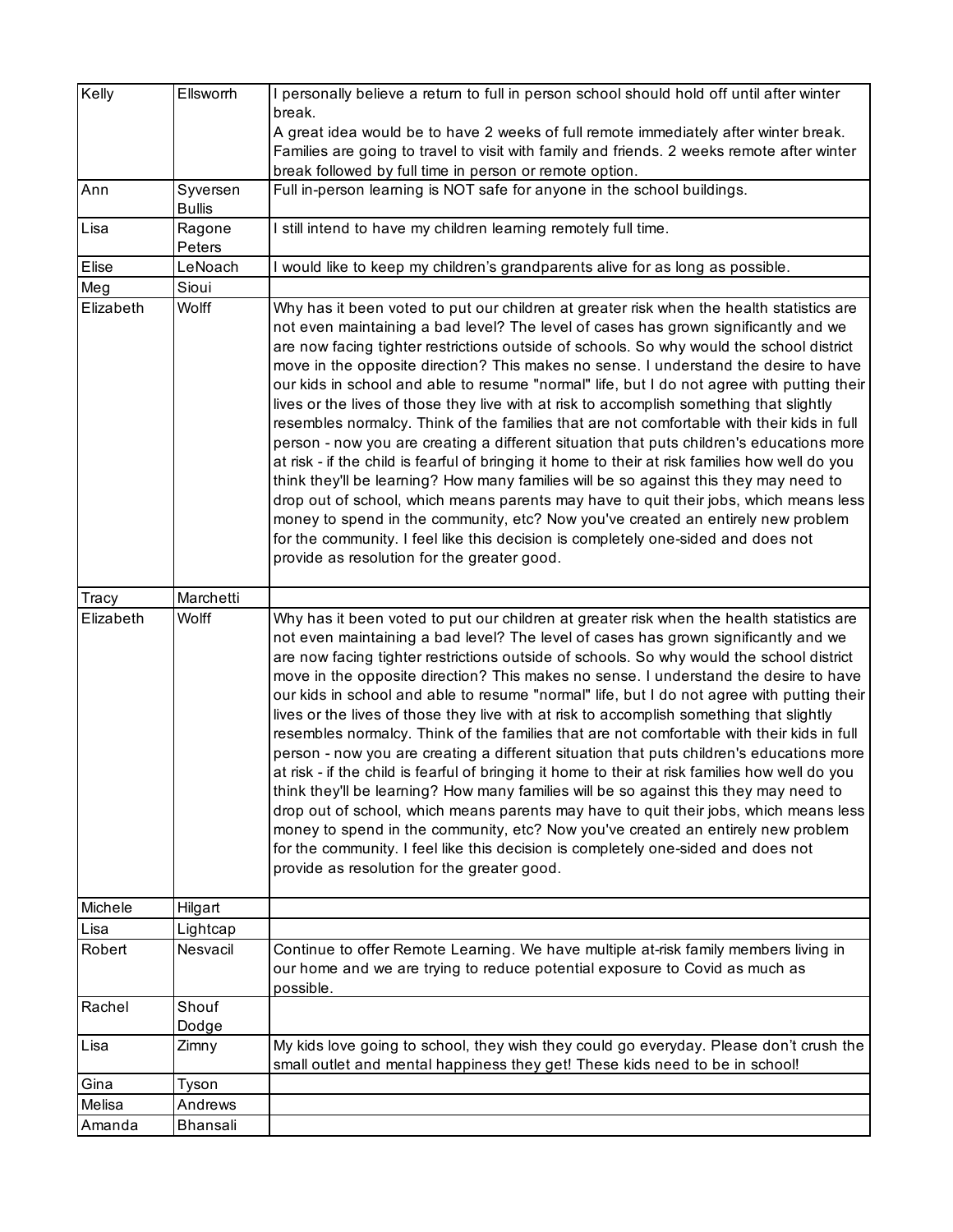| Ryan     | <b>Stevens</b>    |                                                                                                                                                                                                                                                                                                                                                                                                                                                                                                                                                                                                                                                                                                                                                                                                                                                                                                                                                                                                                                                                                                                                                                                                                                                                                                                                                                                                                                                                                   |
|----------|-------------------|-----------------------------------------------------------------------------------------------------------------------------------------------------------------------------------------------------------------------------------------------------------------------------------------------------------------------------------------------------------------------------------------------------------------------------------------------------------------------------------------------------------------------------------------------------------------------------------------------------------------------------------------------------------------------------------------------------------------------------------------------------------------------------------------------------------------------------------------------------------------------------------------------------------------------------------------------------------------------------------------------------------------------------------------------------------------------------------------------------------------------------------------------------------------------------------------------------------------------------------------------------------------------------------------------------------------------------------------------------------------------------------------------------------------------------------------------------------------------------------|
| Natalia  | Roguska           |                                                                                                                                                                                                                                                                                                                                                                                                                                                                                                                                                                                                                                                                                                                                                                                                                                                                                                                                                                                                                                                                                                                                                                                                                                                                                                                                                                                                                                                                                   |
| Aakash   | <b>Bhansali</b>   |                                                                                                                                                                                                                                                                                                                                                                                                                                                                                                                                                                                                                                                                                                                                                                                                                                                                                                                                                                                                                                                                                                                                                                                                                                                                                                                                                                                                                                                                                   |
| Ben      | Dodge             |                                                                                                                                                                                                                                                                                                                                                                                                                                                                                                                                                                                                                                                                                                                                                                                                                                                                                                                                                                                                                                                                                                                                                                                                                                                                                                                                                                                                                                                                                   |
| Jennifer | Grimaudo          | I am sad to see the board vote to move to full 5 day when the community is<br>experiencing rapid increases in spread of COVID. Some metrics are already above<br>what would have allowed hybrid learning to begin and other metrics appear to be<br>headed in that direction. Removing the option for families to remain in the hybrid model<br>where their children can safely learn while observing the 6+ feet of distance puts them<br>and staff members at risk. I'm also concerned about how teachers will be able to<br>maintain the quality of education for remote students while they have more students in<br>the room to manage. I strongly request the board reconsider their decision and remain<br>in hybrid until the community numbers stabilize.                                                                                                                                                                                                                                                                                                                                                                                                                                                                                                                                                                                                                                                                                                                |
| Laura    | Sommer<br>O'Brien | I would like to maintain the hybrid model of learning. I would not be comfortable<br>moving to 5 days a week as I feel like it would compromise the safety of our students,<br>teachers and community.                                                                                                                                                                                                                                                                                                                                                                                                                                                                                                                                                                                                                                                                                                                                                                                                                                                                                                                                                                                                                                                                                                                                                                                                                                                                            |
| Erin     | Matray            |                                                                                                                                                                                                                                                                                                                                                                                                                                                                                                                                                                                                                                                                                                                                                                                                                                                                                                                                                                                                                                                                                                                                                                                                                                                                                                                                                                                                                                                                                   |
| Amy      | Johnson           | Follow the CDC guidelines- school Board members are not medical professionals                                                                                                                                                                                                                                                                                                                                                                                                                                                                                                                                                                                                                                                                                                                                                                                                                                                                                                                                                                                                                                                                                                                                                                                                                                                                                                                                                                                                     |
| derek    | tokarzewski       |                                                                                                                                                                                                                                                                                                                                                                                                                                                                                                                                                                                                                                                                                                                                                                                                                                                                                                                                                                                                                                                                                                                                                                                                                                                                                                                                                                                                                                                                                   |
| Regina   | Rector            |                                                                                                                                                                                                                                                                                                                                                                                                                                                                                                                                                                                                                                                                                                                                                                                                                                                                                                                                                                                                                                                                                                                                                                                                                                                                                                                                                                                                                                                                                   |
| Aaron    | Coon              |                                                                                                                                                                                                                                                                                                                                                                                                                                                                                                                                                                                                                                                                                                                                                                                                                                                                                                                                                                                                                                                                                                                                                                                                                                                                                                                                                                                                                                                                                   |
| Ken      | Johnson           |                                                                                                                                                                                                                                                                                                                                                                                                                                                                                                                                                                                                                                                                                                                                                                                                                                                                                                                                                                                                                                                                                                                                                                                                                                                                                                                                                                                                                                                                                   |
| Barb     | Watts             | It is irresponsible to move to full in person as cases rise.                                                                                                                                                                                                                                                                                                                                                                                                                                                                                                                                                                                                                                                                                                                                                                                                                                                                                                                                                                                                                                                                                                                                                                                                                                                                                                                                                                                                                      |
| Michelle | <b>Brinson</b>    | I am very concerned that you are putting the adults in the building at risk. You are<br>choosing to do this at the height of flu season as well. I believe this all or nothing<br>approach is not a solution. Please reconsider.                                                                                                                                                                                                                                                                                                                                                                                                                                                                                                                                                                                                                                                                                                                                                                                                                                                                                                                                                                                                                                                                                                                                                                                                                                                  |
| William  | O'Brien           | Not sure why we would move to full in-person school only three weeks into a<br>successful hybrid model and as U.S. COVID numbers are at their maximum-to-date<br>and rising                                                                                                                                                                                                                                                                                                                                                                                                                                                                                                                                                                                                                                                                                                                                                                                                                                                                                                                                                                                                                                                                                                                                                                                                                                                                                                       |
| Lindsay  | Fraser            | The Hybrid model has been in place for only two weeks and a proposal to change the<br>current model when Covid numbers in local areas are increasing at an alarming rate<br>seems an unwise and dangerous decision that will put life's at risk. Additionally<br>students are only just back in the building in the current model to make a change prior<br>to Christmas would ultimately lead to more student disruption and anxiety. I love our<br>schools and love our students and want only the best for them. I want them all in<br>school as soon as possible. But not at the sacrifice of safety and jeopardizing their<br>very lives. Additionally it needs to be considered prior to voting on full in person what<br>happens to the students who were in the hybrid model of learning and now due to the<br>risks of moving to full in person families will perhaps be forced to remove them from the<br>school. Those students will lose out and be detrimentally impacted emotionally by this<br>change. How can the board make a decision for full in person without fully knowing this<br>critical piece of information of how many families will remove their children from the<br>school system. To make an informed and fair decision all perspectives need to be<br>considered and their impact. Making decisions without communication to families and<br>allowing all families to have a voice is nothing short of failing ALL children in the<br>community. |
| Adam     | Webb              |                                                                                                                                                                                                                                                                                                                                                                                                                                                                                                                                                                                                                                                                                                                                                                                                                                                                                                                                                                                                                                                                                                                                                                                                                                                                                                                                                                                                                                                                                   |
| Ashley   | Jurek             |                                                                                                                                                                                                                                                                                                                                                                                                                                                                                                                                                                                                                                                                                                                                                                                                                                                                                                                                                                                                                                                                                                                                                                                                                                                                                                                                                                                                                                                                                   |
| Jennifer | Webb              |                                                                                                                                                                                                                                                                                                                                                                                                                                                                                                                                                                                                                                                                                                                                                                                                                                                                                                                                                                                                                                                                                                                                                                                                                                                                                                                                                                                                                                                                                   |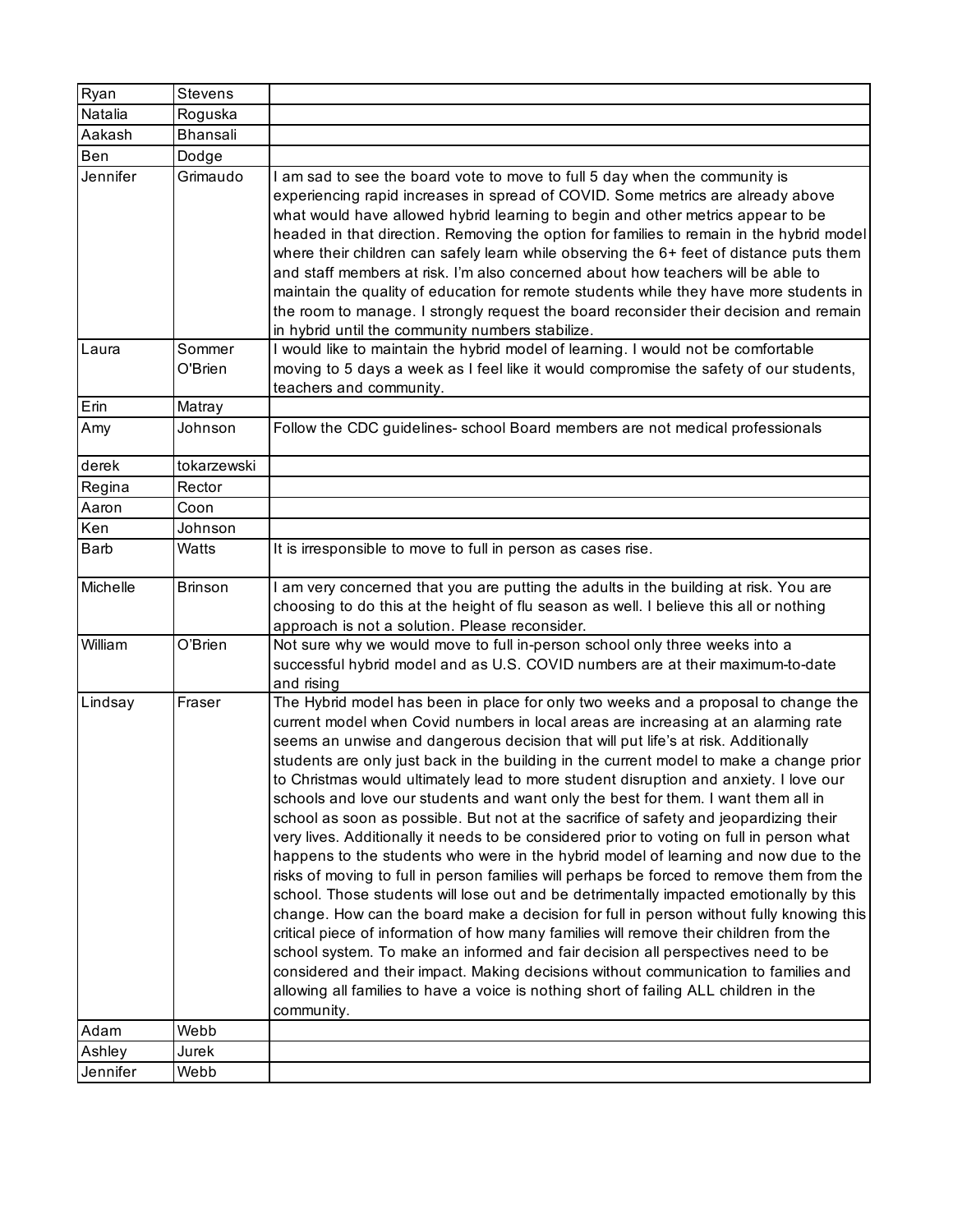| Sarah    | Meyer            | I prefer 100% remote learning as we are above the previously set metrics for the<br>Hybrid model, so how full in person is even on the table is mind boggling.                                                                                                                                                                                                                                                                                                                                                                                                                                                                                                                                                                                                                                                                                                                                                                                                                                                            |
|----------|------------------|---------------------------------------------------------------------------------------------------------------------------------------------------------------------------------------------------------------------------------------------------------------------------------------------------------------------------------------------------------------------------------------------------------------------------------------------------------------------------------------------------------------------------------------------------------------------------------------------------------------------------------------------------------------------------------------------------------------------------------------------------------------------------------------------------------------------------------------------------------------------------------------------------------------------------------------------------------------------------------------------------------------------------|
| Jennifer | Eichorn          |                                                                                                                                                                                                                                                                                                                                                                                                                                                                                                                                                                                                                                                                                                                                                                                                                                                                                                                                                                                                                           |
| Kimberly | De<br>Jonckheere | I would actually like to see hybrid stay in place till 2 weeks after break (MLK Day) to<br>account for all the people traveling with holidays and the increased likelyhood of cases                                                                                                                                                                                                                                                                                                                                                                                                                                                                                                                                                                                                                                                                                                                                                                                                                                       |
| Michelle | <b>Basantes</b>  |                                                                                                                                                                                                                                                                                                                                                                                                                                                                                                                                                                                                                                                                                                                                                                                                                                                                                                                                                                                                                           |
| Natalie  | Murphy           | I prefer being given a remote learning option through December of 2020 and beyond.                                                                                                                                                                                                                                                                                                                                                                                                                                                                                                                                                                                                                                                                                                                                                                                                                                                                                                                                        |
| Laura    | Pawlak           |                                                                                                                                                                                                                                                                                                                                                                                                                                                                                                                                                                                                                                                                                                                                                                                                                                                                                                                                                                                                                           |
| Benjamin | Johnskn          |                                                                                                                                                                                                                                                                                                                                                                                                                                                                                                                                                                                                                                                                                                                                                                                                                                                                                                                                                                                                                           |
| Benjamin | <b>Uvodich</b>   | Full remote should still be an option as well.                                                                                                                                                                                                                                                                                                                                                                                                                                                                                                                                                                                                                                                                                                                                                                                                                                                                                                                                                                            |
| Tiffany  | <b>Uvodich</b>   |                                                                                                                                                                                                                                                                                                                                                                                                                                                                                                                                                                                                                                                                                                                                                                                                                                                                                                                                                                                                                           |
| Katy     | Wendt            |                                                                                                                                                                                                                                                                                                                                                                                                                                                                                                                                                                                                                                                                                                                                                                                                                                                                                                                                                                                                                           |
| Ryan     | Stevens          |                                                                                                                                                                                                                                                                                                                                                                                                                                                                                                                                                                                                                                                                                                                                                                                                                                                                                                                                                                                                                           |
| Sherryl  | Nadonga          |                                                                                                                                                                                                                                                                                                                                                                                                                                                                                                                                                                                                                                                                                                                                                                                                                                                                                                                                                                                                                           |
| Rebecca  | <b>Balyeat</b>   | AM/PM would be more efficient for kids and teachers but keeping the current model is<br>still much safer than pushing the kids into a full capacity situation. Please keep hybrid<br>to keep our community safe!                                                                                                                                                                                                                                                                                                                                                                                                                                                                                                                                                                                                                                                                                                                                                                                                          |
| Alexis   | Hammond          | As case numbers rise in IL, please keep our teachers, families, and children safe.<br>Reduce community spread. Maintain 6 feet of distance. We have opted to remain<br>virtual out of medical necessity, but I fear for our community and what switching to the<br>full in person model will mean for children and adults in our community.                                                                                                                                                                                                                                                                                                                                                                                                                                                                                                                                                                                                                                                                               |
| Amy      | Darby            |                                                                                                                                                                                                                                                                                                                                                                                                                                                                                                                                                                                                                                                                                                                                                                                                                                                                                                                                                                                                                           |
| Peter    | <b>Balyeat</b>   | As case numbers increase in our area, this is not a safe time to put the full student<br>body in school together.                                                                                                                                                                                                                                                                                                                                                                                                                                                                                                                                                                                                                                                                                                                                                                                                                                                                                                         |
| Tracy    | Roth             |                                                                                                                                                                                                                                                                                                                                                                                                                                                                                                                                                                                                                                                                                                                                                                                                                                                                                                                                                                                                                           |
| Wendel   | Torres           |                                                                                                                                                                                                                                                                                                                                                                                                                                                                                                                                                                                                                                                                                                                                                                                                                                                                                                                                                                                                                           |
| Katie    | Zabor            |                                                                                                                                                                                                                                                                                                                                                                                                                                                                                                                                                                                                                                                                                                                                                                                                                                                                                                                                                                                                                           |
| Angelika | <b>Babich</b>    |                                                                                                                                                                                                                                                                                                                                                                                                                                                                                                                                                                                                                                                                                                                                                                                                                                                                                                                                                                                                                           |
| Katie    | Peterson         | Please keep kids home                                                                                                                                                                                                                                                                                                                                                                                                                                                                                                                                                                                                                                                                                                                                                                                                                                                                                                                                                                                                     |
| Kimberly | Thoma            |                                                                                                                                                                                                                                                                                                                                                                                                                                                                                                                                                                                                                                                                                                                                                                                                                                                                                                                                                                                                                           |
| Angelika | Kind             | I am high rush with sirus health risks and will be keeping my son home for the year and<br>hope that the opion to keep remote learning for the year I do not feel safe my son<br>going to school                                                                                                                                                                                                                                                                                                                                                                                                                                                                                                                                                                                                                                                                                                                                                                                                                          |
| Kate     | Erickson         |                                                                                                                                                                                                                                                                                                                                                                                                                                                                                                                                                                                                                                                                                                                                                                                                                                                                                                                                                                                                                           |
| Meg      | Lesniak          |                                                                                                                                                                                                                                                                                                                                                                                                                                                                                                                                                                                                                                                                                                                                                                                                                                                                                                                                                                                                                           |
| Anita    | Fries            | I would also like to add that all these continued changes are having a horrible impact.<br>It is creating a significant lack of stability. We really need to just allow kids to stabilize<br>on a current hybrid setting and have that be reliable in this very unreliable time.<br>Changing things on them every month is getting traumatic. Especially when we have<br>solid evidence of rising numbers that likely mean we WILL be going back to remote this<br>winter, changing things yet again for our kids.<br>Finally my child has remarked repeatedly that school is more depressing now because<br>if the weather is bad you really can't do anything "fun". So honestly it gives him face<br>time but no socialization and he's grateful I take him home for lunch because at least<br>he can play here. I can't imagine telling him he would need to go through this sadness<br>5 days a week. And how the school could maintain any safety procedures with all the<br>kids present is beyond comprehensible. |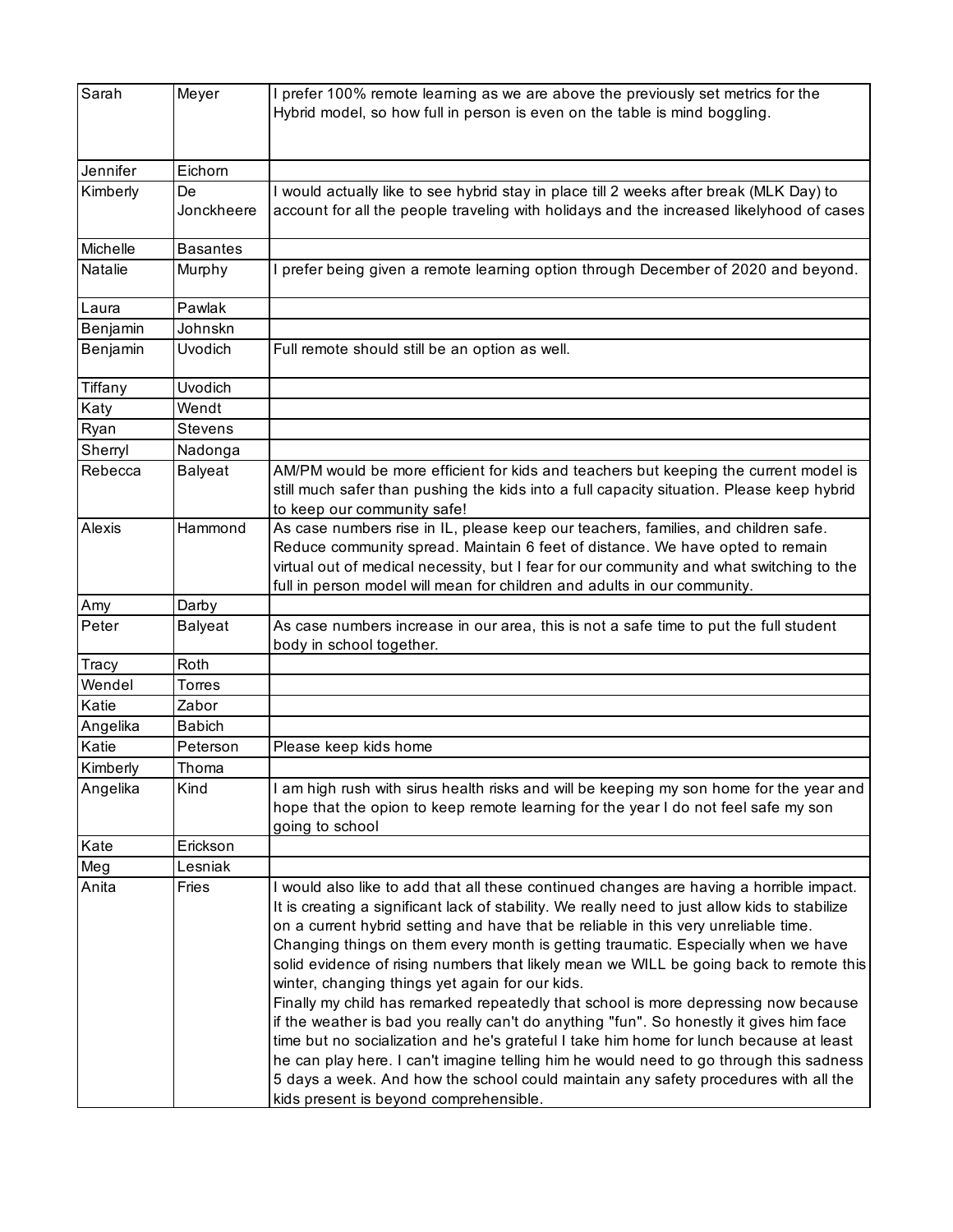| Kristina     | Finch      |                                                                                           |
|--------------|------------|-------------------------------------------------------------------------------------------|
|              |            | The idea that we would go back full time during a time when illnesses always run          |
|              |            | rampant in schools even without Covid is not something that seems safe or best            |
|              |            | practice to me. I won't send my child back full time.                                     |
| Lisa         | Peterman   |                                                                                           |
| Whitney      | Simon      | We should only be discussing remote or hybrid options at this point. Full in-person       |
|              |            | learning would be a dangerous and irresponsible move for our children, teachers and       |
|              |            | staff.                                                                                    |
| Lisa         | Mazur      |                                                                                           |
| <b>Bliss</b> | Hansen-    | My son's doctor specifically said she supported in-person school provided 6 feet can      |
|              | Finnegan   | be honored. If it can not she does not support it and does not recommend my son be        |
|              |            | in school.                                                                                |
| Jennifer     | Anderson   |                                                                                           |
| Cary         | Lisota     | If TMS is able to adhere to the guidelines in the best way possible, we would             |
|              |            | absolutely like to see the hybrid model kept as an option for students. There are so      |
|              |            | many benefits to this. However, We do NOT feel schools should reopen in full at this      |
|              |            | time or any time soon.                                                                    |
|              |            | Thank you.                                                                                |
| Dana         | Riedel     |                                                                                           |
| Samantha     | Riggi      |                                                                                           |
| Susan        | Ryerson    |                                                                                           |
|              | Espino     |                                                                                           |
| Eric         | Riggi      |                                                                                           |
| Sharon       | Anderson   |                                                                                           |
| Caroline     | Ciaglia    |                                                                                           |
| Colleen      | Hill       | I have 2 family members within my household with immunodeficiencies, including one        |
|              |            |                                                                                           |
|              |            | newborn. Returning to full in-person learning during this time would be catastrophic for  |
|              |            | my family. Thank you for considering the option to keep hybrid learning as-is.            |
|              |            |                                                                                           |
| Ross         | Fraser     | With Covid cases increasing and the increased risk of cases appearing with full in-       |
|              |            | person attendance, then it feels like an unnecessary risk to deviate from hybrid. It will |
|              |            | only be a matter of time before some shutdown will be mandated due to an                  |
|              |            | accelerated outbreak that could have been avoided.                                        |
| Shane        | Yarbrough  |                                                                                           |
| Erin         | Lakomski   | There is no possible way to safely have our children all there at one time. People        |
|              |            | wanted choice, but now it's all or nothing? No way.                                       |
| Prajkta      | Maindarkar | I have both my girls in full remote as of now and would opt for full remote should cases  |
|              |            | continue to rise.                                                                         |
| Kevin        | Gross      |                                                                                           |
| Barb         | Donahue    |                                                                                           |
| Ty           | Walentosky |                                                                                           |
| Susan        | Ripka      |                                                                                           |
| Megan        | Kalweit    |                                                                                           |
| John         | Ripka      |                                                                                           |
| Gina         | Heuer      | There also needs to be a remote learning option for children with health problems such    |
|              |            | as mine.                                                                                  |
| Kathleen     | Riesing    |                                                                                           |
| Brittany     | Walentosky | Please think beyond our children, who deserve a safe and positive educational             |
|              |            | experience. Please think about and take care of your staff, the heart and soul of         |
|              |            | education. They deserve to be safe, too. It is your responsibility to ensure that this    |
|              |            | happens, for your school,'our children and our community.                                 |
| Eleanor      | Park       |                                                                                           |
| Jeanette     | Hanik      | Or as long as necessary to keep everyone safe.                                            |
|              |            |                                                                                           |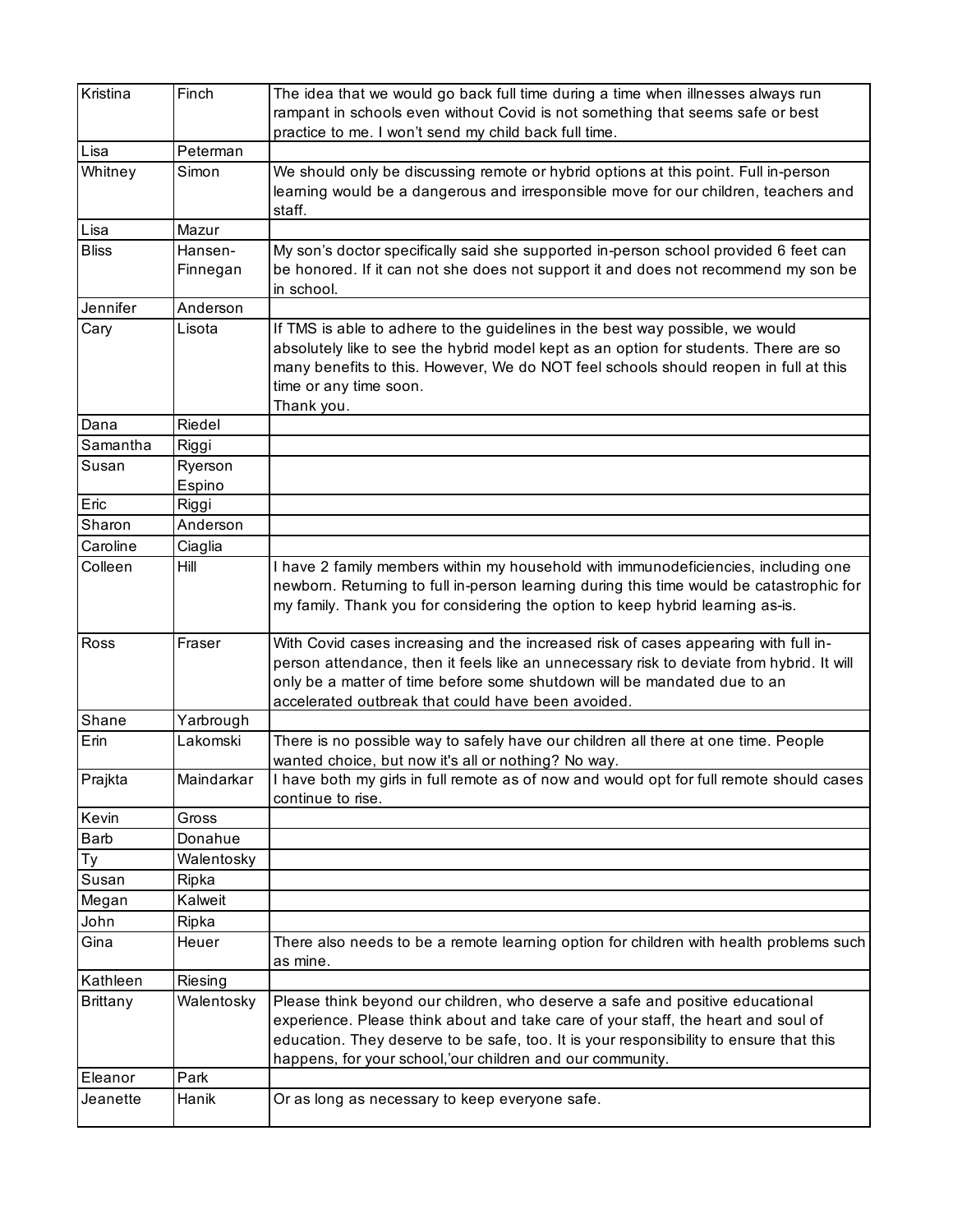| <b>Bruce</b> | Pattie         | Stay hybrid. Stay healthy. Save money when the virus flares up again.                                                                                                                                                                                                                                                                                                                                                                                                                                                                                                               |
|--------------|----------------|-------------------------------------------------------------------------------------------------------------------------------------------------------------------------------------------------------------------------------------------------------------------------------------------------------------------------------------------------------------------------------------------------------------------------------------------------------------------------------------------------------------------------------------------------------------------------------------|
|              |                | Hybrid costs little compared to the cost of disease.                                                                                                                                                                                                                                                                                                                                                                                                                                                                                                                                |
| Kelly        | OSullivan      |                                                                                                                                                                                                                                                                                                                                                                                                                                                                                                                                                                                     |
| Jodi         | Copersmet      | I am also a D25 teacher. I have taught at Patton for 20 years.                                                                                                                                                                                                                                                                                                                                                                                                                                                                                                                      |
| Yarelis      | <b>Hicks</b>   |                                                                                                                                                                                                                                                                                                                                                                                                                                                                                                                                                                                     |
| Effie        | Kalkounos-     |                                                                                                                                                                                                                                                                                                                                                                                                                                                                                                                                                                                     |
|              | Karafotias     |                                                                                                                                                                                                                                                                                                                                                                                                                                                                                                                                                                                     |
| Shannon      | Hull           | I'd like to know that the district and school board are actually following the guidelines<br>of the CDC and not the wishes of a few in a Facebook group with an agenda.                                                                                                                                                                                                                                                                                                                                                                                                             |
| Jennifer     | Glickley       |                                                                                                                                                                                                                                                                                                                                                                                                                                                                                                                                                                                     |
| Jessica      | <b>Barnes</b>  | My children are full remote, but I think this is an irresponsible decision given the current<br>data trends and with the holidays coming and the associated spread that is expected.<br>This decision goes against everything the CDC recommends. Please reconsider based<br>on the data and science, not on the anger and irrationality of some members of the<br>community.                                                                                                                                                                                                       |
| Rachael      | Hooker         | You also have my FULL support if we move to fully remote for a few months & open<br>the buildings only to special ed & K/1st grader's.                                                                                                                                                                                                                                                                                                                                                                                                                                              |
| Jackie       | Duski          |                                                                                                                                                                                                                                                                                                                                                                                                                                                                                                                                                                                     |
| Kirsten      | <b>Boyce</b>   |                                                                                                                                                                                                                                                                                                                                                                                                                                                                                                                                                                                     |
| Teacher      | In District 25 | Hybrid is not safe enough. Illinois' infection rate has surpassed 8% with Covid cases<br>rising to record heights. It is uncontrolled in our state.<br>It is only a matter of time for teachers working in a classroom for 6 hours a day with 8-<br>12 students to become sick from this airborne respiratory virus.<br>We need to return to full remote learning to protect our teachers, staff, and children<br>until COVID is controlled.                                                                                                                                        |
| Amanda       | Sharpe         | I am concerned for the community as a whole if we are ignoring the recommendations<br>from institutions who know how to curb this. I am concerned that the committee already<br>does not like the standards given by these institutions for full in person is 7 for every<br>100000 so they are going to look for other statistics/data. Unless any on the<br>committee can present themselves as an epidemiologist, I am going to be wary of<br>sticking my kids back in school and hesitant to believe any of the numbers coming from<br>the district as far as in school spread. |
| Lisa         | Do             |                                                                                                                                                                                                                                                                                                                                                                                                                                                                                                                                                                                     |
| Kelsey       | Anstandig      |                                                                                                                                                                                                                                                                                                                                                                                                                                                                                                                                                                                     |
| Kristen      | Clark          |                                                                                                                                                                                                                                                                                                                                                                                                                                                                                                                                                                                     |
| April        | Berry          | Thank you, Dr. Bein and Board for taking measures to keep our children, teachers<br>and staff safe (even if it isn't popular). You are appreciated!!                                                                                                                                                                                                                                                                                                                                                                                                                                |
| Katherine    | Zbierski       |                                                                                                                                                                                                                                                                                                                                                                                                                                                                                                                                                                                     |
| Tara         | Houx           |                                                                                                                                                                                                                                                                                                                                                                                                                                                                                                                                                                                     |
| Jeff         | Clark          |                                                                                                                                                                                                                                                                                                                                                                                                                                                                                                                                                                                     |
| Karri        | Ophus          |                                                                                                                                                                                                                                                                                                                                                                                                                                                                                                                                                                                     |
| Malgorzata   | Politewicz     |                                                                                                                                                                                                                                                                                                                                                                                                                                                                                                                                                                                     |
| Katy         | Domsten        |                                                                                                                                                                                                                                                                                                                                                                                                                                                                                                                                                                                     |
| Courtney     | Dirksen        | We fully support hybrid as a way to allow some in person learning while maintaining<br>best practices for safety!                                                                                                                                                                                                                                                                                                                                                                                                                                                                   |
| Laura        | Palm           |                                                                                                                                                                                                                                                                                                                                                                                                                                                                                                                                                                                     |
| Tim          | Bourn          | No need to rush. Packing kids inside more densely and frequently while the weather<br>turns worse is a horrible idea.                                                                                                                                                                                                                                                                                                                                                                                                                                                               |
| Robyn        | Russo          |                                                                                                                                                                                                                                                                                                                                                                                                                                                                                                                                                                                     |
| Erin         | Cochrane       |                                                                                                                                                                                                                                                                                                                                                                                                                                                                                                                                                                                     |
| Kate         | Limbers        | My kids are fully remote learners. Please do NOT take that option away from them!                                                                                                                                                                                                                                                                                                                                                                                                                                                                                                   |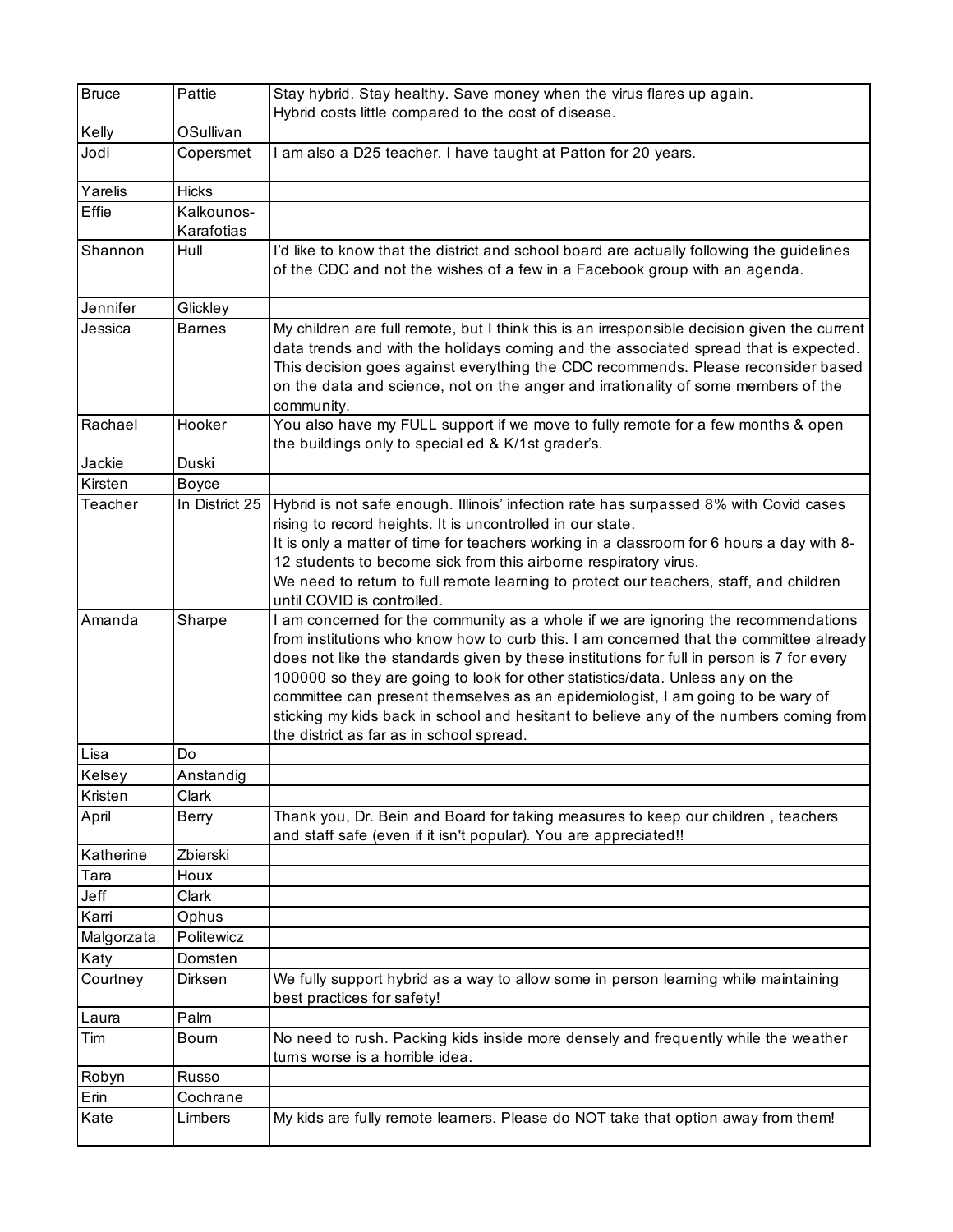| Marcy     | Meyer          | Please don't let the loud voices of a few speak for what you know is best and safest                                                                                                                                                                                                                                                                                                                                                                                                                                                                     |
|-----------|----------------|----------------------------------------------------------------------------------------------------------------------------------------------------------------------------------------------------------------------------------------------------------------------------------------------------------------------------------------------------------------------------------------------------------------------------------------------------------------------------------------------------------------------------------------------------------|
|           |                | for the kids, staff and families in Arlington Heights.                                                                                                                                                                                                                                                                                                                                                                                                                                                                                                   |
| Evan      | Meyer          |                                                                                                                                                                                                                                                                                                                                                                                                                                                                                                                                                          |
| Jamee     | McBride        | We have 2 boys in 100% remote learning and we would like to continue to have that<br>option due to a pandemic.                                                                                                                                                                                                                                                                                                                                                                                                                                           |
| Megan     | Kalweit        |                                                                                                                                                                                                                                                                                                                                                                                                                                                                                                                                                          |
| Sarah     | Nelson         | Please follow CDC guidelines of 6 foot distancing.                                                                                                                                                                                                                                                                                                                                                                                                                                                                                                       |
| Marcy     | Chambers       |                                                                                                                                                                                                                                                                                                                                                                                                                                                                                                                                                          |
| Stacy     | <b>Riggs</b>   | Thank you to the person who put this petition together!!                                                                                                                                                                                                                                                                                                                                                                                                                                                                                                 |
| Julie     | Coon           | Without 6 foot distancing, you are placing staff and students in danger.                                                                                                                                                                                                                                                                                                                                                                                                                                                                                 |
| Kate      | Jigalov        |                                                                                                                                                                                                                                                                                                                                                                                                                                                                                                                                                          |
| Kelly     | <b>Drucker</b> | With the virus numbers surging right now I would not send my children to school full<br>time anytime soon. We currently have one child attending hybrid at OMS and two<br>children remaining fully remote at TMS. There is no way for our children to return to<br>school full time safely at this point. If the loudest voices demand full time please still<br>offer those of us who feel we aren't safe to do that, at this point, the option to remain<br>remote. Thank you for all you are doing to keep our kids and teachers and families<br>safe |
| Amie      | Autenrieth     | The numbers are rising quickly, restaurants are shutting down again, and the COVID is<br>already being seen in schools. If one person does, that's too many. The holidays are<br>approaching quickly and we all need to be safe and include the teachers, staff of<br>school and their own families. Wisconsin is less than 1 hour away and running out of<br>hospital space. We need to keep hybrid, and go for long holiday break to protect all of<br>the families.                                                                                   |
| Cheryl    | Miller         |                                                                                                                                                                                                                                                                                                                                                                                                                                                                                                                                                          |
| Laura     | Palm           |                                                                                                                                                                                                                                                                                                                                                                                                                                                                                                                                                          |
| Melanie   | Romero         |                                                                                                                                                                                                                                                                                                                                                                                                                                                                                                                                                          |
| Mary Beth | Canty          | It is irresponsible for us to go back to full, in person learning as cases rise and<br>mitigation plans are having to be reasserted.                                                                                                                                                                                                                                                                                                                                                                                                                     |
| Jennifer  | <b>Rich</b>    |                                                                                                                                                                                                                                                                                                                                                                                                                                                                                                                                                          |
| Jamee     | McBride        | We have 2 boys in 100% remote learning and we would like to continue to have that<br>option due to a pandemic.                                                                                                                                                                                                                                                                                                                                                                                                                                           |
| Andrea    | Patrick        |                                                                                                                                                                                                                                                                                                                                                                                                                                                                                                                                                          |
| Tiffany   | Groner         |                                                                                                                                                                                                                                                                                                                                                                                                                                                                                                                                                          |
| Andrea    | Miller         |                                                                                                                                                                                                                                                                                                                                                                                                                                                                                                                                                          |
| Jose      | Tovar          | Numbers have been going up consistently in the month of October and flu season has<br>arrived.                                                                                                                                                                                                                                                                                                                                                                                                                                                           |
| Kelley    | <b>Balmer</b>  |                                                                                                                                                                                                                                                                                                                                                                                                                                                                                                                                                          |
| Miriam    | Tovar          | My parents are BOTH fighting for their lives on ventilators from COVID. Kids might<br>survive this, but teachers, parents and grandparents might not. Please do not make a<br>decision on returning full time until after the holiday's. Numbers are rising & people will<br>travel, which could be a deadly combination.                                                                                                                                                                                                                                |
| Calen     | Antrim         |                                                                                                                                                                                                                                                                                                                                                                                                                                                                                                                                                          |
| Becki     | Bloxsom        |                                                                                                                                                                                                                                                                                                                                                                                                                                                                                                                                                          |
| Deni      | Tzakov         |                                                                                                                                                                                                                                                                                                                                                                                                                                                                                                                                                          |
| Jill      | Larsen         | I would also support going full remote if the numbers continue rising. I am not<br>comfortable with all in person while the numbers continue to rise around us. Our<br>children and teachers should not be sacrificed in an attempt to return to normalcy.                                                                                                                                                                                                                                                                                               |
| Rebecca   | Rice           |                                                                                                                                                                                                                                                                                                                                                                                                                                                                                                                                                          |
| Yeulanda  | Degala         | With numbers rising it feels dangerous to send the kids back to school.                                                                                                                                                                                                                                                                                                                                                                                                                                                                                  |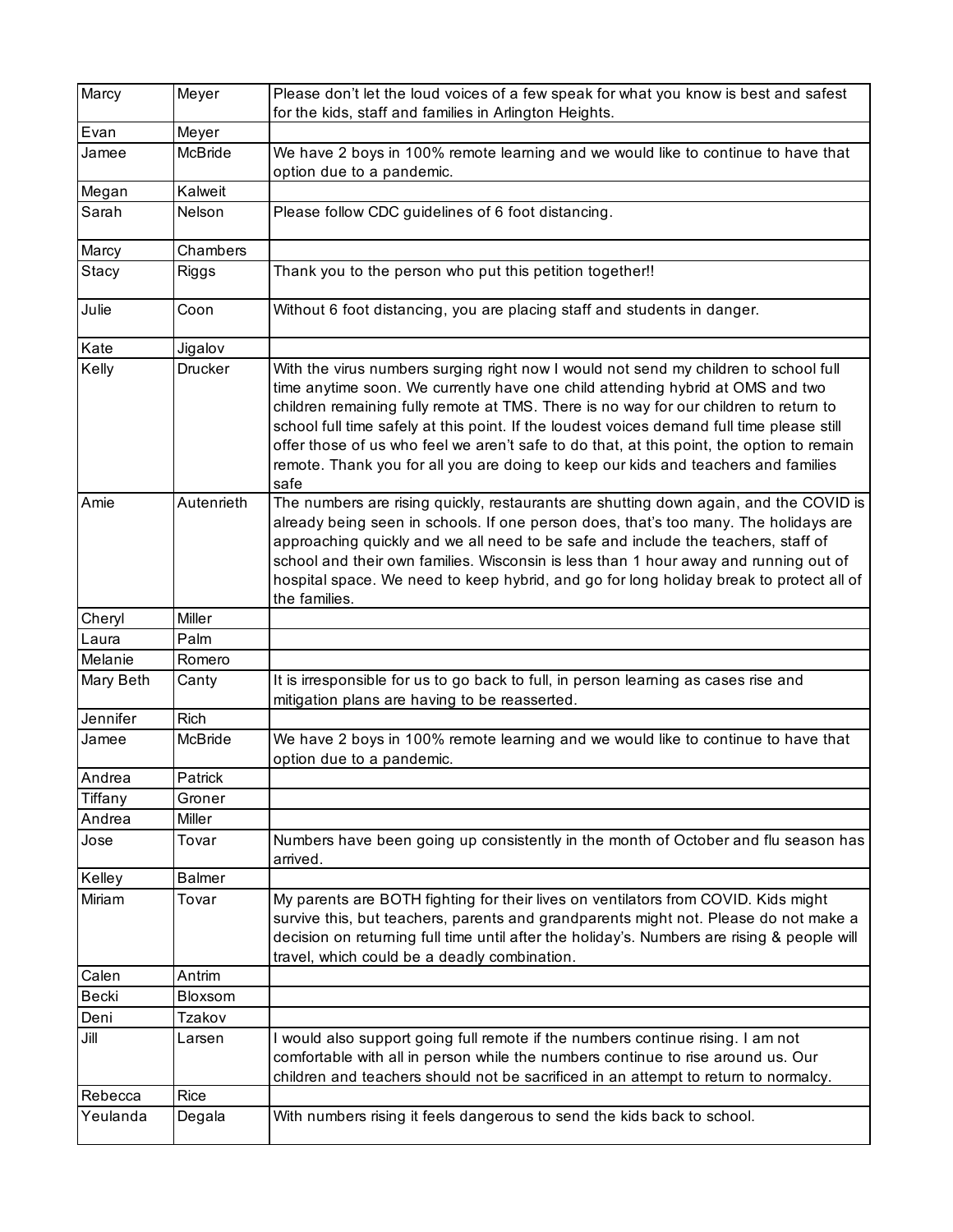| Nicole    | Arguelles     |                                                                                                                                                                                                                                                                                                                                                                                                                                                                                                                                                                                                                                                                                                                                                                                                                                                                                                 |
|-----------|---------------|-------------------------------------------------------------------------------------------------------------------------------------------------------------------------------------------------------------------------------------------------------------------------------------------------------------------------------------------------------------------------------------------------------------------------------------------------------------------------------------------------------------------------------------------------------------------------------------------------------------------------------------------------------------------------------------------------------------------------------------------------------------------------------------------------------------------------------------------------------------------------------------------------|
| Alejandro | Arguelles     |                                                                                                                                                                                                                                                                                                                                                                                                                                                                                                                                                                                                                                                                                                                                                                                                                                                                                                 |
| Angelica  | Andrews       | It is completely irresponsible to go full in person with our numbers rising significantly.<br>Please reconsider your stance to keep everyone safe and healthy.                                                                                                                                                                                                                                                                                                                                                                                                                                                                                                                                                                                                                                                                                                                                  |
| Michael   | Andrews       | With cases on the rise not only in our area, but across the world, it is dangerous and<br>irresponsible to stuff all kids into the building at once. People will get sick, which means<br>people can and will likely die. Yes, the children will likely be okay, but parents?<br>Grandparents? The larger community? Over 200,000 Americans are dead, and we are<br>at the start of another serious wave. The last thing we should be doing is putting our<br>hands up and surrendering. My son has great teachers who are fully capable of<br>engaging students in a remote and hybrid environment. If what we want is a return to<br>normalcy, why would we disregard scientific consensus and ignore the mitigation<br>efforts that would help control the virus? Sense, reason, and science need to drive our<br>decision making on this matter-not our unwillingness to be inconvenienced. |
| Steven    | Andrews       |                                                                                                                                                                                                                                                                                                                                                                                                                                                                                                                                                                                                                                                                                                                                                                                                                                                                                                 |
| Deandra   | Galarde       |                                                                                                                                                                                                                                                                                                                                                                                                                                                                                                                                                                                                                                                                                                                                                                                                                                                                                                 |
| Anthony   | Petrillo      |                                                                                                                                                                                                                                                                                                                                                                                                                                                                                                                                                                                                                                                                                                                                                                                                                                                                                                 |
| Tara      | Houx          |                                                                                                                                                                                                                                                                                                                                                                                                                                                                                                                                                                                                                                                                                                                                                                                                                                                                                                 |
| Steven    | Limbers       | Seems like a poor time to fill the schools to 100% capacity when Covid 19 is on the<br>rise and spiking in our community. It completely contradicts all our previous efforts to try<br>and slow the spread. Why would we decide to open when the virus is spiking? Where<br>is the logic behind this decision?                                                                                                                                                                                                                                                                                                                                                                                                                                                                                                                                                                                  |
| Kaitlin   | Koralik       |                                                                                                                                                                                                                                                                                                                                                                                                                                                                                                                                                                                                                                                                                                                                                                                                                                                                                                 |
| Carolyn   | Ullegue       | Thank you for your consideration.                                                                                                                                                                                                                                                                                                                                                                                                                                                                                                                                                                                                                                                                                                                                                                                                                                                               |
| Heather   | Lockhart      |                                                                                                                                                                                                                                                                                                                                                                                                                                                                                                                                                                                                                                                                                                                                                                                                                                                                                                 |
| Tricia    | Montesano     |                                                                                                                                                                                                                                                                                                                                                                                                                                                                                                                                                                                                                                                                                                                                                                                                                                                                                                 |
| Sarah     | Weale         | Our local cases are rising and now is not the time to implement changes that would<br>ultimately lead to more COVID in the community.                                                                                                                                                                                                                                                                                                                                                                                                                                                                                                                                                                                                                                                                                                                                                           |
| Evan      | Meyer         |                                                                                                                                                                                                                                                                                                                                                                                                                                                                                                                                                                                                                                                                                                                                                                                                                                                                                                 |
| Alejandro | Arguelles     |                                                                                                                                                                                                                                                                                                                                                                                                                                                                                                                                                                                                                                                                                                                                                                                                                                                                                                 |
| Norah     | Muenkel       |                                                                                                                                                                                                                                                                                                                                                                                                                                                                                                                                                                                                                                                                                                                                                                                                                                                                                                 |
| Sara      | Kuhn          |                                                                                                                                                                                                                                                                                                                                                                                                                                                                                                                                                                                                                                                                                                                                                                                                                                                                                                 |
| Lauren    | Miceli        |                                                                                                                                                                                                                                                                                                                                                                                                                                                                                                                                                                                                                                                                                                                                                                                                                                                                                                 |
| Lori      | Martin        |                                                                                                                                                                                                                                                                                                                                                                                                                                                                                                                                                                                                                                                                                                                                                                                                                                                                                                 |
| Kelly     | DeRosa        |                                                                                                                                                                                                                                                                                                                                                                                                                                                                                                                                                                                                                                                                                                                                                                                                                                                                                                 |
| Alexandra | Fung          |                                                                                                                                                                                                                                                                                                                                                                                                                                                                                                                                                                                                                                                                                                                                                                                                                                                                                                 |
| Joe       | Eckert        |                                                                                                                                                                                                                                                                                                                                                                                                                                                                                                                                                                                                                                                                                                                                                                                                                                                                                                 |
| Michael   | Nelson        |                                                                                                                                                                                                                                                                                                                                                                                                                                                                                                                                                                                                                                                                                                                                                                                                                                                                                                 |
| Joseph    | Marini        |                                                                                                                                                                                                                                                                                                                                                                                                                                                                                                                                                                                                                                                                                                                                                                                                                                                                                                 |
| Shaun     | <b>Balmer</b> |                                                                                                                                                                                                                                                                                                                                                                                                                                                                                                                                                                                                                                                                                                                                                                                                                                                                                                 |
| Steven    | Limbers       | Seems like a poor time to fill the schools to 100% capacity when Covid 19 is on the<br>rise and spiking in our community. It completely contradicts all our previous efforts to try<br>and slow the spread. Why would we decide to open when the virus is spiking? Where<br>is the logic behind this decision?                                                                                                                                                                                                                                                                                                                                                                                                                                                                                                                                                                                  |
| Robb      | Zbierski      |                                                                                                                                                                                                                                                                                                                                                                                                                                                                                                                                                                                                                                                                                                                                                                                                                                                                                                 |
| Derek     | Hamilton      |                                                                                                                                                                                                                                                                                                                                                                                                                                                                                                                                                                                                                                                                                                                                                                                                                                                                                                 |
| Wayne     | Houghton      |                                                                                                                                                                                                                                                                                                                                                                                                                                                                                                                                                                                                                                                                                                                                                                                                                                                                                                 |
| Jim       | Doman         | My children are e learning full time as a family member fights for they life due to covid.<br>At minimum we must keep hybrid learning to give parents a safer option. Full time In<br>person learning is premature and very shortsighted with the numbers continuing to go<br>in the wrong direction.                                                                                                                                                                                                                                                                                                                                                                                                                                                                                                                                                                                           |
| Mike      | Haefliger     |                                                                                                                                                                                                                                                                                                                                                                                                                                                                                                                                                                                                                                                                                                                                                                                                                                                                                                 |
| Michael   | Fung          |                                                                                                                                                                                                                                                                                                                                                                                                                                                                                                                                                                                                                                                                                                                                                                                                                                                                                                 |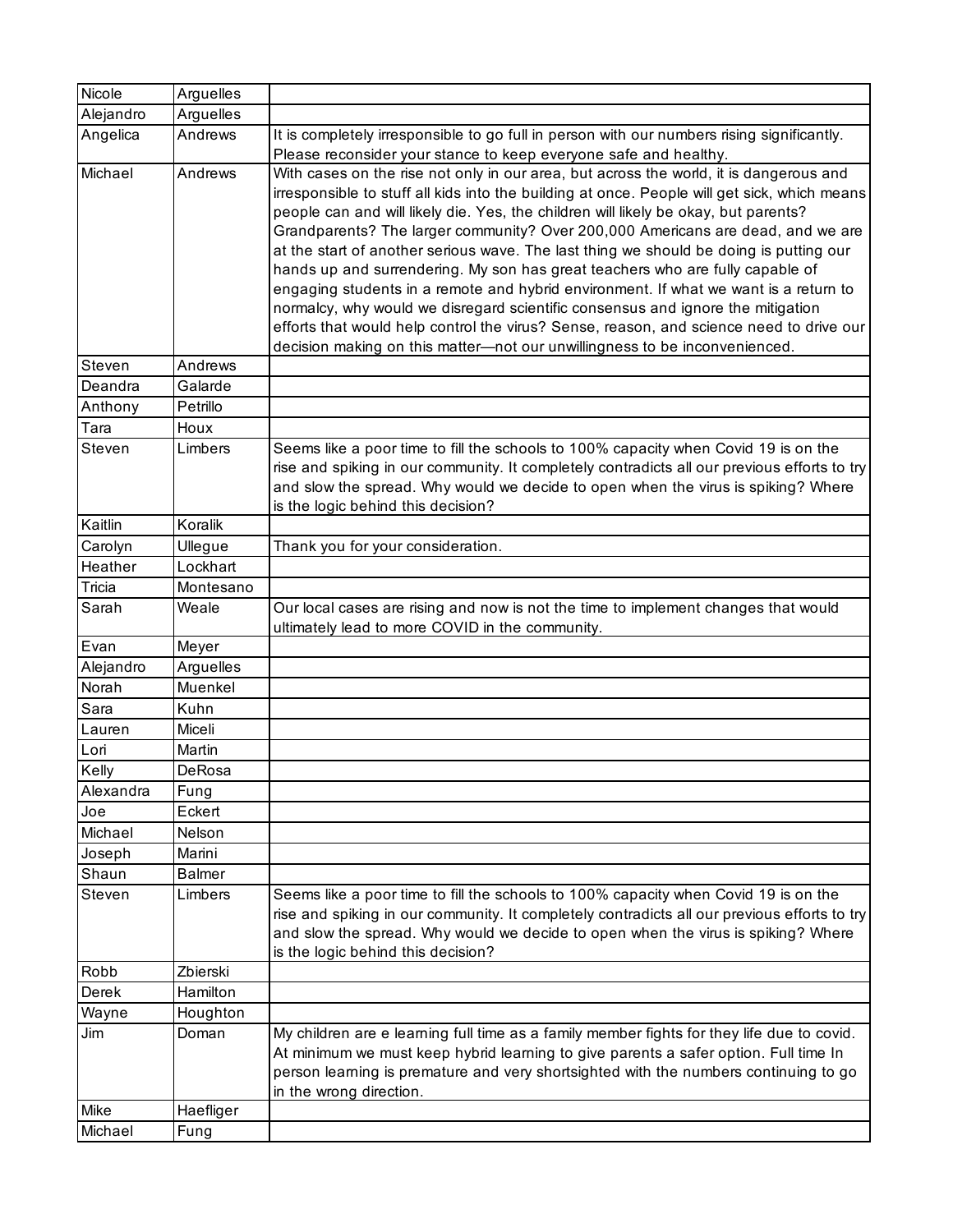| Troy              | <b>Brinson</b>        | Greenbrier is the smallest school in the district, but even it has too many kids to<br>effectively distance when all are attending.                                                                                                                                                                                                                                                                                                                                                                                                                                                                     |
|-------------------|-----------------------|---------------------------------------------------------------------------------------------------------------------------------------------------------------------------------------------------------------------------------------------------------------------------------------------------------------------------------------------------------------------------------------------------------------------------------------------------------------------------------------------------------------------------------------------------------------------------------------------------------|
|                   |                       | Now, there is a temporary system in place that lets teachers see students on a regular<br>basis and takes steps to protect children, teachers, staff and the community.                                                                                                                                                                                                                                                                                                                                                                                                                                 |
|                   |                       | As I understand there was a reopen plan that will progress as Covid numbers improve.<br>But it seems that the district is trying to change the plan just as numbers are going the<br>wrong way.                                                                                                                                                                                                                                                                                                                                                                                                         |
|                   |                       | If the numbers improve to a point that points to the next phase then reopen, if things<br>deteriorate then close, but please don't try to change the rules in the middle of the<br>game. Our children, our teachers and our Village are too important.                                                                                                                                                                                                                                                                                                                                                  |
| Alexandar         | Tzakov                |                                                                                                                                                                                                                                                                                                                                                                                                                                                                                                                                                                                                         |
| Tom               | Tyson                 |                                                                                                                                                                                                                                                                                                                                                                                                                                                                                                                                                                                                         |
| Daniel            | Muenkel               |                                                                                                                                                                                                                                                                                                                                                                                                                                                                                                                                                                                                         |
| Katie             | Storelli              | I would prefer to stay hybrid/remote even until mid-January to ensure time spaced for<br>those who have traveled for the holidays.                                                                                                                                                                                                                                                                                                                                                                                                                                                                      |
| <b>Rick</b>       | Stuckey               | Our 3 children are staying remote learning.                                                                                                                                                                                                                                                                                                                                                                                                                                                                                                                                                             |
| Kelly             | Fox                   |                                                                                                                                                                                                                                                                                                                                                                                                                                                                                                                                                                                                         |
| YAN MEI           | ZHOU                  | Stay healthy is the goal during this pandemic. While a lot of companies are still running<br>full time remote; how could we have our kids full time in person while the number now<br>is even worse. While other districts have rolled back to full time remote, I cannot<br>believe that our district is considering moving to full time in person. Please, please<br>keep hybrid model for this whole semester at least till end of Dec, and only start<br>considering next step when the number gets much lower. With hybrid model, we, as<br>parents still get the option of having kids stay safe. |
| Mike              | Duski                 |                                                                                                                                                                                                                                                                                                                                                                                                                                                                                                                                                                                                         |
| Alex              | Cochrane              |                                                                                                                                                                                                                                                                                                                                                                                                                                                                                                                                                                                                         |
| Michael           | Hejna                 |                                                                                                                                                                                                                                                                                                                                                                                                                                                                                                                                                                                                         |
| Hallie            | Jacob                 |                                                                                                                                                                                                                                                                                                                                                                                                                                                                                                                                                                                                         |
| Maureen           | Stukenberg            | *My 3 children are full remote. With cases on the rise and recent emails we've received<br>about positive cases in our schools, I believe it would be to the detriment to the                                                                                                                                                                                                                                                                                                                                                                                                                           |
|                   |                       | community as a whole (Children, Parents, teachers, first responders, the elderly) to go<br>full time in person.                                                                                                                                                                                                                                                                                                                                                                                                                                                                                         |
| Sharon            | Korb                  |                                                                                                                                                                                                                                                                                                                                                                                                                                                                                                                                                                                                         |
| Greg              | Domsten               |                                                                                                                                                                                                                                                                                                                                                                                                                                                                                                                                                                                                         |
| Scott             | Swanson               |                                                                                                                                                                                                                                                                                                                                                                                                                                                                                                                                                                                                         |
| Adam              | Covault               |                                                                                                                                                                                                                                                                                                                                                                                                                                                                                                                                                                                                         |
| Susana            | Davis                 |                                                                                                                                                                                                                                                                                                                                                                                                                                                                                                                                                                                                         |
| Tom               | Lakomski              |                                                                                                                                                                                                                                                                                                                                                                                                                                                                                                                                                                                                         |
| Thomas            | Riesing               |                                                                                                                                                                                                                                                                                                                                                                                                                                                                                                                                                                                                         |
| Deborah           | Freudenberg<br>er     | I have significant concerns on how remote will be handled if a transition to full time is<br>made.                                                                                                                                                                                                                                                                                                                                                                                                                                                                                                      |
| Katelyn           | Lorenz                |                                                                                                                                                                                                                                                                                                                                                                                                                                                                                                                                                                                                         |
| Tim               | Morkert               | Follow the science.                                                                                                                                                                                                                                                                                                                                                                                                                                                                                                                                                                                     |
| Lauren            | Glaser                |                                                                                                                                                                                                                                                                                                                                                                                                                                                                                                                                                                                                         |
| Randi             | Lamb                  |                                                                                                                                                                                                                                                                                                                                                                                                                                                                                                                                                                                                         |
| Matthew<br>Jacque | Stukenberg<br>Covault | *My 3 children are full remote. With cases on the rise and recent emails we've received<br>about positive cases in our schools, I believe it would be to the detriment to the<br>community as a whole (Children, Parents, teachers, first responders, the elderly) to go<br>full time in person.                                                                                                                                                                                                                                                                                                        |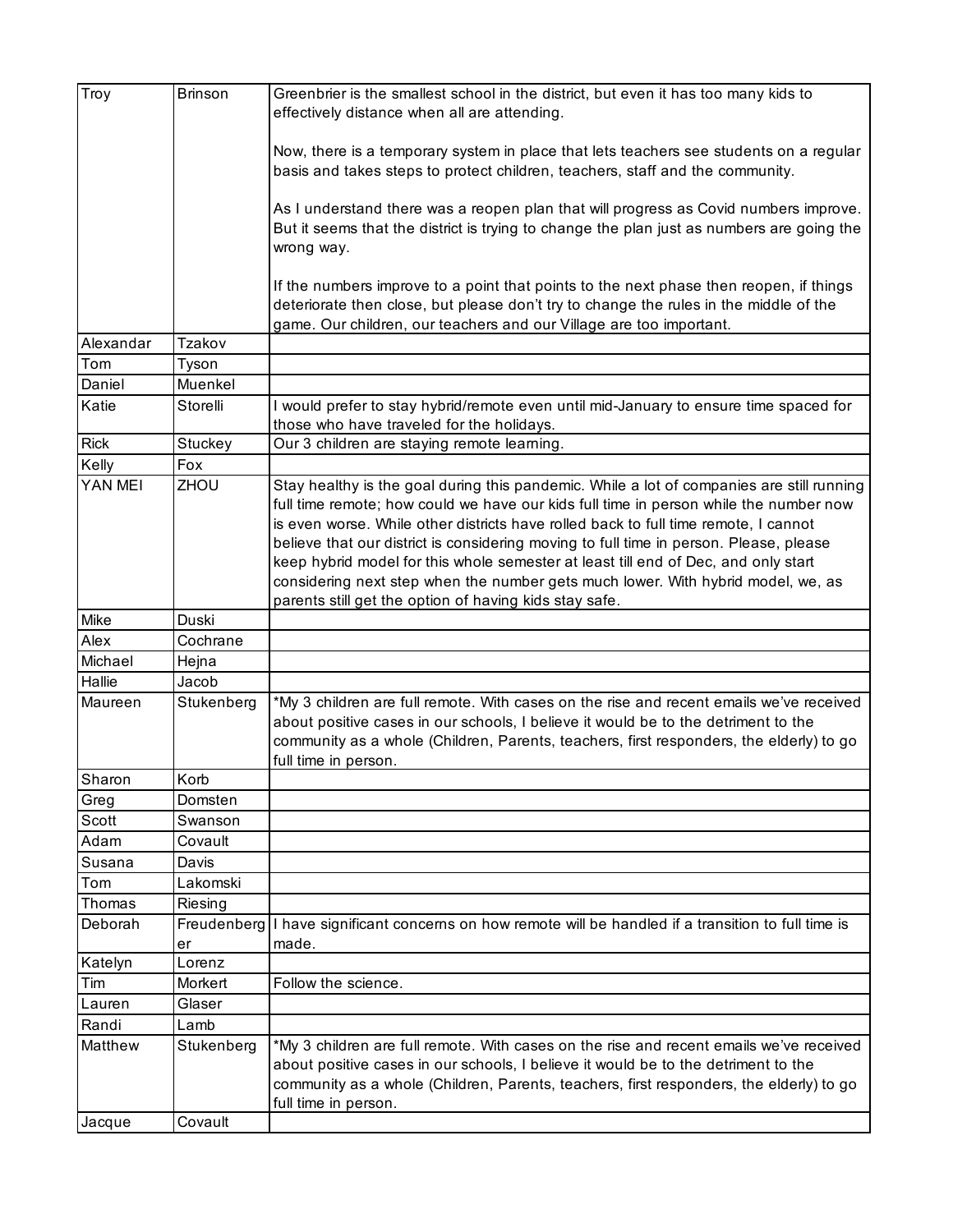| Christine    | Organ        | My children are still in full remote learning, but I support keeping the district in hybrid<br>model.                                                                                                                                                                                                                                                                                                                                                                                                                                                                                                                                |
|--------------|--------------|--------------------------------------------------------------------------------------------------------------------------------------------------------------------------------------------------------------------------------------------------------------------------------------------------------------------------------------------------------------------------------------------------------------------------------------------------------------------------------------------------------------------------------------------------------------------------------------------------------------------------------------|
| Megan        | Harris       |                                                                                                                                                                                                                                                                                                                                                                                                                                                                                                                                                                                                                                      |
| <b>Brad</b>  | Houx         |                                                                                                                                                                                                                                                                                                                                                                                                                                                                                                                                                                                                                                      |
| Chris        | Fries        |                                                                                                                                                                                                                                                                                                                                                                                                                                                                                                                                                                                                                                      |
| Greg         | Domsten      |                                                                                                                                                                                                                                                                                                                                                                                                                                                                                                                                                                                                                                      |
| Asha         | Pokkamthan   |                                                                                                                                                                                                                                                                                                                                                                                                                                                                                                                                                                                                                                      |
|              | am           |                                                                                                                                                                                                                                                                                                                                                                                                                                                                                                                                                                                                                                      |
| Viju         | Pokkamthan   |                                                                                                                                                                                                                                                                                                                                                                                                                                                                                                                                                                                                                                      |
|              | am           |                                                                                                                                                                                                                                                                                                                                                                                                                                                                                                                                                                                                                                      |
| Mary         | Fendley      |                                                                                                                                                                                                                                                                                                                                                                                                                                                                                                                                                                                                                                      |
| Lisa         | Parciak      |                                                                                                                                                                                                                                                                                                                                                                                                                                                                                                                                                                                                                                      |
| Gary         | Parciak      | Please make the safe choice. Numbers are rising and national health experts say this<br>winter will be extremely bad.                                                                                                                                                                                                                                                                                                                                                                                                                                                                                                                |
| Tony         | Montesano    |                                                                                                                                                                                                                                                                                                                                                                                                                                                                                                                                                                                                                                      |
| Diana        | Sayavongsa   |                                                                                                                                                                                                                                                                                                                                                                                                                                                                                                                                                                                                                                      |
| Leanna       | <b>Rocks</b> |                                                                                                                                                                                                                                                                                                                                                                                                                                                                                                                                                                                                                                      |
| Renee        | <b>Burns</b> | Thank you for what you're doing to keep everyone safe!                                                                                                                                                                                                                                                                                                                                                                                                                                                                                                                                                                               |
| Matt         | <b>Burns</b> |                                                                                                                                                                                                                                                                                                                                                                                                                                                                                                                                                                                                                                      |
| Megan        | Nuccio       |                                                                                                                                                                                                                                                                                                                                                                                                                                                                                                                                                                                                                                      |
| Kevin        | Michael      | We are keeping our children fully remote. We honestly don't even think the current<br>hybrid model is safe or responsible, let alone a full reopening.                                                                                                                                                                                                                                                                                                                                                                                                                                                                               |
| Jennifer     | Hasche       |                                                                                                                                                                                                                                                                                                                                                                                                                                                                                                                                                                                                                                      |
| Jonathan     | Michael      |                                                                                                                                                                                                                                                                                                                                                                                                                                                                                                                                                                                                                                      |
| Krysta       | Schoenbeck   |                                                                                                                                                                                                                                                                                                                                                                                                                                                                                                                                                                                                                                      |
| Andrew       | Hilgart      |                                                                                                                                                                                                                                                                                                                                                                                                                                                                                                                                                                                                                                      |
| <b>Britt</b> | <b>Boehm</b> |                                                                                                                                                                                                                                                                                                                                                                                                                                                                                                                                                                                                                                      |
| Jennifer     | Porto        | I haven't even resiente I returned my students to hybrid, I wouldn't consider being back                                                                                                                                                                                                                                                                                                                                                                                                                                                                                                                                             |
|              |              | full time a safe option. Numbers are increasing and are higher than when we shut in<br>April. I was looking forward to sending them for hybrid after Thanksgiving. We don't<br>have a good enough plan to be considering this as our option.                                                                                                                                                                                                                                                                                                                                                                                         |
| Maurice      | Finnegan     | To suggest otherwise, particularly at this time, is the pinnacle of stupidity. This is a                                                                                                                                                                                                                                                                                                                                                                                                                                                                                                                                             |
|              |              | deadly pandemic, and just because some people are bored of staying home doesn't<br>mean we should. Some parents are forced to work, and the district must do everything                                                                                                                                                                                                                                                                                                                                                                                                                                                              |
|              |              | it can to accommodate those needs. Anything else is simply ridiculous.                                                                                                                                                                                                                                                                                                                                                                                                                                                                                                                                                               |
| Lori         | Jefford      | I am all for 5 days back after the holidays. Too many families travel thanksgiving<br>through Christmas-so I would like hybrid until January.                                                                                                                                                                                                                                                                                                                                                                                                                                                                                        |
| Catherine    | Meyer        |                                                                                                                                                                                                                                                                                                                                                                                                                                                                                                                                                                                                                                      |
| Ken          | Kowols       |                                                                                                                                                                                                                                                                                                                                                                                                                                                                                                                                                                                                                                      |
| Jonathan     | Meyer        |                                                                                                                                                                                                                                                                                                                                                                                                                                                                                                                                                                                                                                      |
| Sherilyn     | Martinez     | With the current increase in cases and the holidays approaching, where people will be<br>traveling and seeing family unmasked, now is not the time to transition to full in person.<br>My fear if we transition now is that after yet another change it may be short lived<br>resulting in a total shift to full remote. With uncertainty as to where this spike will go,<br>especially over the holidays, please provide our children with stability by continuing the<br>current hybrid model. You will never make everyone happy and you cannot know<br>where this spike will go, but you can provide stability for our children. |
| Kari         | Ugent        |                                                                                                                                                                                                                                                                                                                                                                                                                                                                                                                                                                                                                                      |
| Krysta       | Schoenbeck   |                                                                                                                                                                                                                                                                                                                                                                                                                                                                                                                                                                                                                                      |